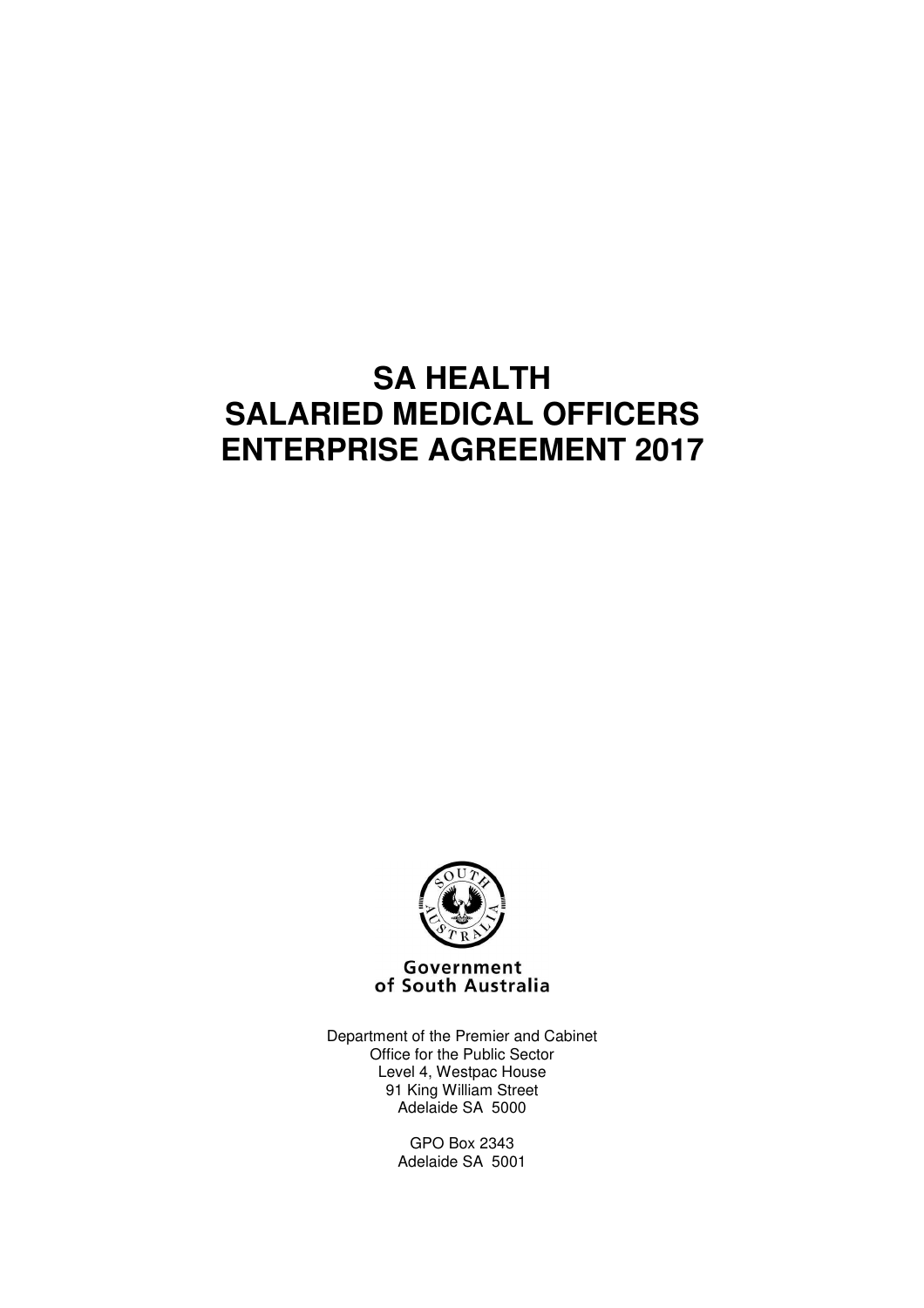# **TABLE OF CONTENTS**

| 1.  |                                                              |  |
|-----|--------------------------------------------------------------|--|
| 2.  |                                                              |  |
| 3.  |                                                              |  |
|     |                                                              |  |
| 4.  |                                                              |  |
| 5.  |                                                              |  |
| 6.  |                                                              |  |
| 7.  |                                                              |  |
| 8.  | MEDICAL OFFICER SPECIFIC SALARY SACRIFICE SCHEME (MOSSSS)  8 |  |
| 9.  |                                                              |  |
| 10. |                                                              |  |
| 11. |                                                              |  |
| 12. |                                                              |  |
| 13. |                                                              |  |
| 14. |                                                              |  |
| 15. |                                                              |  |
| 16. |                                                              |  |
| 17. |                                                              |  |
| 18. |                                                              |  |
| 19. |                                                              |  |
| 20. |                                                              |  |
| 21. |                                                              |  |
| 22. |                                                              |  |
| 23. |                                                              |  |
| 24. |                                                              |  |
| 25. |                                                              |  |
|     |                                                              |  |
| 26. |                                                              |  |
| 27. |                                                              |  |
| 28. |                                                              |  |
| 29. |                                                              |  |
| 30. |                                                              |  |
| 31. |                                                              |  |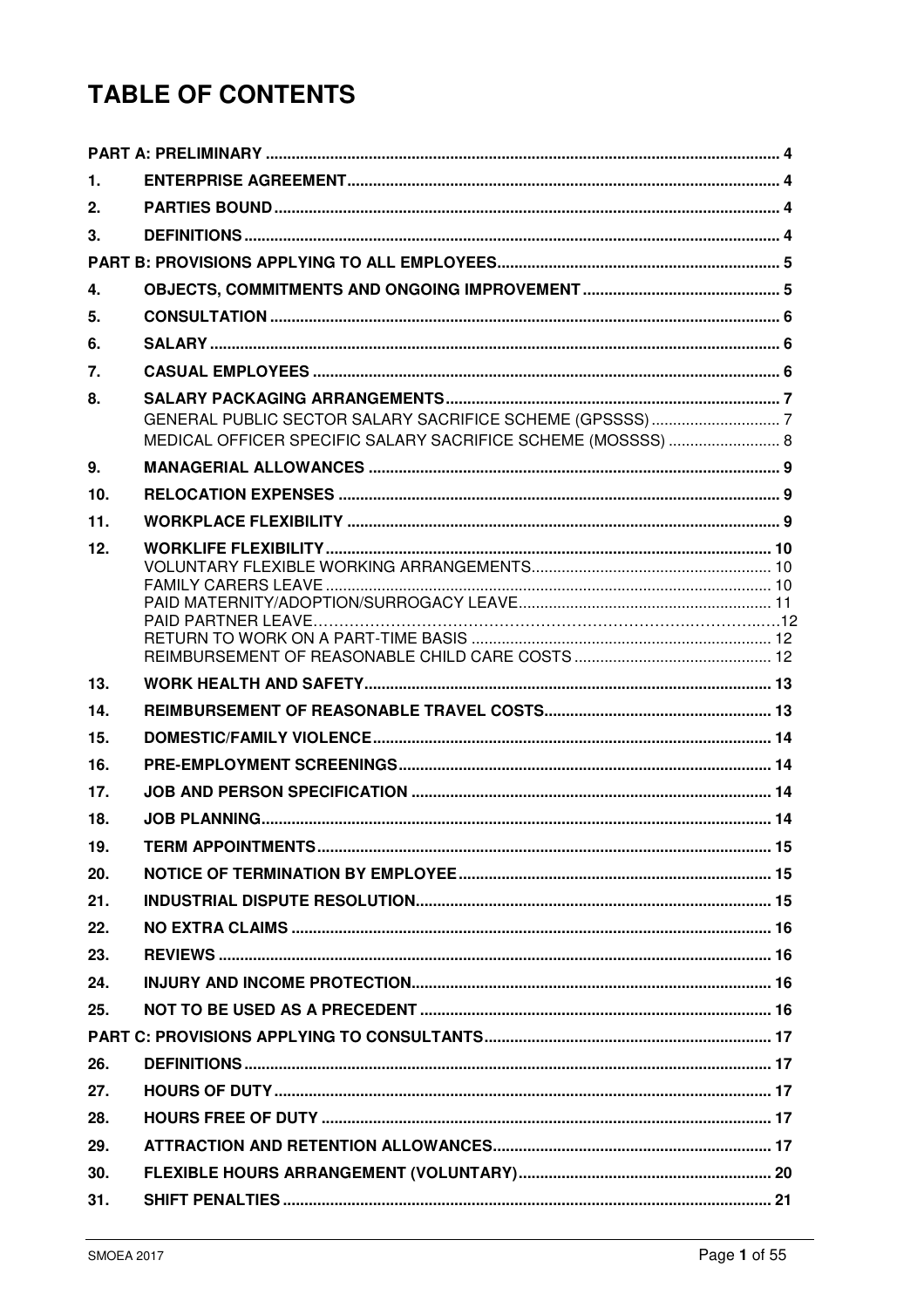| 32. |                                                                                 |  |
|-----|---------------------------------------------------------------------------------|--|
| 33. |                                                                                 |  |
| 34. |                                                                                 |  |
| 35. |                                                                                 |  |
| 36. | CONSULTANTS REQUIRED TO PARTICIPATE ON MORE THAN ONE REMOTE CALL                |  |
| 37. |                                                                                 |  |
| 38. |                                                                                 |  |
| 39. | REIMBURSEMENT OF TRAVEL COSTS ASSOCIATED WITH RECALL  25                        |  |
| 40. |                                                                                 |  |
| 41. |                                                                                 |  |
| 42. |                                                                                 |  |
| 43. |                                                                                 |  |
| 44. |                                                                                 |  |
| 45. |                                                                                 |  |
|     | PART D: PROVISIONS SPECIFIC TO THE MEDICAL OFFICERS (AS DEFINED IN THE AWARD)27 |  |
| 46. |                                                                                 |  |
| 47. |                                                                                 |  |
| 48. |                                                                                 |  |
| 49. |                                                                                 |  |
| 50. |                                                                                 |  |
| 51. |                                                                                 |  |
|     | PART E: PROVISIONS SPECIFIC TO THE MEDICAL PRACTITIONER GROUP [MPG]  28         |  |
| 52. |                                                                                 |  |
| 53. |                                                                                 |  |
| 54. | PART-TIME EMPLOYEES IN THE MEDICAL PRACTITIONER GROUP 30                        |  |
| 55. |                                                                                 |  |
| 56. |                                                                                 |  |
| 57. |                                                                                 |  |
| 58. |                                                                                 |  |
| 59. |                                                                                 |  |
|     |                                                                                 |  |
|     | COMMENCING OR CEASING EMPLOYMENT PART-WAY THROUGH A PAY PERIOD  32              |  |
|     | PROTOCOL FOR AUTHORISATION OF NON-ROSTERED OVERTIME 32                          |  |
| 60. |                                                                                 |  |
|     |                                                                                 |  |
|     |                                                                                 |  |
| 61. |                                                                                 |  |
| 62. | REIMBURSEMENT OF TRAVEL COSTS ASSOCIATED WITH RECALL  34                        |  |
| 63. |                                                                                 |  |
| 64. |                                                                                 |  |
| 65. |                                                                                 |  |
| 66. |                                                                                 |  |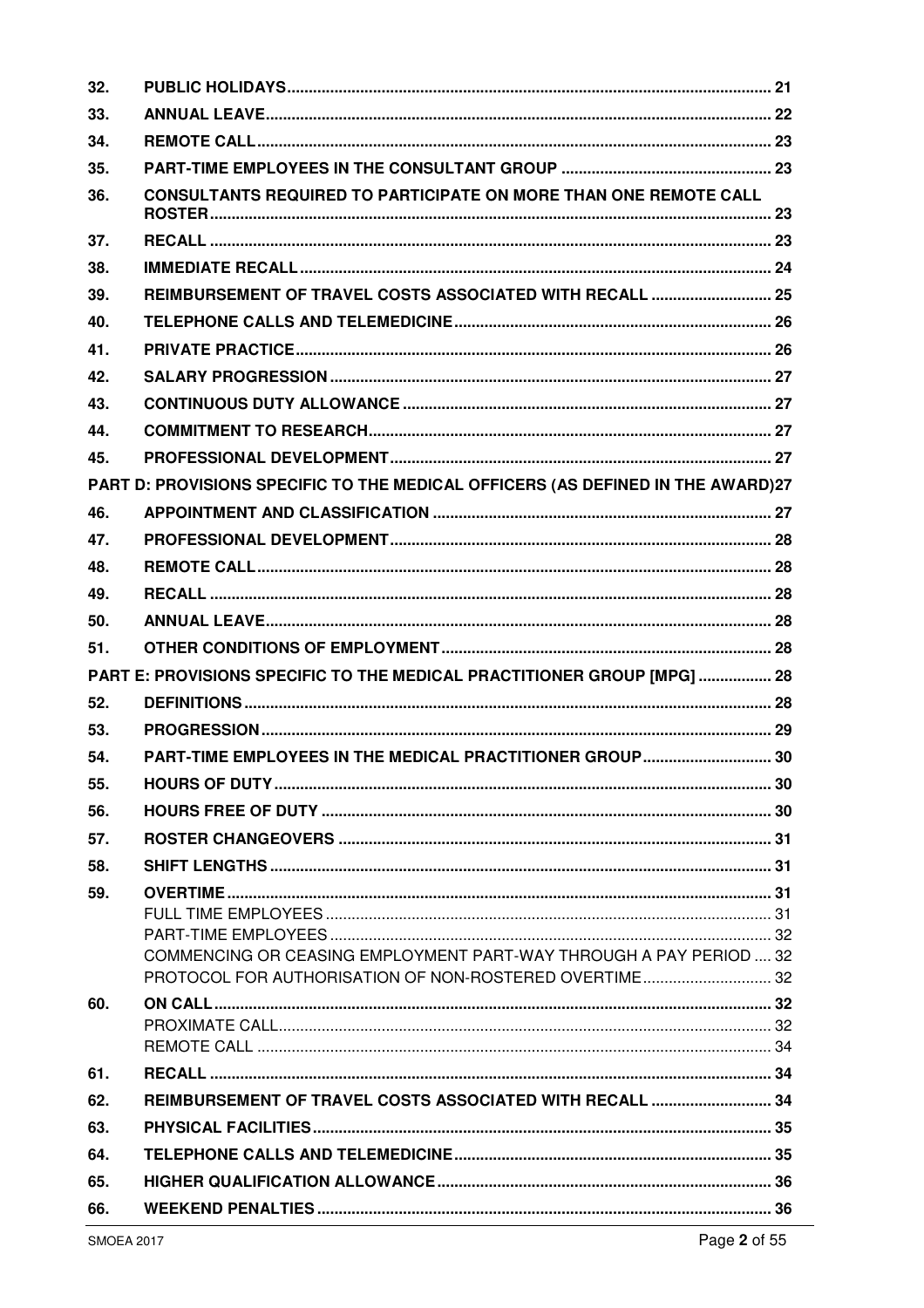| 67. |                                                                              |  |
|-----|------------------------------------------------------------------------------|--|
| 68. |                                                                              |  |
| 69. |                                                                              |  |
| 70. |                                                                              |  |
| 71. |                                                                              |  |
| 72. |                                                                              |  |
| 73. |                                                                              |  |
| 74. |                                                                              |  |
|     | SCHEDULE 1: SALARIES (FOR EMPLOYEES WITH ACCESS TO THE GENERAL PUBLIC SECTOR |  |
|     |                                                                              |  |
|     |                                                                              |  |
|     | SCHEDULE 2: SALARIES (FOR EMPLOYEES WITH ACCESS TO THE MEDICAL OFFICER       |  |
|     |                                                                              |  |
|     |                                                                              |  |
|     |                                                                              |  |
|     |                                                                              |  |
|     |                                                                              |  |
|     | SCHEDULE 4: RECALL & IMMEDIATE RECALL: ADDITIONAL PAYMENTS FOR CONSULTANTS   |  |
|     |                                                                              |  |
|     |                                                                              |  |
|     |                                                                              |  |
|     |                                                                              |  |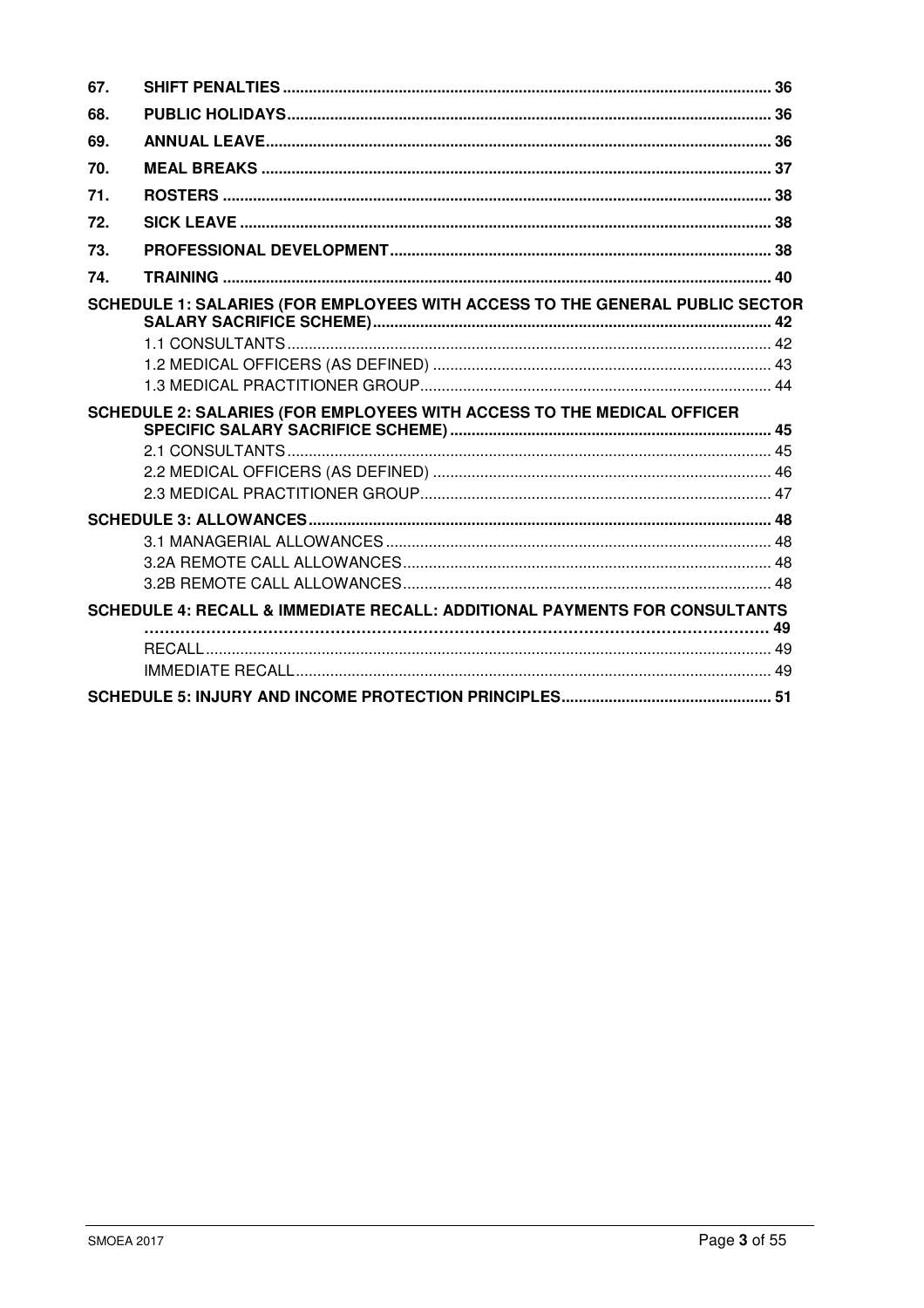# **PART A: PRELIMINARY**

# **1. ENTERPRISE AGREEMENT**

- 1.1 This Agreement is made pursuant to the Fair Work Act 1994 (Chapter 3, Part 2) and will have effect only if approved by the South Australian Employment Tribunal.
- 1.2 This Agreement may be referred to as the "SA Health Salaried Medical Officers Enterprise Agreement 2017".
- 1.3 The term of this Agreement shall be for a period commencing on the date of approval of this Agreement by the South Australian Employment Tribunal and nominally expiring three years from the date of approval.
- 1.4 Negotiations for a new Enterprise Agreement may commence not earlier than 6 months prior to the expiry of this Agreement.
- 1.5 This Agreement is to be read and interpreted in conjunction with the South Australian Medical Officers Award.

# **2. PARTIES BOUND**

- 2.1 Subject to clause 2.2, this Agreement is binding upon:
	- 2.1.1 The Chief Executive, Department of the Premier and Cabinet (as the declared public employer under the Fair Work Act 1994) and the Chief Executive, Department for Health and Ageing in relation to employees bound by this Agreement.
	- 2.1.2 Employees covered by the South Australian Medical Officers Award, as detailed in Schedule 1 and 2 whether members of an association or not; and
	- 2.1.3 The Association.
- 2.2 This Agreement is **not** binding on:
	- 2.2.1 Those persons employed pursuant to the SA Health Visiting Medical Specialists Enterprise Agreement 2017, or its successor.
	- 2.2.2 Those persons employed pursuant to the SA Health Senior Visiting Neurosurgeons Agreement 2013, or its successor.
	- 2.2.3 Those persons employed pursuant to the Department of Health Clinical Academics Enterprise Agreement 2014, or its successor.
	- 2.2.4 The University of Adelaide and employees thereof.
	- 2.2.5 The Flinders University of South Australia and employees thereof.
- 2.3 For the purpose of this Agreement the Enterprise is defined as the Department for Health and Ageing, all hospitals incorporated under the Health Care Act 2008, SA Ambulance Service and the employees bound by this Agreement.

# **3. DEFINITIONS**

3.1 In this Agreement, unless the contrary intention appears:

| "Act"                 | Means the Fair Work Act 1994;                                                                                  |  |
|-----------------------|----------------------------------------------------------------------------------------------------------------|--|
| "approval"            | Means approval by the South Australian Employment Tribunal;                                                    |  |
| "Association"         | Means the South Australian Salaried Medical Officers<br>Association;                                           |  |
| "Award"               | Means the South Australian Medical Officers Award;                                                             |  |
| "Consultant"          | Means those employees employed as Consultants or Senior<br>Consultants as defined in Part C of this Agreement; |  |
| "DHA"                 | Means the Department for Health and Ageing;                                                                    |  |
| "employee"            | Means an employee bound by this Agreement;                                                                     |  |
| "employing authority" | Means the applicable employer bound by this Enterprise                                                         |  |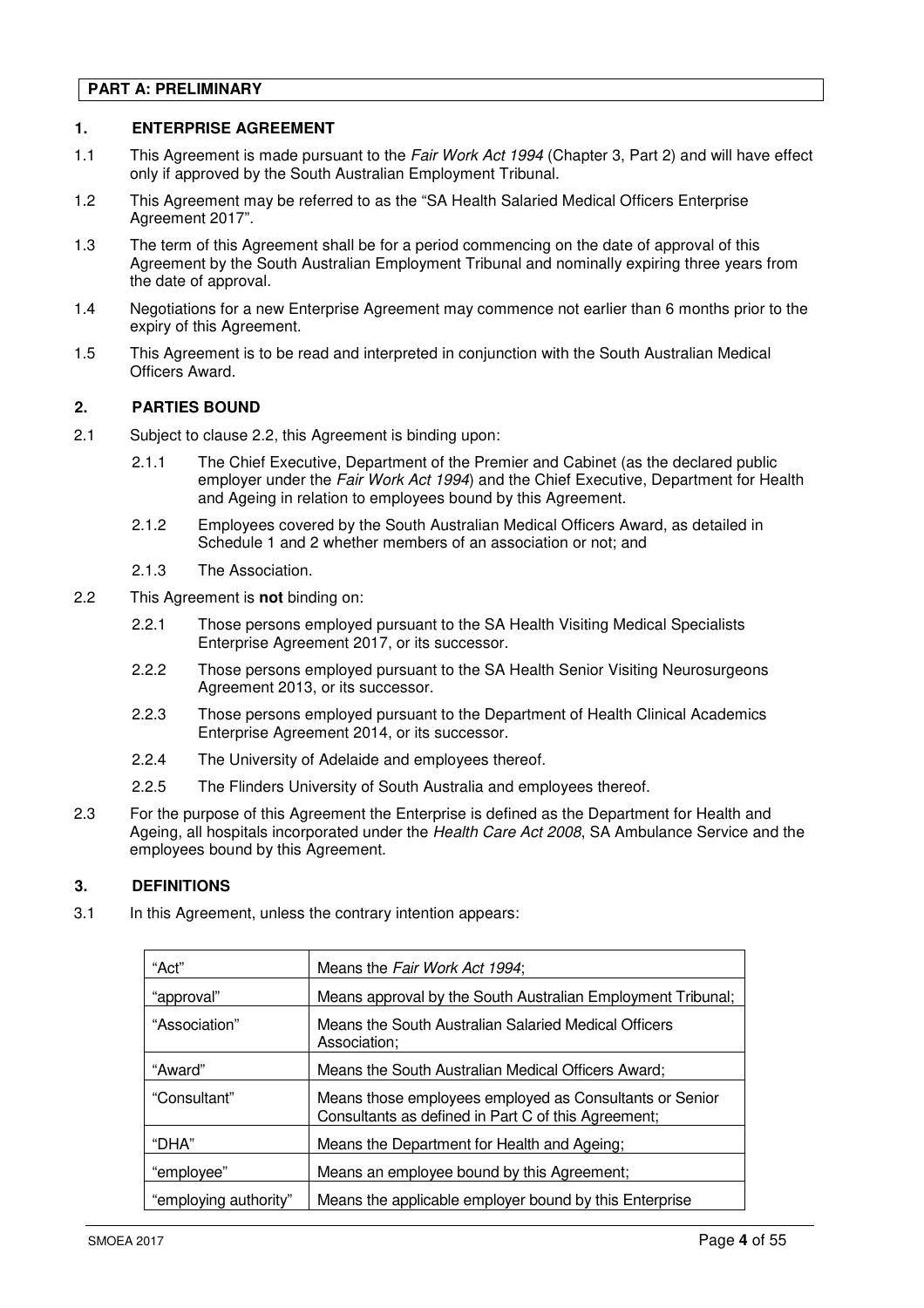| Agreement, or delegate thereof;                                  |                                                                                                                                                                                                                                                    |
|------------------------------------------------------------------|----------------------------------------------------------------------------------------------------------------------------------------------------------------------------------------------------------------------------------------------------|
| "GPSSSS"                                                         | Means General Public Sector Salary Sacrifice Scheme;                                                                                                                                                                                               |
| "SA Health"                                                      | Means the South Australian public health sector and<br>includes DHA, health units and health unit sites;                                                                                                                                           |
| "SAET"                                                           | Means the South Australian Employment Tribunal;                                                                                                                                                                                                    |
| "health unit"                                                    | Means an incorporated hospital or SA Ambulance Service as<br>defined in the Health Care Act 2008. Health Networks are<br>incorporated hospitals;                                                                                                   |
| "health unit site"                                               | Means a site at which the activities of an incorporated hospital<br>or SA Ambulance Service are undertaken;                                                                                                                                        |
| "HR Manual"                                                      | Means the SA Health (Health Care Act) Human Resources<br>Manual, or successor;                                                                                                                                                                     |
| "Medical Practitioner<br>Group"<br>"MPG" has the same<br>meaning | Means those employees employed as Interns, Limited<br>Registration Medical Practitioners, Medical Practitioners,<br>Senior Medical Practitioners or Senior Registrars; or a single<br>member of that group as defined in Part E of this Agreement; |
| "MOSSSS"                                                         | Means Medical Officer Specific Salary Sacrifice Scheme;                                                                                                                                                                                            |
| "this Agreement"                                                 | Means the SA Health Salaried Medical Officers Enterprise<br>Agreement 2017.                                                                                                                                                                        |

# **PART B: PROVISIONS APPLYING TO ALL EMPLOYEES**

# **4. OBJECTS, COMMITMENTS AND ONGOING IMPROVEMENT**

- 4.1 The objects of this Agreement are to enable SA Health and employees party to this Agreement to be, and contribute to, a dynamic, productive, flexible and responsive health service; to meet the service delivery objectives of SA Health; and to support and develop a capable, flexible and mobile medical workforce.
- 4.2 The parties acknowledge that the provision of health services in South Australia is subject to ongoing development and restructuring to pursue and provide quality public health services and outcomes; and acknowledge the importance of the whole of state reform agenda articulated in the South Australia Strategic Plan and the SA Health Strategic Plan 2017-2020 (and successor policies and objectives).
- 4.3 The parties are committed to engaging effectively in ongoing improvement; clinical change and workforce reform initiatives to achieve ongoing health service improvements in productivity and efficiencies consistent with the objectives of SA Health's Strategic Plan, state-wide Service/Clinical Network plans and Model of Care initiatives. This includes the identification and implementation of measures and initiatives to improve: safety and quality of care; productivity; efficiency; workforce flexibility, development and performance; the health of Aboriginal people; and primary, mental health and hospital care; and to develop and implement integrated state-wide and/or health network services.
- 4.4 The parties acknowledge the fundamental importance of the need to promote, support and establish medical leadership within the workplace and the associated need to establish broad medical officer and employer partnerships based on good faith, mutual respect and constructive engagement.
- 4.5 Accordingly, the parties will actively promote and encourage open discussions, collegial and collective responses to workplace challenges and issues.
- 4.6 The parties recognise that medical officers are bound by their ethical and professional obligations whose primary duty is to make the care of patients their first concern and to practice medicine safely and effectively.

# 4.7 **Criteria Led Discharge**

4.7.1 For the purposes of this clause 4.7, "criteria led discharge" refers to the use of nonmedical staff to discharge patients according to set criteria.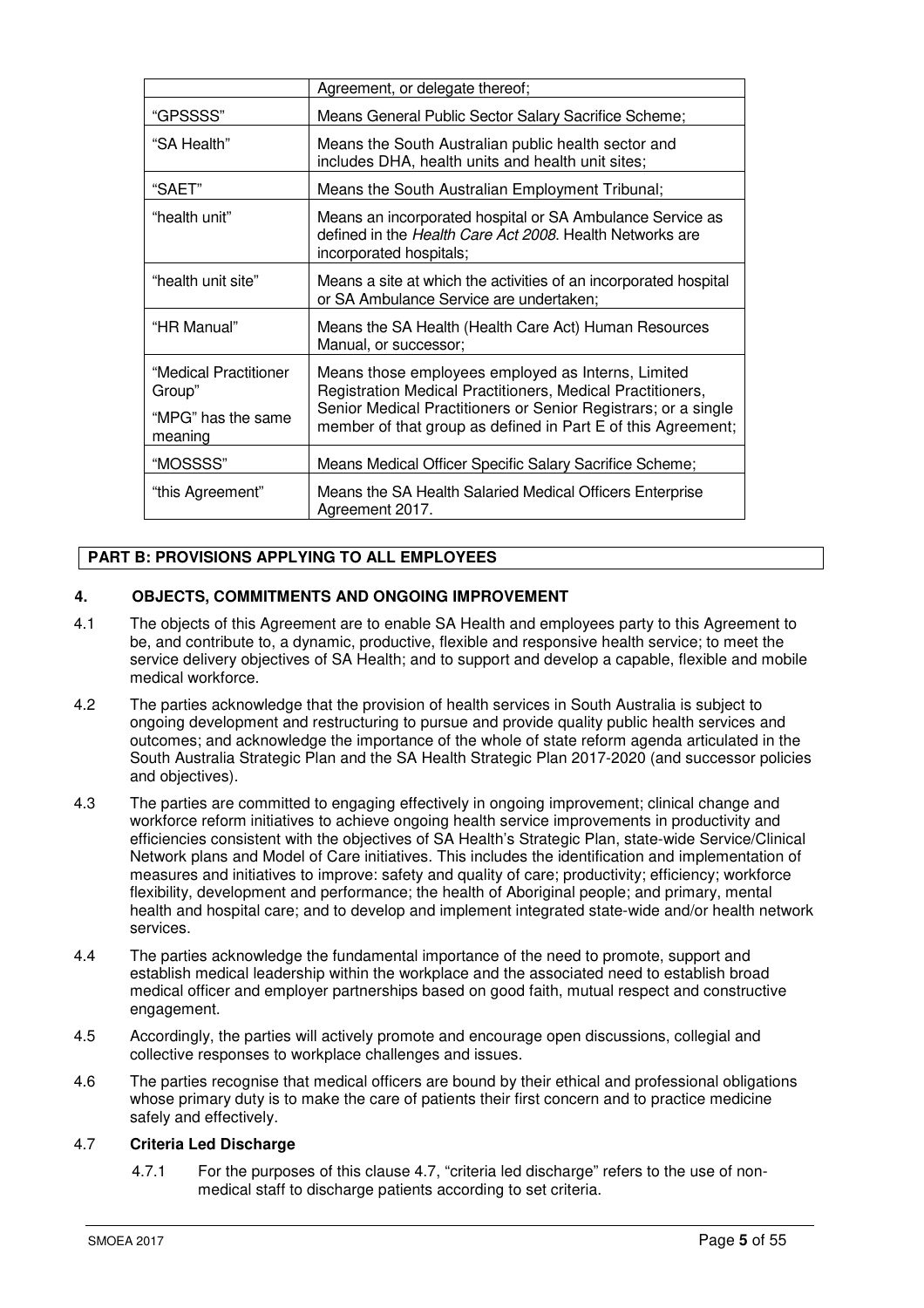- 4.7.2 The Association and SA Health will work jointly to improve service delivery and achieve best practice through the identification and implementation of criteria led discharge wherever medically appropriate across the SA Health networks.
- 4.7.3 The process, principles and implementation of criteria led discharge agreed between the Association and SA Health will ensure patient care and safety is maintained and will be consistent with the professional responsibilities and obligations required of medical officers to patients and the community.
- 4.7.4 The Association and SA Health commit to using criteria led discharge to achieve improvement in the rates of patient discharge over weekends during the life of the Agreement, with the object of achieving an improvement of not less than 10% (inclusive of weekends).
- 4.7.5 Within six months of the date of approval of this Agreement, a committee with equal representation from the Association and SA Health will be formed to develop and implement appropriate models and strategies for criteria led discharge.
- 4.7.6 The committee will develop terms of reference for its operation, including the governance of any sub-working groups required to undertake specialty-specific work to inform or support the committee's work.
- 4.7.7 The committee will finalise the implementation of its strategies and models within 12 months from the date of formation of the said committee.
- 4.7.8 In recognition of the commitment by the Association and employees covered by this Agreement to improve patient flow and discharge rates through criteria led discharge, a further 1% per annum increase will be paid simultaneously with annual wage increases operative from the first full pay period commencing on or after 14 April 2017, 14 April 2018, 14 April 2019 and 14 April 2020.

# **5. CONSULTATION**

- 5.1 The parties commit to the following consultative principles.
	- 5.1.1 Consultation involves the sharing of information and the exchange of views between the employing authority and employees and their representatives and the genuine opportunity for them to contribute effectively to any decision-making process.
	- 5.1.2 The employing authority will consult in good faith, not simply advise what will be done.
	- 5.1.3 It is an accepted principle that effective workplace relationships can only be achieved if appropriate consultation between the parties occurs on a regular basis.
	- 5.1.4 Workplace change that will affect a significant number of employees should not be implemented before appropriate consultation has occurred with employee representatives.
	- 5.1.5 Employee representatives will be given the opportunity to adequately consult with the people they represent in the workplace, in relation to any proposed changes that may affect employees' working conditions or the services employees provide.

# **6. SALARY**

6.1 The salaries payable to employees are detailed in Schedule 1 (GPSSSS employees) and 2 (MOSSSS employees) as applicable. The Schedules provide for salaries that will operate from the first full pay period to commence on or after: 14 April 2017; 14 April 2018; 14 April 2019 and 14 April 2020.

# **7. CASUAL EMPLOYEES**

- 7.1 This clause operates in lieu of clause 3.1.2 of the Award.
- 7.2 A casual employee:
	- 7.2.1 Is an employee who is employed on an hourly basis for less than one calendar month or employed on an hourly basis for a period in excess of one month and the hours of duty are not fixed and constant.
	- 7.2.2 Will be engaged for a minimum of three hours at the rate of pay specified in subclause 7.3.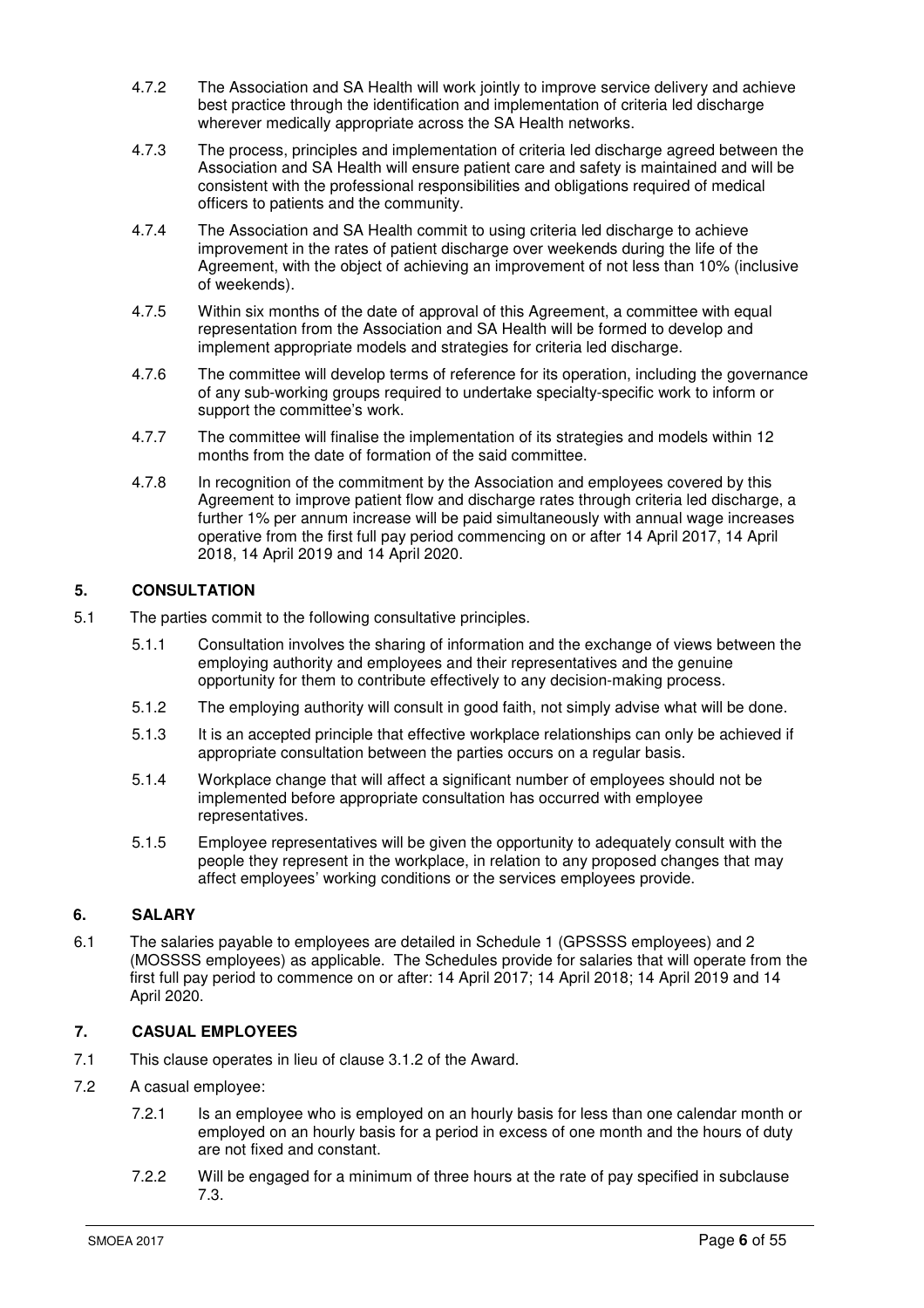- a) Will be paid a casual loading in lieu of annual leave, sick leave and payment for public holidays not worked at the rate of 25%.
- 7.3 A casual employee whose experience and qualifications accords with a classification in Column 1 will be paid an hourly rate derived from the salary in Schedule 1, or Schedule 2 if applicable, for the Step in Column 2.

|                                   | Column 1                           | Column 2 |
|-----------------------------------|------------------------------------|----------|
|                                   | <b>Medical Practitioner</b>        | Step 7   |
| <b>Medical Practitioner Group</b> | <b>Senior Medical Practitioner</b> | Step 2   |
|                                   | Consultant                         | Step 2   |
| Consultant                        | <b>Senior Consultant</b>           | Step 9   |

- 7.4 The Step from which the casual employee's hourly rate is derived is not relevant for other than that purpose. That is, it is not relevant to incremental progression or increment determination.
- 7.5 Penalty Payments for Casual Employees
	- 7.5.1 A Consultant engaged on a casual basis in Accident and Emergency, Intensive Care Unit and MedSTAR will be paid shift penalties in accordance with clause 31 of this Agreement as applicable, provided that such casual Consultant works on a full-day public holiday or a part-day public holiday, they will be entitled to 150% of their hourly rate plus the casual loading for all hours worked on the full day public holiday or the part day public holiday.
	- 7.5.2 A Consultant engaged on a casual basis who works under a Flexible Hours Arrangement will be paid the applicable additional payment as provided in Clause 30 of this Agreement, provided that if such casual Consultant works on a full-day public holiday or a part-day public holiday, they will be entitled to 150% of their hourly rate plus the casual loading for all hours worked on the full day public holiday or the part day public holiday.
	- 7.5.3 Except as provided in this sub-clause, Casual Consultants will not be paid any additional penalty or shift payments.
	- 7.5.4 A casual MPG employee will be paid Weekend and Shift Penalties in accordance with clauses 66 and 67 of this Agreement as applicable, provided that if such casual MPG works on a full-day public holiday or a part-day public holiday, they will be entitled to 150% of their hourly rate plus the casual loading for all hours worked on the full day public holiday or the part day public holiday.
	- 7.5.5 When calculating additional shift payments for casual employees, the shift payment must be calculated on the relevant hourly rate of pay.

# **8. SALARY PACKAGING ARRANGEMENTS**

- 8.1 This clause applies for the period an employee enters into a Salary Sacrifice Agreement (SSA) that enables salary packaging arrangements to be put in place pursuant to one or other of the salary sacrifice schemes in this clause.
- 8.2 For the purposes of, and subject to, this clause, salary for the purpose of calculating the amount which may be salary sacrificed will include, where applicable, all salaries, penalties and allowances paid to employees pursuant to the Award and this Agreement and all other allowances and loadings established as at 21 January 2004. Other allowances and loadings established after 21 January 2004 may only be included as salary for the purposes of salary sacrifice by express agreement between the Association and DHA.

# **GENERAL PUBLIC SECTOR SALARY SACRIFICE SCHEME (GPSSSS)**

- 8.3 New employees, and those who commenced employment on or after 28 November 2003, will have access only to GPSSSS.
- 8.4 A feature of GPSSSS is that employees are liable for any applicable fringe benefits tax.
- 8.5 This clause applies for the period an employee enters into a SSA. A SSA is the formal administrative instrument between the employing authority and the employee that enables salary sacrifice arrangements to be put in place.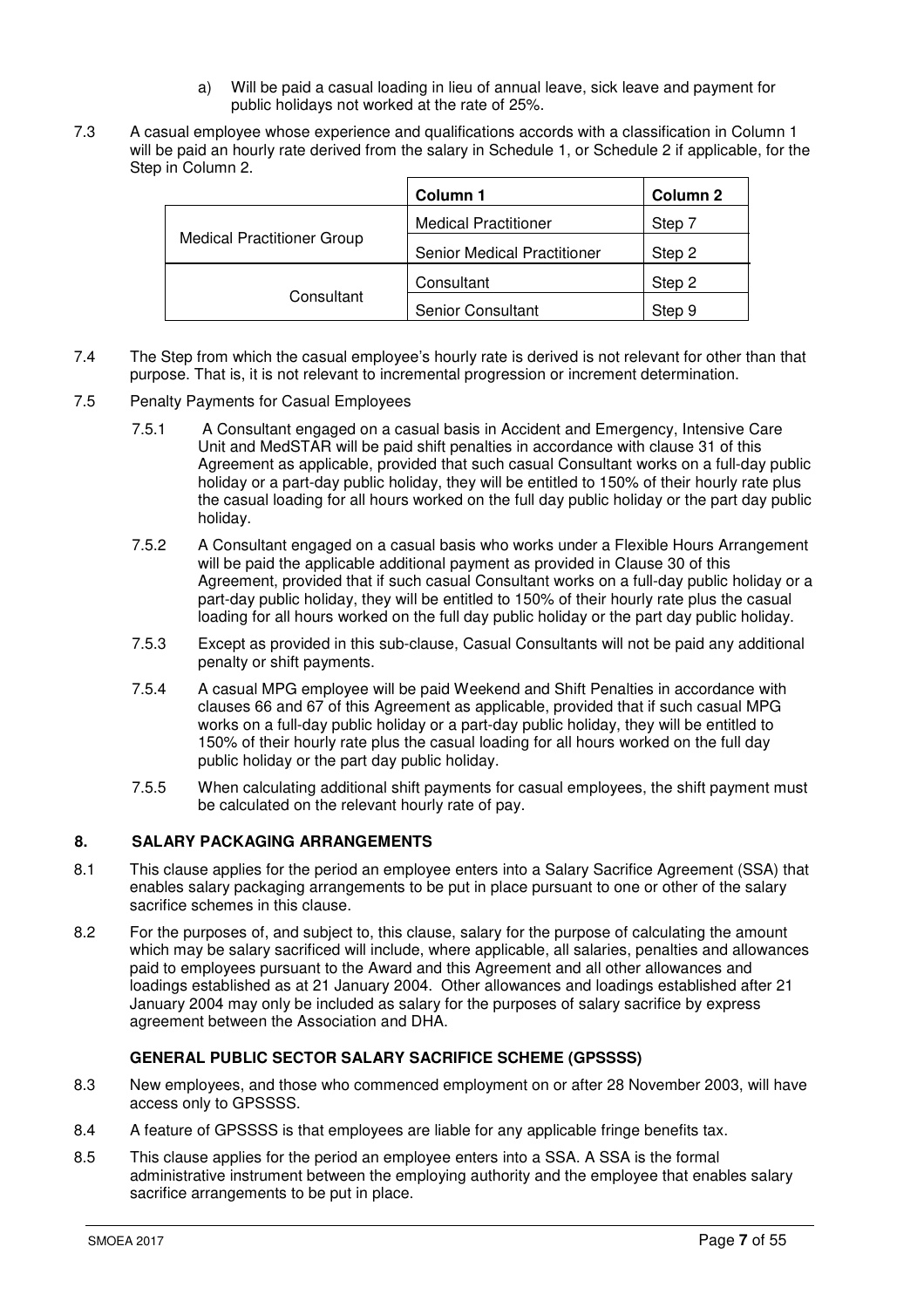- 8.5.1 Subject to this clause, the salary payable to an employee, or applicable to a position where the occupant elects to enter into a SSA, pursuant to this Agreement, will be the salary payable under the SSA, notwithstanding any other provision in, or Schedule of the Agreement.
- 8.5.2 Any entitlement to payment of overtime, leave loading, shift allowance, weekend penalties and other allowances/payments will be based on the salary that would have been payable had the employee not entered into a SSA.
- 8.5.3 Where, on cessation of employment, the employing authority makes a payment in lieu of notice; or a payment in respect of accrued recreation or long service leave entitlements the payment thereof shall be based on the salary that would have been payable had the employee not entered into a SSA.
- 8.6 Employees, other than those who remain in MOSSSS, will receive the applicable salary detailed in Schedule 1.

# **MEDICAL OFFICER SPECIFIC SALARY SACRIFICE SCHEME (MOSSSS)**

- 8.7 MOSSSS is closed to new members. Employees who are in MOSSSS will remain in MOSSSS unless they transfer to GPSSSS pursuant to clause 8.11 or 8.12. MOSSSS employees will receive the applicable salaries as detailed in Schedule 2.
- 8.8 For employees who are in the MOSSSS, the following conditions apply:
	- 8.8.1 This clause applies for the period an employee enters into a SSA. A SSA is the formal administrative instrument between the employer and the employee that enables salary packaging arrangements to be put in place.
	- 8.8.2 An employee may elect to sacrifice not more than 30% of his/her salary.
	- 8.8.3 For the purposes of this sub-clause 8.8, "salary" does not include the Attraction and Retention Allowance in clause 29 provided that where an employee is in receipt of an Attraction and Retention allowance under clause 29 and had been in receipt of an "other allowance or loading established as at 21 January 2004" (see sub-clause  $8.2$ ) that was absorbed into or substituted by the Attraction and Retention Allowance, "salary" for that employee will include the applicable percentage described in Column 2 of sub-clause 26.2 of the Department of Health Salaried Medical Officers Enterprise Agreement 2008 or the percentage above 100% (or 1.0) resulting from the formula in clause 26.3 of the Department of Health Salaried Medical Officers Enterprise Agreement 2008. For the purposes of this sub-clause, the references to clause 26 of the 2008 Agreement will apply notwithstanding any rescission or supersession of that 2008 Agreement.
	- 8.8.4 Where an employee:
		- a) Enters into a SSA with an employing authority and utilises a Fringe Benefits Tax (FBT) exemption approved by the Australian Taxation Office, the employing authority will meet any FBT for which the employing authority is liable pursuant to relevant taxation legislation and rulings, arising from, or in respect of, that SSA; or
		- b) Enters into a SSA with an employing authority and utilises an FBT exemption approved by the Australian Taxation Office, the employee will indemnify the employing authority against any non FBT liability whatsoever arising from, or in respect of, that SSA.
		- c) For the purposes of this clause, FBT exemption means the capped level of FBT exemption which may arise pursuant to s57(A) of the Fringe Benefits Tax Assessment Act 1986 where:
			- i) The relevant employee's employment duties are exclusively performed in, or in connection with, a public hospital; or
			- ii) The relevant employee's employer provides public ambulance services or services that support those services and the employee is predominantly involved in connection with the provision of those services.
	- 8.8.5 Notwithstanding any other provision or Schedule of this Agreement, where an employee has entered into a SSA the salary payable to that employee, or applicable to his/her position, will be the balance of monies payable under the SSA.
	- 8.8.6 For the purposes of clause 8.8: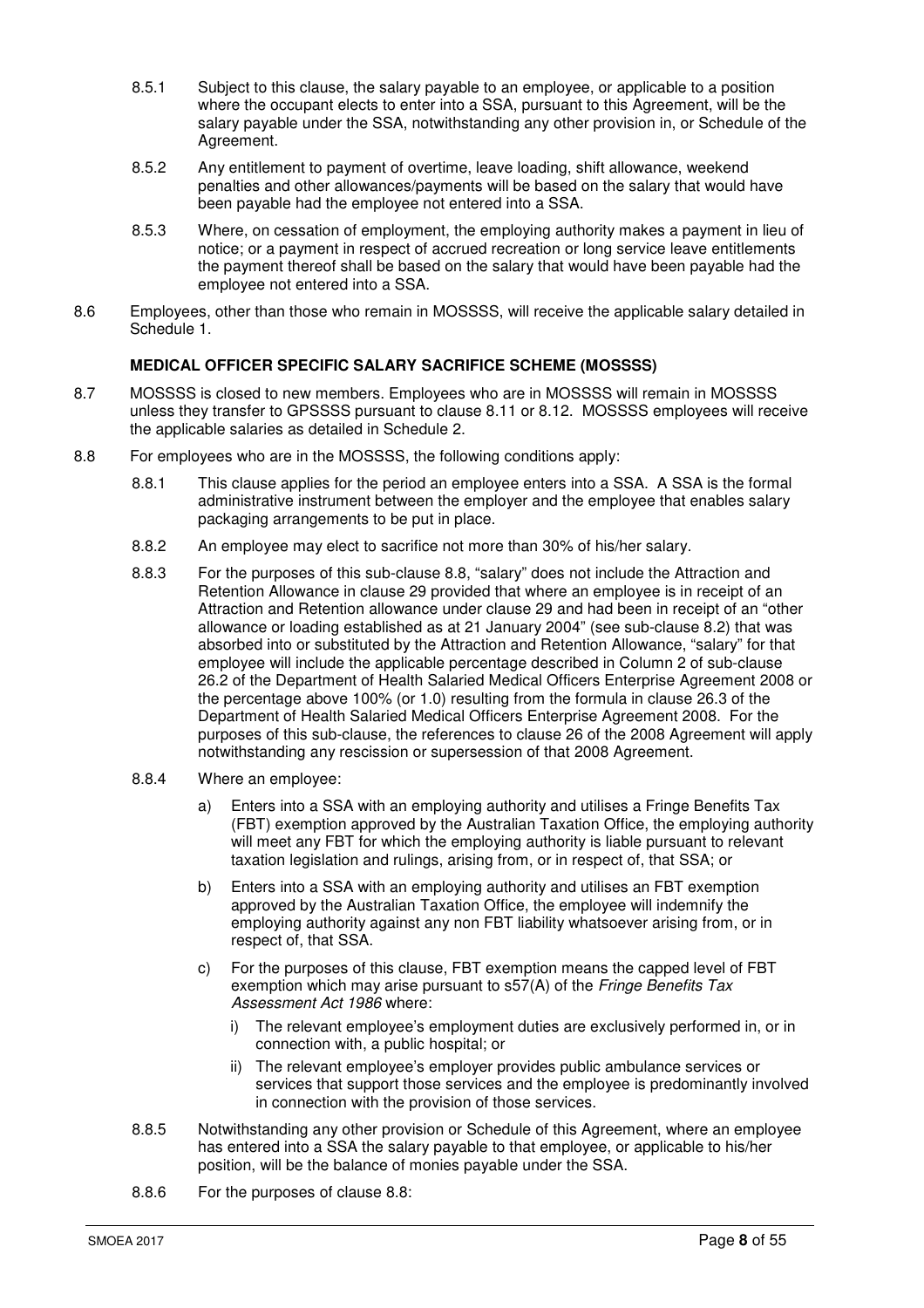- a) "Relevant legislation and rulings" means any legislation and includes, but is not limited to the Income Tax Assessment Act 1936 and the Income Tax Assessment Act 1997 and the Fringe Benefits Tax Assessment Act 1986 and Taxation Rulings;
- b) "Taxation liability" means any liability of any description that may be incurred pursuant to a Taxation Act however so described.
- 8.9 An employee who is employed on a temporary contract, who continues to participate in MOSSSS and who is employed on a subsequent contract(s) which commences immediately following the cessation of the previous contract(s) will, unless they elect to transfer to GPSSSS, continue to participate in MOSSSS.
- 8.10 The conditions detailed in clause 8.4 relating to GPSSSS will not apply to employees who remain in MOSSSS.
- 8.11 An employee may elect to transfer from MOSSSS to GPSSSS within 3 months following approval of this Agreement.
- 8.12 An employee may also elect to transfer from MOSSSS to GPSSSS effective on 1 April 2018, 1 April 2019 and 1 April 2020. Employees electing to do so must give sufficient notice to the employing authority prior to the relevant date.

# **9. MANAGERIAL ALLOWANCES**

- 9.1 Clause 4.3.2 of the Award will apply to Consultants and Senior Medical Practitioners, other than casual employees, as applicable. However, clause 4.3.2.4 of the Award will not apply to Senior Medical Practitioners.
- 9.2 Managerial Allowances described in the Award at clause 4.3.2 will increase as detailed in Schedule 3.1.
- 9.3 All managerial appointments will be made with a minimum period of 1 year, up to a maximum of 5 years, with the option of either party to withdraw from the appointment by giving 3 months' notice.

# **10. RELOCATION EXPENSES**

10.1 The employing authority will reimburse relocation expenses to employees in accordance with Part 8-7 of the HR Manual as varied from time to time.

# **11. WORKPLACE FLEXIBILITY**

- 11.1 The parties agree that an employing authority may negotiate and reach agreement at a workplace level (e.g. health unit, health unit site or unit within such site) with employees within that workplace on more flexible employment arrangements that will better meet the operational needs of the workplace having regard to the needs of employees (including taking into account employees' family and other non-work responsibilities).
- 11.2 This clause applies to a proposal by the employer or employee/s within a workplace to negotiate and agree flexible employment arrangements, including hours of work, to operate within a workplace – a Workplace Flexibility Proposal (WFP).
	- 11.2.1 Where the employer or employees intend to initiate a WFP, the initiator will notify the employer or employee/s (as applicable) within the workplace likely to be affected, of the terms of the proposal and the manner in which it is intended to operate. The employer will provide this information to the Association and will consult with the Association and affected employee(s) in accordance with the consultative principles in this Agreement.
	- 11.2.2 Consultation in respect of a WFP will have regard to:
		- Operational efficiency and productivity;
		- Work and non-work impacts on individual affected employees;
		- The health and safety of worker and workplaces; and
		- Whether the WFP has policy implications across SA Health.

Where such policy implications arise, affected employee/s or the employer will refer the WFP to DHA

- 11.2.3 Where a majority of affected employees agree (whether by ballot or otherwise) to a WFP, the employment arrangement agreed will be provided in writing as a Workplace Flexibility Agreement (WFA) specifying:
	- The unit where the proposal will apply;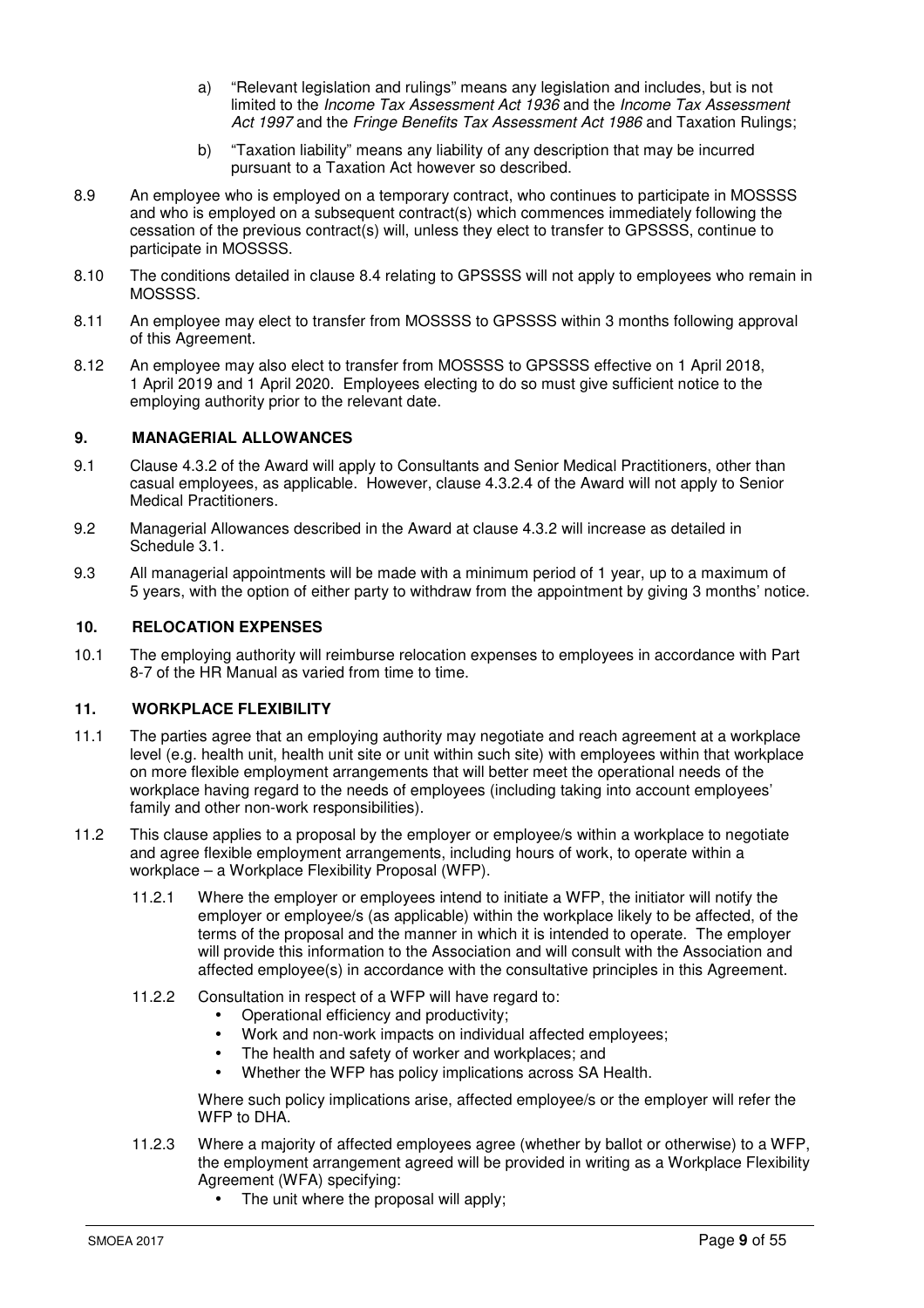- The date of commencement of the varied arrangements;
- Minimum staffing levels to be maintained by the employer for the purposes of the proposal;
- A date of review for the agreed arrangements; and
- Any other agreed matter relating to the proposal.
- 11.2.4 The WFA will apply as if incorporated as a Schedule to this Agreement.
- 11.2.5 A party may apply to vary this Agreement to add any WFA as a Schedule to remove any uncertainty in the operation of this clause in giving effect to any such WFA. The parties agree that any such WFA will operate only in respect of the employing authority and workplace specified within the Schedule.
- 11.3 Nothing in this clause will allow shift lengths greater than 14 hours duration to be agreed for MPG employees.

# **12. WORKLIFE FLEXIBILITY**

#### **VOLUNTARY FLEXIBLE WORKING ARRANGEMENTS**

- 12.1 The parties acknowledge the mutual benefit to the employing authority and employee of Voluntary Flexible Working Arrangements (VFWA) to balance work and other (including family) commitments.
	- 12.1.1 The employing authority will consider an employee's request to participate in a VFWA having regard both to the operational needs of the health unit, health unit site or unit within such a site, and the employee's circumstances.
	- 12.1.2 This clause applies for the period an employee participates in a VFWA.
		- a) Subject to this clause, the salary payable to an employee, or applicable to a position, where the employee elects to participate in a VFWA, will be adjusted to take account of the VFWA in which the employee is participating, notwithstanding any other provision in, or Schedule of, this Agreement or Award.
		- b) Where an employee is participating in a Purchased Leave type of VFWA, the rate of pay to be used for calculating overtime payments, leave loading, shift penalties or other allowances/payments will be the rate of pay that would have been payable had the employee not been participating in the Purchased Leave arrangement.
		- c) Where, on cessation of employment, the employing authority makes a payment in lieu of notice; or a payment in respect of accrued recreation or long service leave entitlements, the payment thereof (or the transferred leave credits) shall have regard to any period/s in which the employee participated in a VFWA and be adjusted accordingly.

#### **FAMILY CARERS LEAVE**

- 12.2 For the purposes of this clause, the following are to be regarded as members of a person's family: a spouse (including a de facto spouse or former spouse); a child or step child; a parent or parent inlaw; any other member of the person's household; a grandparent or grandchild; any other person who is dependent on the person's care.
- 12.3 An employee, other than a casual employee, with responsibilities in relation to a member of the employee's family who need the employee's care and support due to personal injury or for the purposes of caring for a family member who is sick and requires the employee's care and support or who requires care due to an unexpected emergency, is entitled to up to 10 days (or the equivalent in hours) of their accrued sick leave entitlement in any completed year of continuous service (pro rata for part-time employees) to provide care and support for such persons when they are ill;
- 12.4 This access is available if the following conditions are satisfied: the employee must have responsibility for the care of the family member concerned; and the employee produces satisfactory evidence of sickness of the family member, if requested:
- 12.5 The ability to access this leave does not in any way limit an employee's right to apply for special leave in accordance with arrangements provided elsewhere for this leave.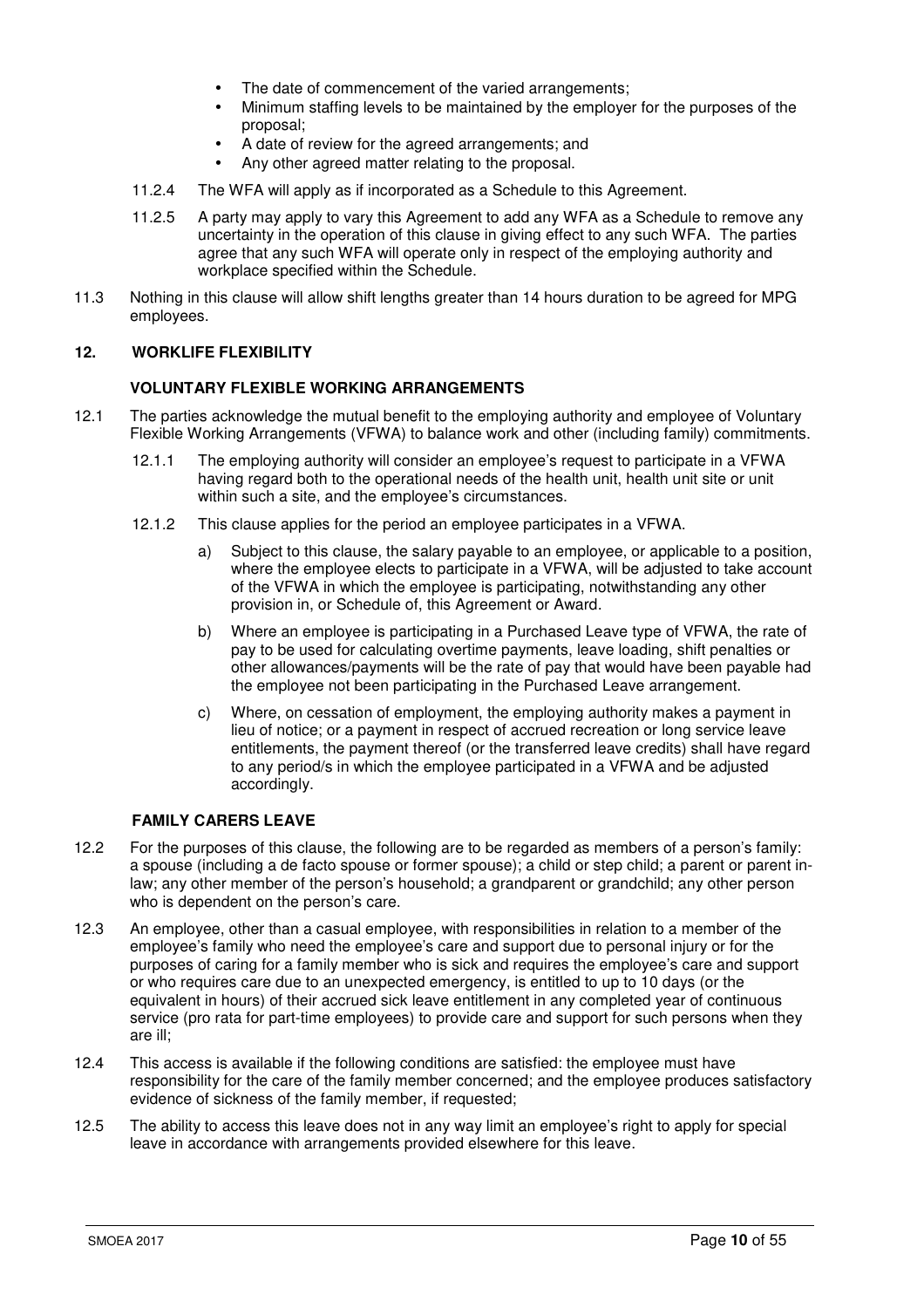# **PAID MATERNITY/ADOPTION/SURROGACY LEAVE**

- 12.6 Paid maternity leave, paid adoption leave and paid leave to enable parent-child relationships through surrogacy parenting applies in accordance with this clause. For the purpose of this clause maternity and adoption leave includes a parent taking primary caring responsibility (parent-child relationship) as a consequence of a surrogacy arrangement.
- 12.7 Subject to this clause, an employee, other than a casual employee, who has completed twelve (12) months continuous service immediately prior to the birth of the child, or immediately prior to taking custody of an adopted child (as applicable), is entitled to: sixteen (16) weeks paid maternity leave or adoption leave (as applicable) ("the applicable maximum period"). "Adopted child" means a child under 16 years of age.
- 12.8 An employee, who at the time of commencing such paid maternity or adoption leave, has been employed in the SA public sector for not less than five (5) years (including any periods of approved unpaid leave), will be entitled to twenty (20) weeks ("the applicable maximum period").
- 12.9 The following conditions apply to an employee applying for paid maternity or paid adoption leave under this clause:
	- 12.9.1 The total of paid and unpaid maternity/adoption/parental/special leave is not to exceed 104 calendar weeks in relation to the employee's child. For the purposes of this clause, child includes children of a multiple birth/adoption/surrogacy.
	- 12.9.2 An employee will be entitled to the applicable maximum period, paid at the employee's ordinary rate of pay (including the Managerial Allowance, Attraction and Retention Allowance and Continuous Duty Allowance, but otherwise excluding allowances, penalties or other additional payments) from the date maternity/adoption/surrogacy leave commences. The paid maternity/adoption/surrogacy leave is not to be extended by fullday or part-day public holidays, rostered days off, programmed days off or any other leave falling within the period of paid leave.
- 12.10 At the time of applying for paid maternity/adoption/surrogacy leave, the employee may elect in writing:
	- 12.10.1 To take the paid leave in 2 periods split into equal portions during the first 12 months of the commencement of their paid leave; or
	- 12.10.2 To take the paid leave at half pay in which case, notwithstanding any other clause of this Agreement, the employee will be entitled, during the period of leave, to be paid at half the ordinary rate of pay (including the Managerial Allowance, Attraction and Retention Allowance and Continuous Duty Allowance, but otherwise excluding allowances, penalties or other additional payments) from the date maternity/adoption/surrogacy leave commences; or
	- 12.10.3 A combination of 12.10.1 and 12.10.2.
- 12.11 Part-time employees will be entitled to the same provisions as full time employees, but paid on a pro rata basis according to the average number of contracted hours during the immediately preceding 12 months (disregarding any periods of leave).
- 12.12 During periods of paid or unpaid maternity leave, sick leave with pay will not be granted for a normal period of absence for confinement. However, any illness arising from the incidence of the pregnancy may be covered by sick leave to the extent available, subject to the usual provisions relating to the production of a medical certificate and the medical certificate indicates that the illness has arisen from the pregnancy.
- 12.13 Where both prospective parents are employees covered by this Agreement; or if the other prospective parent is an employee of SA Health who is taking paid leave in accordance with this clause (i.e. the other prospective parent is not covered by this Agreement but is employed by SA Health), the period of paid maternity/adoption/surrogacy leave (as applicable) may be shared by both employees, provided that the total period of paid maternity or adoption leave does not exceed the applicable maximum period and that the leave is taken in periods of not less than four weeks and has regard to the operational needs of SA Health. Parents who are employees of SA Health but are covered by different enterprise agreements may only share a period of paid maternity or adoption leave arising under one or other enterprise agreement (i.e. it is not intended that a public sector employee would somehow have access to more than one entitlement to paid maternity/adoption/surrogacy leave in respect of a child/ren).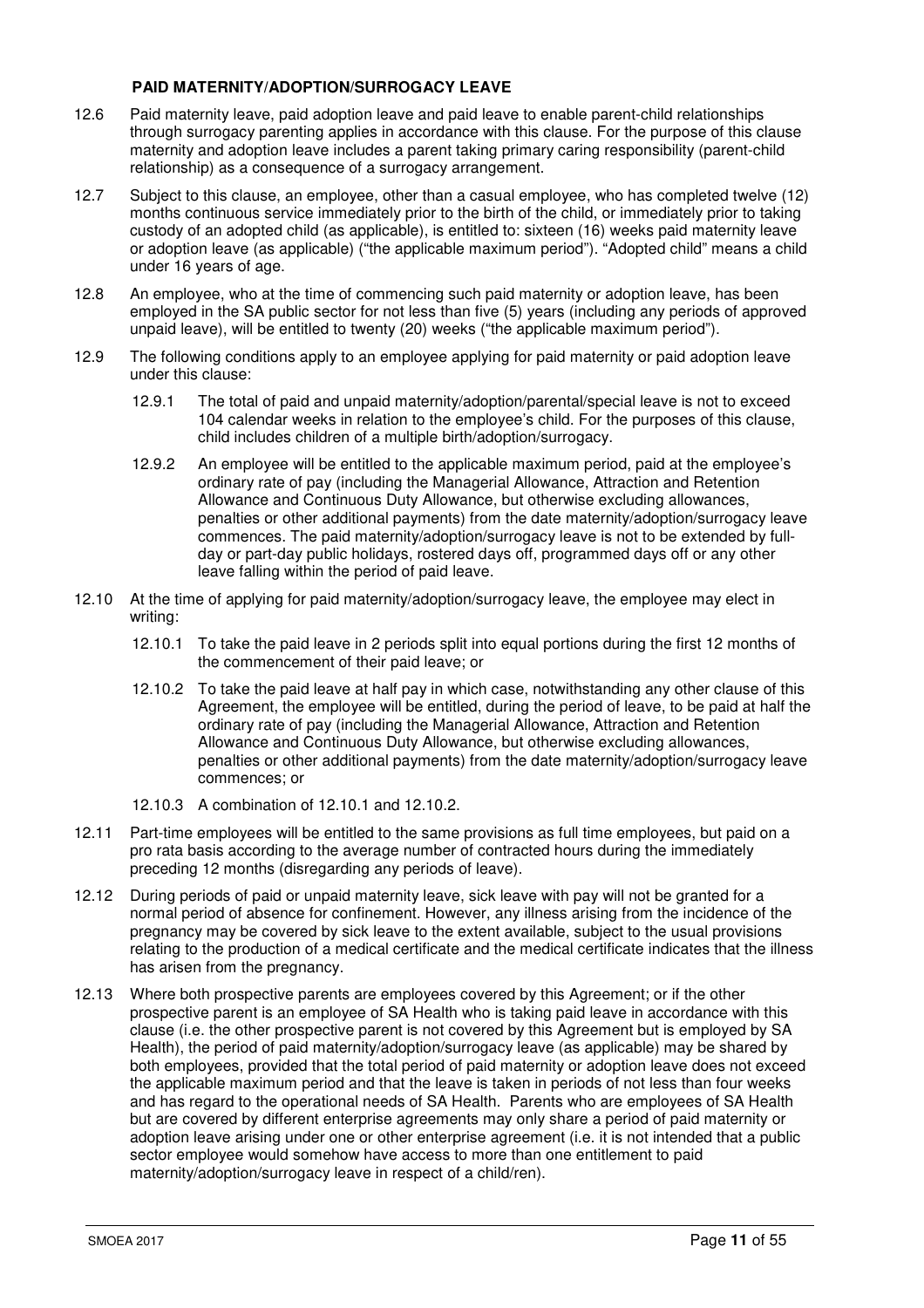12.14 The entitlements in this clause will be in addition to the federal Paid Parental Leave Act 2010 (Cth) (as amended from time to time).

# **PAID PARTNER LEAVE**

- 12.15 Subject to this clause, an employee (other than a casual employee) is entitled to access up to one calendar week (or the equivalent in hours) of their accrued sick leave entitlement on the birth or adoption of a child/ren for whom the employee has direct parental care responsibility. The leave will be taken within 3 months of the birth or adoption of the child/ren.
- 12.16 It is not intended that this paid partner leave entitlement will detract from any more beneficial entitlement or arrangement applicable within a health unit or DHA as at the commencement of this clause (i.e. an 'existing arrangement'). An employee can make use of that existing arrangement or the paid partner leave, but not both.
- 12.17 Except in relation to an existing arrangement; health unit or DHA-specific paid partner leave policy; or a requirement of this clause, the administrative arrangements for taking this leave will generally be as applicable to Family Carer's Leave.
- 12.18 The ability to access Paid Partner Leave does not in any way limit an employee's right to apply for the full entitlement to Family Carer's Leave as provided for in sub-clauses 12.2-12.5 of this Agreement.

# **RETURN TO WORK ON A PART-TIME BASIS**

- 12.19 An employee, other than a casual employee, is entitled to return to work after maternity or adoption leave on a part-time basis, at the employee's substantive level, until the child's second birthday.
- 12.20 The following conditions apply to an employee applying to return on a part-time basis:
	- 12.20.1 The employee will provide such request at least 6 weeks prior to the date on which the employee's maternity or adoption leave is due to expire, and will provide the employing authority such information as may reasonably be required, including the proportion of time sought, and the date of the relevant child's second birthday.
	- 12.20.2 At least 6 weeks prior to the relevant child's birthday, the employee will advise the employing authority, whether the employee will revert to employment on a full time basis or seeks to continue to be employed on a part-time basis.
	- 12.20.3 An employee's return to work part-time will be on a non-discriminatory basis so as to operate in the same manner as any other employee returning from a period of leave.

# **REIMBURSEMENT OF REASONABLE CHILD CARE COSTS**

- 12.21 Where an employee, other than a casual employee, is given less than 24 hours prior notice that the employee is to work outside their rostered or required hours, and consequently the employee utilises paid child care, the employing authority will reimburse the reasonable child care costs incurred by the employee arising from performing such work, subject to this clause.
	- 12.21.1 The prior period of 24 hours is to be calculated from the time at which the work is to begin.
	- 12.21.2 The work, or the hour/s to be worked, is not part of a regular or systematic pattern of work or hour/s performed by the employee.
	- 12.21.3 The reimbursement will be in respect of the reasonable costs incurred by the employee in respect of the work.
	- 12.21.4 Reimbursement will be made for child care costs in respect of Registered Care or Approved Care after all other sources of reimbursement have been exhausted. Where the child care costs are incurred for child care not in a registered or approved centre, reimbursement will be made in accordance with a child care reimbursement rate, and guidelines, published from time to time in the HR Manual.
	- 12.21.5 The employee will provide the employing authority with a Child Benefit Claim form for either Registered Care or Approved Care, tax invoice/receipt, or other supporting documentation as may from time to time be required detailing the cost incurred, or reimbursement sought, in respect of the work.
	- 12.21.6 For the purposes of this clause, a reference to work is a reference to the work outside the employee's rostered or required hours, or regular or systematic pattern of work or hour/s,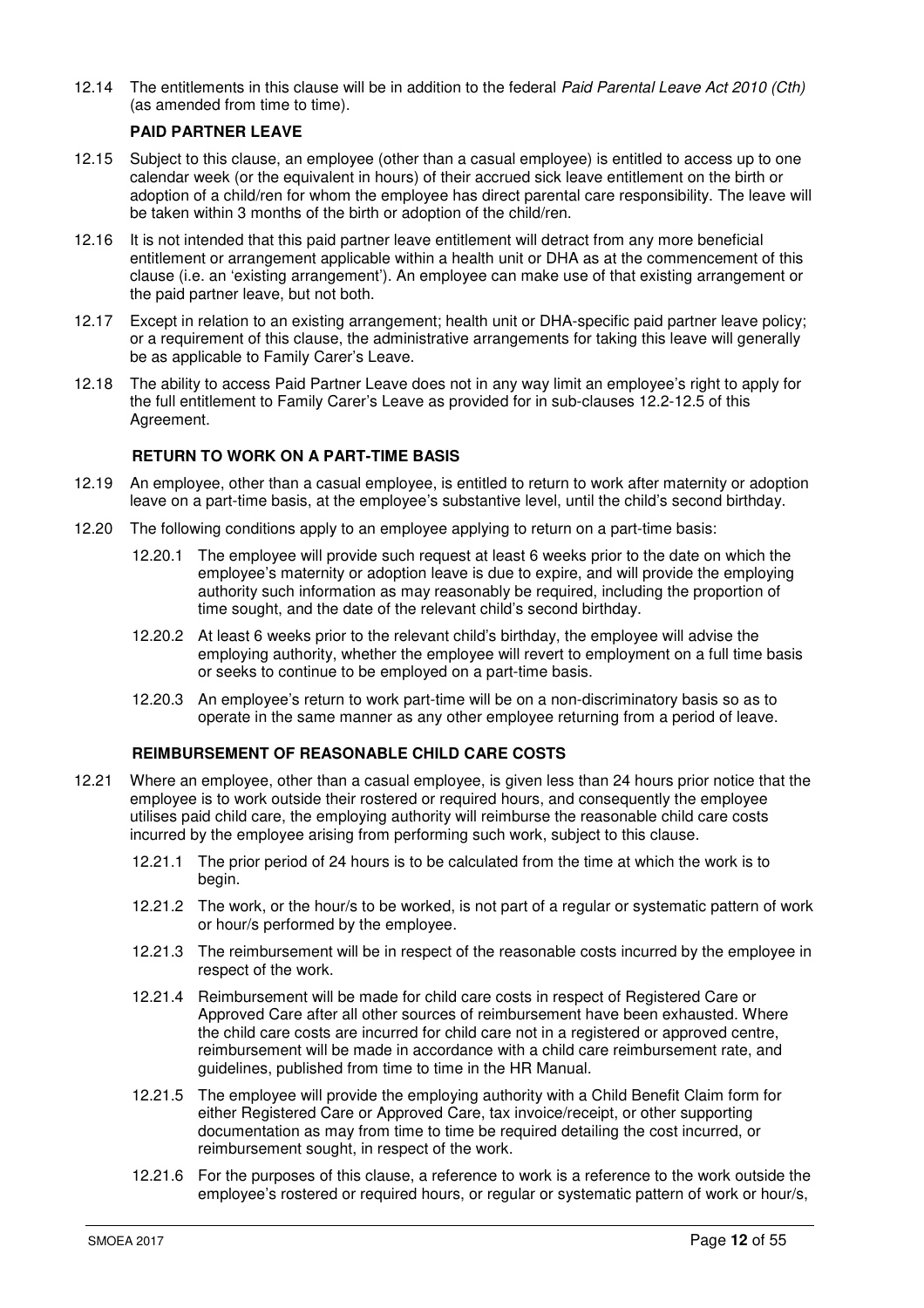for which less than 24 hours prior notice is given. Required hours do not include recall or immediate recall.

#### **13. WORK HEALTH AND SAFETY**

- 13.1 The parties are committed to, and acknowledge the mutual benefit to, and responsibility of, the employing authority and employees for maintaining a safe and healthy work environment in accordance with applicable legislation.
- 13.2 The parties acknowledge their responsibilities under relevant legislation for duty of care both as an employer as well as an employee.
- 13.3 The parties will endeavour to achieve and maintain best practice in preventing and minimising workplace injuries and illness in order to:
	- 13.3.1 Improve workplace health and safety
	- 13.3.2 Improve return to work performance; and
	- 13.3.3 Reduce human and workplace costs of injury or illness.

The parties will work towards achieving and maintaining applicable work health and safety and injury management standards and practices, including:

- Ensuring understanding of the importance of systematically managing WHS in all work activities and workplaces through consultative processes;
- Supporting and engendering a safety culture within SA Health that promotes the adoption of safe work practices;
- Achieving continuous improvement, and best practice, in work occupational health and safety and injury management performance;
- A collaborative approach to identifying hazards, assessing risks and implementing reasonable measures to eliminate or minimise those risks;
- Implementation and continuous improvement of monitoring and reporting systems;
- The employer acknowledges the benefits both to the organisation and individual employees gained through employees having a balance between their work and personal life.
- 13.4 In establishing and maintaining a safe and healthy work environment, the employing authority will not require an employee to have an unreasonable workload in the ordinary discharge of the employee's duties.
- 13.5 If an employee or group of employees believe that there is an unreasonable allocation of work leading to employees being overloaded with work, the parties may institute the Industrial Dispute Resolution processes as set out in clause 21.4 of the SMOEA. The dispute resolution process will address the employee's concerns and identify how workloads can be managed without creating unreasonable workloads.

# **14. REIMBURSEMENT OF REASONABLE TRAVEL COSTS**

- 14.1 Where an employee is required to work in a manner which would be unsafe for the employee to drive home due to fatigue, the employee will be entitled to:
	- 14.1.1 Immediate access to a separate fully partitioned bedroom reasonably furnished including clean linen with adequate space for clothing;
	- 14.1.2 Provision for proper showering, bathing and toilet facilities;
	- 14.1.3 Reasonable provision of light foodstuffs and beverages and facilities for the preparation of such.
- 14.2 Access to these facilities will be for a period of not less than 8 consecutive hours.
- 14.3 Where these facilities are not available the employee will be entitled to travel home in a taxi at the employing authority's expense and where the employee uses their own transport, from home to work.
- 14.4 Where an employee, other than a casual employee, works outside their rostered or required hours and the period of work starts and finishes outside the ordinary timetabled operating hours of public transport, the employee will be entitled to reimbursement of reasonable home to work or work to home (as applicable) travel costs, subject to this clause: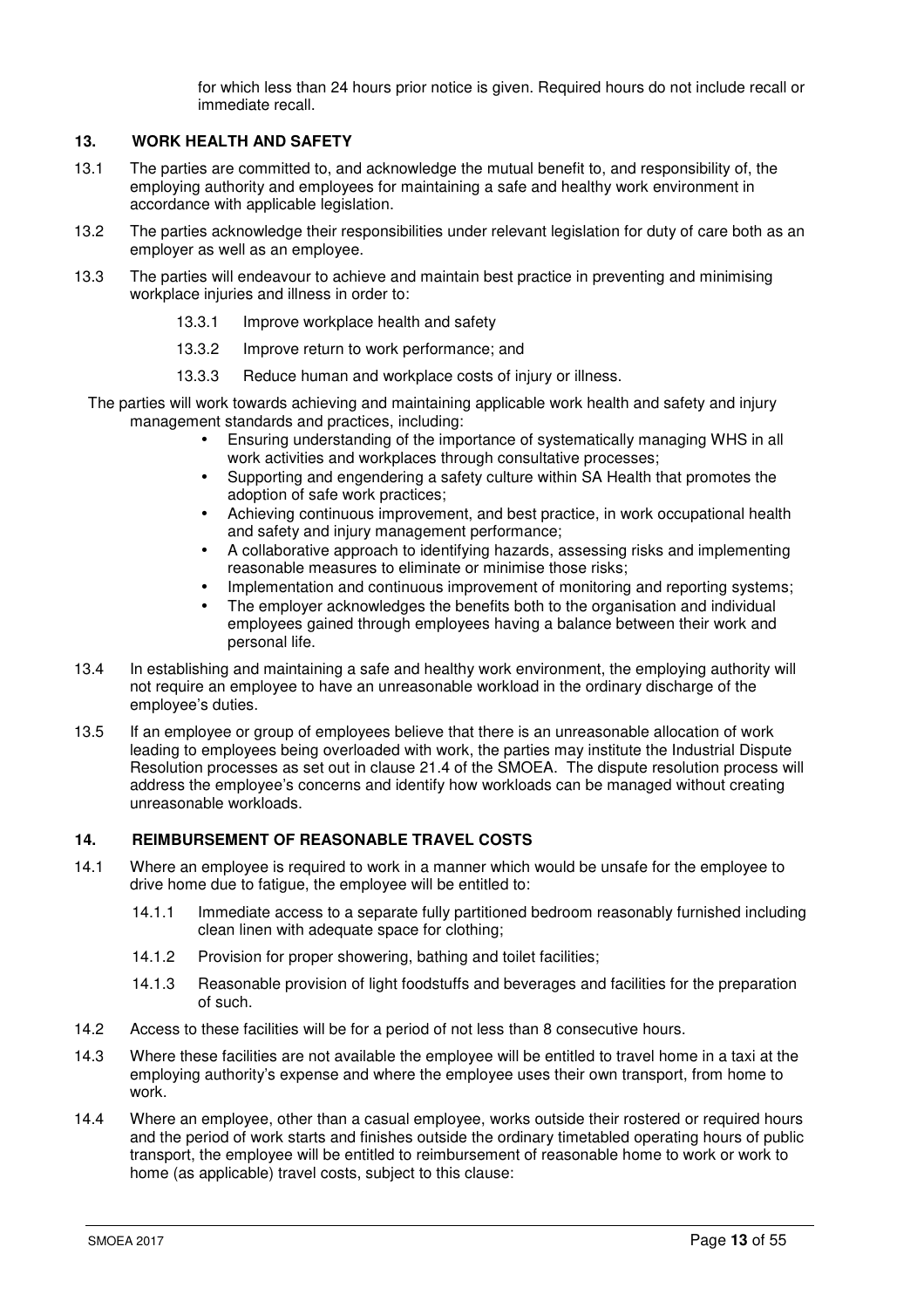- 14.4.1 The work or the hour/s to be worked is/are not part of a regular systematic pattern of work or hour/s performed by the employee.
- 14.4.2 The employee ordinarily uses public transport.
- 14.4.3 Reimbursement of reasonable taxi costs, or mileage at a rate determined from time to time as specified in the HR Manual.
- 14.4.4 The employee will provide the employing authority with such tax invoice/receipt or other supporting documentation as may from time to time be required detailing the cost incurred or reimbursement sought.

# **15. DOMESTIC/FAMILY VIOLENCE**

15.1 The Commissioner for Public Sector Employment has issued Determination 3.1 Employment Conditions – Hours of Work, Overtime and Leave, which includes Section F – Special Leave with Pay and Leave Without Pay, which provides for access to special leave with pay for employees suffering from or escaping domestic/family violence. Insofar as this Determination relates to Domestic/Family Violence, it applies to employees covered by this Agreement pursuant to Regulation 9(8) of the Public Sector Regulations 2010 (SA).

#### **16. PRE-EMPLOYMENT SCREENINGS**

- 16.1 The employing authority's duty to give care to patients/clients is acknowledged. This duty of care includes a need to ensure, during the selection process, that prospective employees do not pose a potential threat to patients/clients and staff of the health unit/site.
- 16.2 Information gathered by the employing authority must be relevant to a need to check and assess any risk factors and must remain confidential to the health unit/site and to the individual prospective employees and will not be provided to third parties.
- 16.3 The prospective employee's consent will be obtained before seeking any such information.
- 16.4 If further screenings are required by the employing authority or pursuant to a legislative requirement during the period of an employee's engagement, the reasonable costs associated with each such check will be borne by the employing authority. If an employee applies for a new position the employee will meet the cost/s of screening/s required in relation thereto.

# **17. JOB AND PERSON SPECIFICATION**

17.1 All employees will be provided with a job and person specification relevant to their position, with such job and person specifications to be reviewed, in consultation with the relevant employee, at least every two years; or within the two year period, may be amended with the agreement of the employer and employee.

# **18. JOB PLANNING**

- 18.1 Job planning is an annual process for Senior Medical Practitioners and Consultants that defines the agreed duties, responsibilities and objectives of a position for the coming year. It provides clarity about the expectations, commitments and support required to achieve required outcomes, and ensures that resources are aligned with service priorities and plans. The objectives of Job Planning include:
	- 18.1.1 Maximising quality outcomes.
	- 18.1.2 Balancing and meeting both the clinical and non-clinical obligations of Senior Medical Practitioners and Consultants.
	- 18.1.3 Providing a framework which supports team and employee/employer communication.
	- 18.1.4 Supporting the maintenance of competency and credentialing standards.
	- 18.1.5 Providing feedback to the Senior Medical Practitioner or Consultant to support individual performance review and development consistent with their job plan and job and person specification.
- 18.2 The job plan must be agreed with the employee's clinical unit head and documented at least annually but may be reviewed as necessary with any changes to service delivery, position description, or significant changes in the employee's circumstances that may affect the employee's duties or the delivery of services.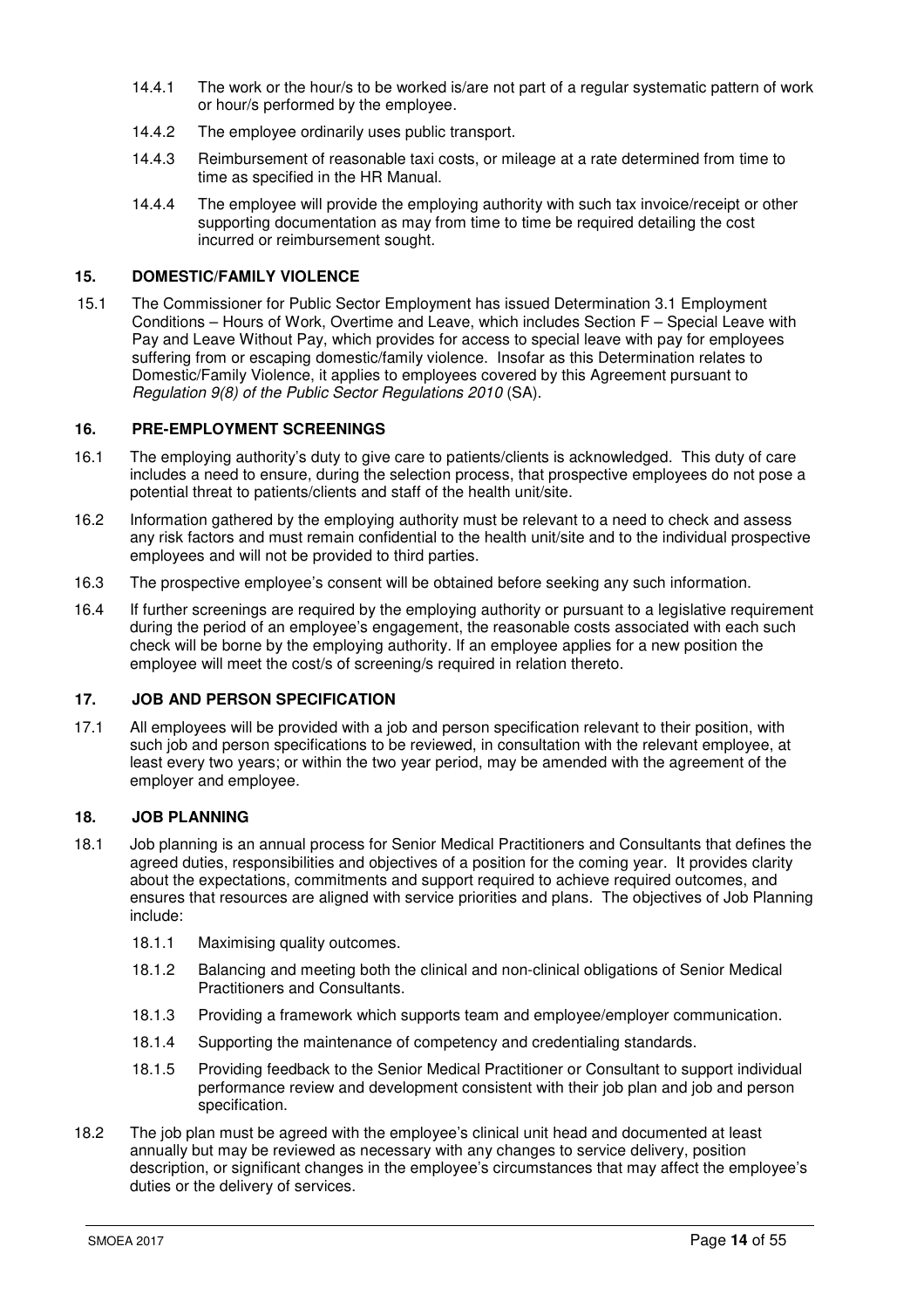- 18.3 The job plan must reflect the average expected time to be spent by the SMP/Consultant on clinical and non-clinical duties and responsibilities. It is acknowledged that both clinical responsibilities and non-clinical duties and responsibilities form part of a SMP/Consultant's role.
- 18.4 With agreement of affected SMPs/Consultants the job planning process can be undertaken on an aggregated basis and specific duties shared between those SMPs/Consultants.

# **19. TERM APPOINTMENTS**

- 19.1 Subject to 19.2, permanent/ongoing employment is the preferred employment status.
- 19.2 An employee (other than an employee employed as an Intern, Medical Practitioner or Senior Registrar) may be employed on a temporary basis in the following circumstances:
	- Backfill/coverage of leave (e.g. maternity/adoption leave, long service leave, leave without pay etc) or workers compensation absences; or
	- Positions carrying out a project of limited duration (e.g. research project); or
	- Positions carrying out a specific task (e.g. undertaking a review); or
	- To fill externally funded positions, whereby funding is wholly or substantially by grants or payments from a government other than the State Government or from a private or community body; or
	- Positions for dealing with workload fluctuations; or
	- Where the outcome of a service/function review is pending; or
	- Managerial appointment in accordance with clause 9 of this Agreement; or
	- Other circumstances as may be agreed between the parties.

#### **20. NOTICE OF TERMINATION BY EMPLOYEE**

- 20.1 This clause is in lieu of clause 3.3.5 of the Award.
- 20.2 In order to terminate employment:
	- 20.2.1 An employee, other than a Consultant, must give the employing authority at least two weeks notice.
	- 20.2.2 A Consultant must give the employing authority at least 6 weeks notice provided that a shorter period may be accepted at the discretion of the employing authority.

# **21. INDUSTRIAL DISPUTE RESOLUTION**

- 21.1 This procedure aims to avoid industrial disputes, or where a dispute occurs, to provide a means of settlement based on consultation, cooperation and discussion and the avoidance of interruption to work performance.
- 21.2 During any dispute, other than one involving a bona fide health and safety issue, the status quo existing immediately prior to the matter giving rise to the dispute will remain and work shall continue as it was prior to the dispute without stoppage or the imposition of any ban, limitation or restriction.
- 21.3 No party shall be prejudiced as to final settlement by the continuance of work in accordance with this clause.
- 21.4 Any grievance or dispute will be handled as follows:
	- 21.4.1 All parties have a right to seek representation in order to resolve any dispute.
		- Stage 1 Discussions between the employee/s and supervisor/manager.
		- Stage 2 Discussions involving the employee/s and nominated delegates with a management representative of the work unit. For health units, management representative means the Chief Executive Officer of the health unit or their delegate.
		- Stage 3 Discussions involving nominated delegates with a representative of Workforce Division, Workforce Relations of DHA.
	- 21.4.2 A dispute will not be referred to the next stage until a genuine attempt to resolve the matter has been made at the appropriate level.
- 21.5 There is to be a commitment by the parties to achieve adherence to this procedure including the earliest possible advice by one party to the other of any issue or problem that may give rise to a grievance or dispute. Throughout all stages of the procedure all relevant facts are to be clearly identified and recorded.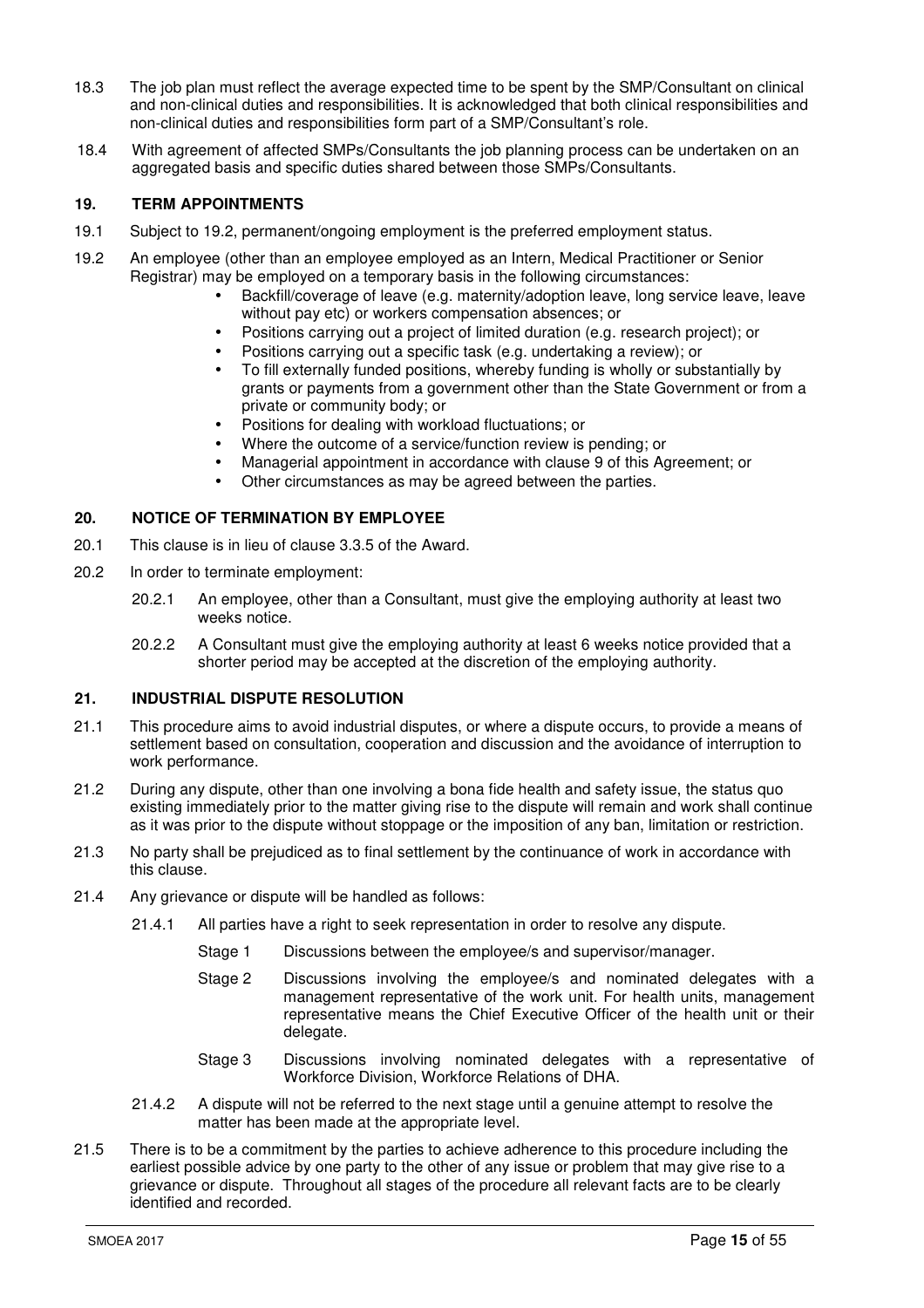- 21.6 Sensible time limits will be allowed for the completion of the various stages of the discussions. Discussions outlined in stages (1) and (2) above will, if possible, take place within 24 hours after the request of the employees or the employee's representative.
- 21.7 Emphasis is placed on reaching a negotiated settlement. However, if the process is exhausted without the dispute being resolved, any party may refer the matter to the SAET. In order to allow for peaceful resolution of grievances the parties will be committed to avoid industrial disputation while the procedures of negotiation and conciliation are being followed.
- 21.8 The parties will ensure that all practices applied during the operation of the procedure are in accordance with safe working practices.
- 21.9 These procedures are for dealing with industrial disputes or likely industrial disputes and not for personal grievances. Personal grievances will in the first instance be dealt with pursuant to the HR Manual or Public Sector Act 2009 (as applicable).

# **22. NO EXTRA CLAIMS**

- 22.1 This Agreement will be taken to have satisfied and discharged all claims of any description (whether as to monies or conditions, and whether on the basis of equity, attraction, retention, work value, special circumstances, market rates or otherwise)
- 22.2 The salaries and rates of pay provided for in this Agreement are inclusive of all previously awarded safety net adjustments and all future increases during the term of this Agreement, arising out of State Wage Case or General Review of Award Wages and Minimum Standard for Remuneration (or its equivalent), decisions, including safety net adjustments, living wage adjustments or general increases, howsoever described.
- 22.3 The employees and Association undertake that for the term of this Agreement, they will not individually, severally or collectively pursue any further or other claims except where consistent with State Wage Case principles, nor engage in, encourage or support any industrial action or activity adverse to, or that result in, disruption to the delivery of health services or limitation in the usual performance of duties, including threatened resignation in pursuit of any further or other claims.
- 22.4 This clause does not preclude an application to the SAET being made by agreement between the employing authority and the Association to vary relevant clauses in line with clause 23 below, and any such agreed variation will be deemed by this Agreement to have been agreed by the parties to this Agreement.

# **23. REVIEWS**

- 23.1 During the life of this Agreement, SA Health and the Association will undertake joint reviews of the following matters:
	- 23.1.1 Managerial Allowance criteria;
	- 23.1.2 Implementation of Models of Care;
	- 23.1.3 On call and recall (including telemedicine); and
	- 23.1.4 Job Planning (including non-clinical time);
- 23.2 A matter arising from any of the abovementioned reviews which is agreed by the employing authority and the Association may become the subject of an agreed application to the SAET to vary this Agreement to give effect to the agreed matter.

# **24. INJURY AND INCOME PROTECTION**

24.1 Additional income and injury protection will apply to employees in accordance with the Income and Injury Protection Principles set out at Schedule 5 of this Agreement, where entitlements under the Return to Work Act 2014 (SA) have ceased.

# **25. NOT TO BE USED AS A PRECEDENT**

25.1 This Agreement shall not be used as a precedent in any manner whatsoever to obtain similar arrangements or benefits elsewhere in the South Australian Public Sector.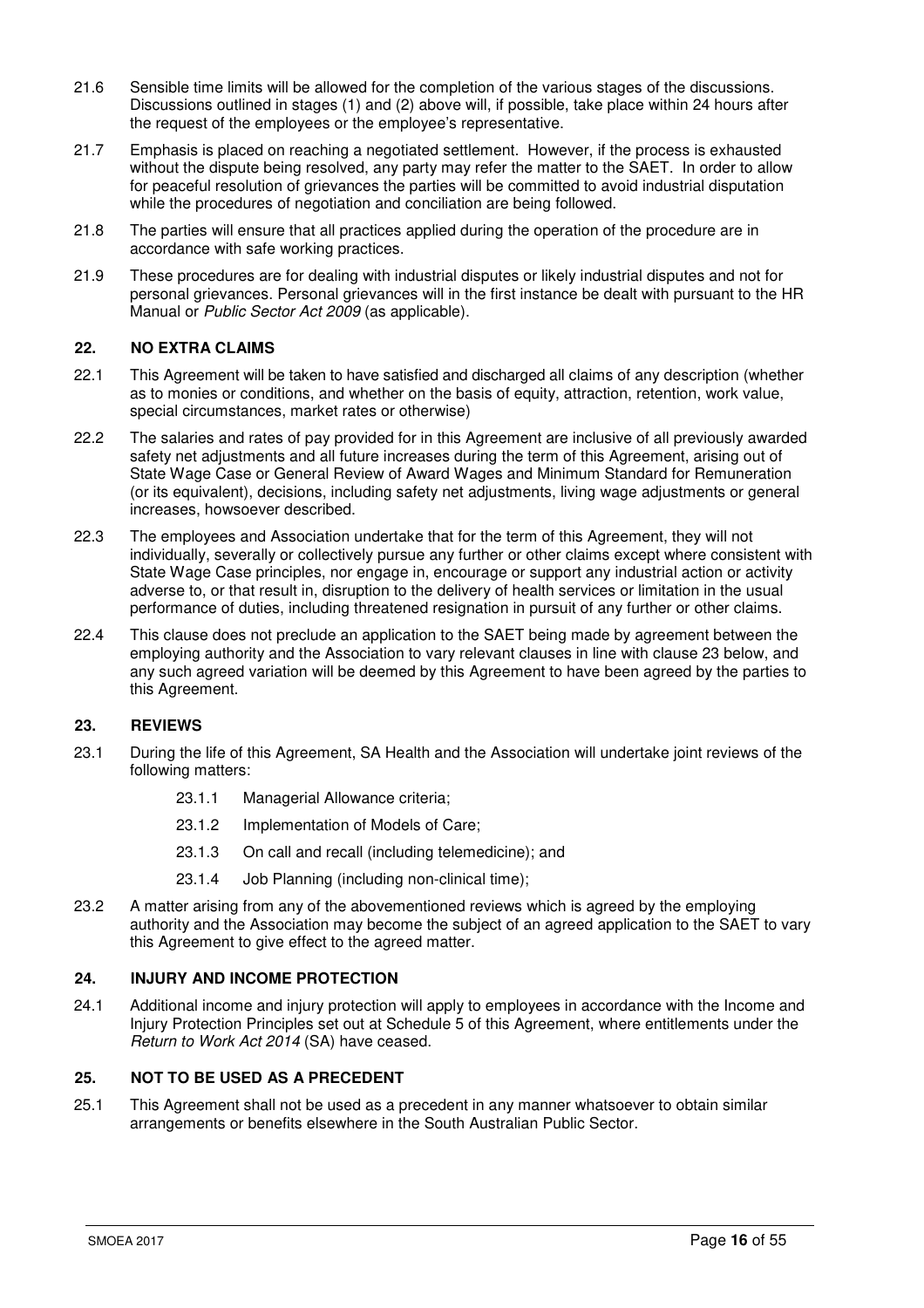#### **26. DEFINITIONS**

- 26.1 Consultant
	- 26.1.1 **'Consultant'** means an employee who has been granted specialist registration by the Medical Board of Australia and has been appointed as such by the employing authority.

#### 26.2 Senior Consultant

- 26.2.1 **'Senior Consultant'** means a Consultant who has at least four years experience in that specialty since obtaining the specialist qualification; or has incrementally progressed as a Consultant to level 5; or has been appointed as such by the employing authority.
- 26.2.2 For the purpose of this Agreement reference to a Consultant will mean a Consultant or Senior Consultant as defined.

#### 26.3 Hourly Rate

26.3.1 **'Hourly Rate'** for the purpose of provisions in relation to Consultants means the Consultant's annual salary as specified in Schedule 1.1 or 2.1 (as applicable) of this Agreement (plus the Managerial Allowance where applicable) calculated as a weekly amount divided by 37.5.

#### **27. HOURS OF DUTY**

- 27.1 Consultants have no fixed hours of duty. The salary for Consultants takes into account teaching and research work undertaken and that no separate payments are made for overtime or weekend work, except as provided in clauses 30, 31, 37 and 38 of this Agreement.
- 27.2 Clause 3.1.1.3 (ii), second sentence of the Award will not apply with the effect that there be no restriction on the minimum number of hours of engagement of a part-time Consultant.

#### **28. HOURS FREE OF DUTY**

28.1 A Consultant must have at least 8 consecutive hours off duty between the termination of required duty on one day and the commencement of required duty on the next day (required duty includes recall and immediate recall duty). If such Consultants do not have at least 8 consecutive hours off duty, they must be released after completion of required duty until they have 8 consecutive hours off duty without loss of pay for required duty occurring during such absence.

#### **29. ATTRACTION AND RETENTION ALLOWANCES**

- 29.1 In this clause 29, a reference to a percentage will be taken as a reference to the percentage of the Consultant's annual salary specified in Schedule 1.1 or 2.1 as applicable to the Consultant.
- 29.2 Subject to this clause 29, a Consultant, other than a casual Consultant, will be entitled to the following attraction and retention allowance:

| Emergency Medicine Consultant* and<br>Paediatric Emergency Consultant** | $67\%$ <sup>1</sup> |
|-------------------------------------------------------------------------|---------------------|
| MedSTAR Consultant***                                                   | 67%                 |
| Anaesthetist                                                            | 50%                 |
| Intensive Care Unit Consultant                                          | 50%                 |
| Rehabilitation Consultant <sup>#</sup>                                  | 37.5%               |
| <b>Other Consultants</b>                                                | 30%                 |

1 The parties acknowledge that this has regard to particular circumstances of not having access to private practice arrangements

Fellow of the Australasian College for Emergency Medicine.

- \*\* Fellow of the Royal Australasian College of Physicians, have recognised training in paediatric emergency medicine and is practising in paediatric emergency medicine in the emergency department of the applicable health unit site.
- Employed at MedSTAR; and is a Fellow of the Australasian College for Emergency Medicine; or Fellow of the Australian and New Zealand College of Anaesthetists; or Fellow of the College of Intensive Care Medicine; or other relevant specialist qualification as determined by the employing authority. The allowance will be paid pro-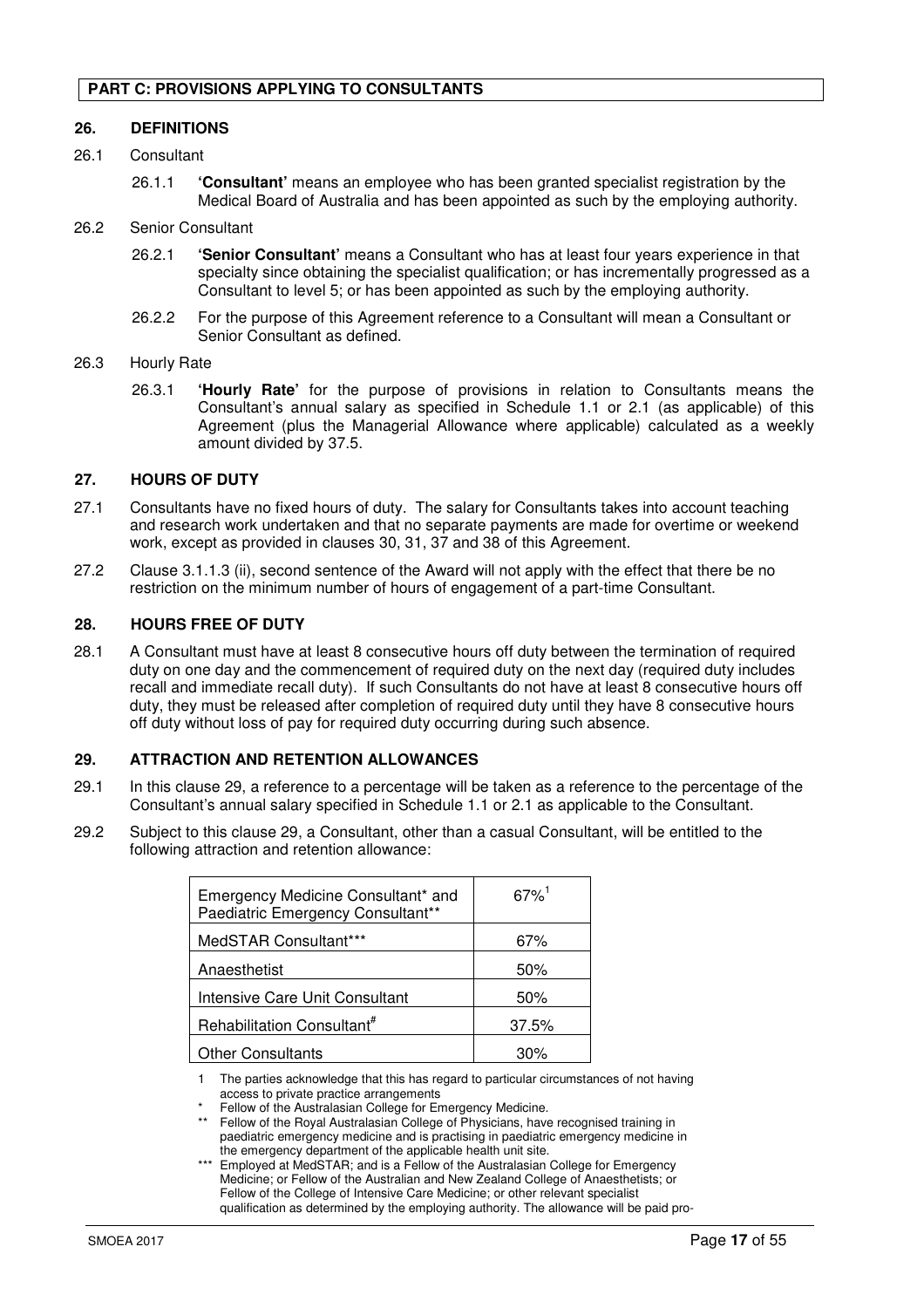rata to the time worked at MedSTAR provided that a Consultant will not be entitled to more than one allowance in respect of time worked.

- # A Rehabilitation Consultant may make an election under clause 29.7 to come within the category of "Other Consultants".
- 29.3 The attraction and retention allowance:
	- 29.3.1 Is payable fortnightly with the per annum amount derived from the applicable percentage described in the table in clause 29.2 multiplied by the Consultant's annual salary as specified in Schedule 1.1 or 2.1 (as applicable) of this Agreement.
	- 29.3.2 Is payable proportionate to the Consultant's full time equivalent in the relevant specialty detailed in clause 29.2.
	- 29.3.3 Will not be used in the calculation of remote call, penalty and recall payments.
	- 29.3.4 Is payable during periods of paid leave, although not for payment in lieu of leave on termination.
	- 29.3.5 Is not considered "Base Salary" for any private practice agreement (or applicable scheme) referred to in clause 41 of this Agreement.
	- 29.3.6 Does not derogate from earnings received by a Consultant in accordance with a private practice MOA and the Capped Private Practice.
- 29.4 Payment of the attraction and retention allowance is conditional on:
	- 29.4.1 It absorbing, and operating in substitution for, any other allowance (except Remote Call and Managerial Allowances), the Continuous Duty Allowance and any over award or agreement payment, loading or allowance (except a private practice payment within the Capped Private Practice). To the extent necessary, the terms of any individual contract of employment will cease and have no effect irrespective of when such contract was or is made (i.e. whether prior or during the life of this Agreement).
	- 29.4.2 Subject to the discharge of professional and clinical obligations, where a Consultant has entered or enters into a private practice MOA, the Consultant at all times making all reasonable and best efforts to exercise those private practice arrangements to the full extent permissible by law together with the consequent invoicing of private patients and not desisting from so doing, or diminishing such effort, when the Consultant achieves the cap applicable to the Consultant under the Capped Private Practice.
	- 29.4.3 The Consultant:
	- 29.4.4 Actively contributing to and participating in teaching junior medical staff, trainees and medical students;
	- 29.4.5 Being at the applicable health unit/s of the employing authority for the nominal days for which the Consultant is rostered and employed;
	- 29.4.6 Participating in clinical outcome measurement and reporting;
	- 29.4.7 Participating in risk management/governance activities; and
	- 29.4.8 Participating in performance development and appraisals.
- 29.5 The parties agree that for the life of this Agreement the attraction and retention allowance addresses all current and future attraction and retention issue/s of any kind whatsoever, and that during the life of this Agreement no further allowance/loading/payment of any sort whatsoever will be sought by the Association or a Consultant (whether individually or collectively), or any agent acting or purporting to act on behalf of a Consultant/s, including Consultant/s within a particular College, specialty or group.
- 29.6 The attraction and retention allowance payable under this clause will not be payable, or will cease to be payable, where the employing authority has received a written notification from the Consultant to the effect that the Consultant elects to instead:
	- 29.6.1 Retain access to a cap that exceeds the percentage specified in the "Capped Private Practice" table, which election cannot be withdrawn; or
	- 29.6.2 Participate in Scheme 2 of the DH Private Practice Agreement 2008 referred to in clause 41 of this Agreement,

provided that any such election cannot be withdrawn, any attraction and retention allowance will cease on and from the time such election becomes effective such that at no time will a Consultant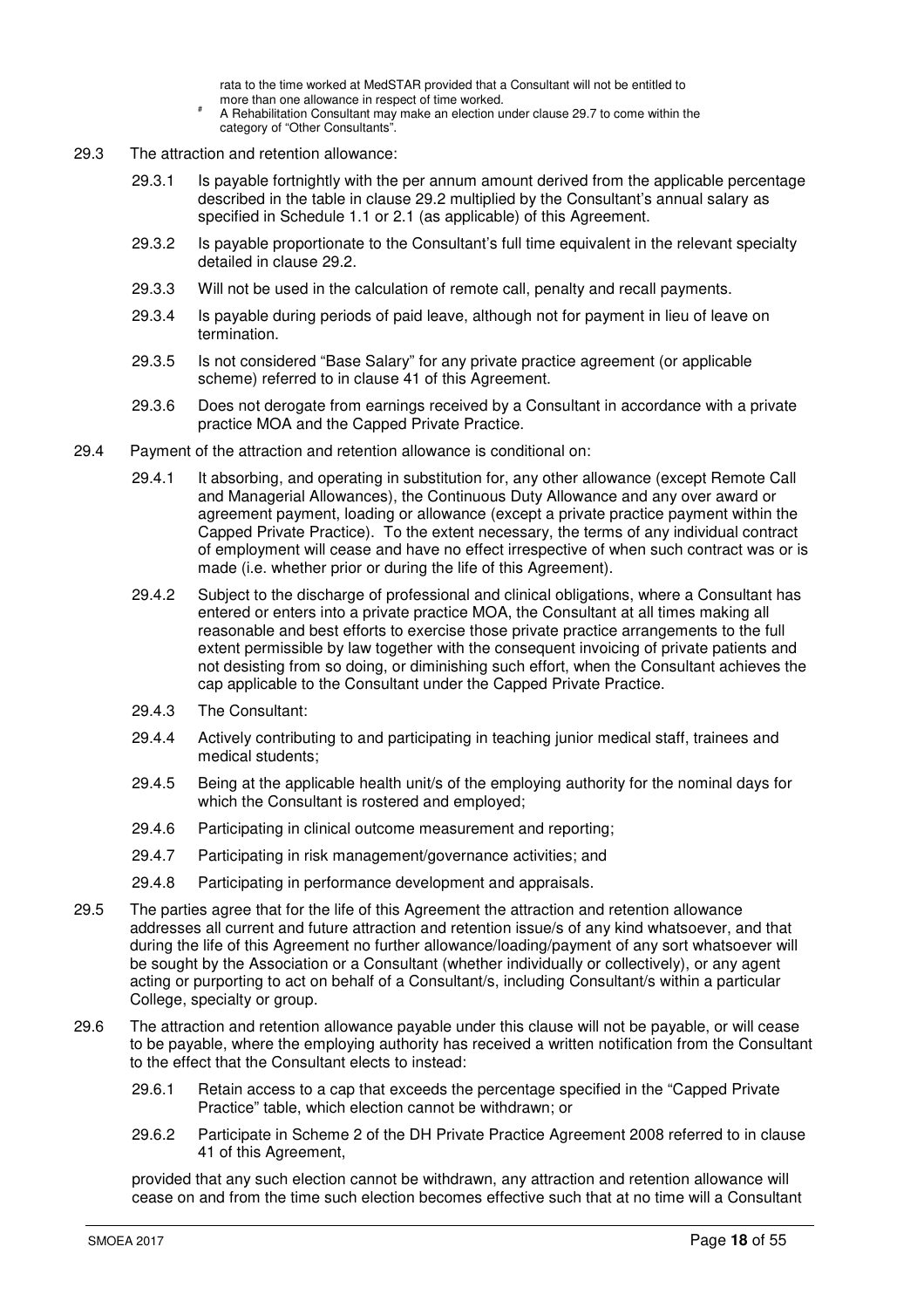be entitled to the benefit of any more than one of 29.6.1, 29.6.2 or 29.2 hereof, and the obligations in sub-clauses 29.4 and 29.5 will continue to apply (the necessary changes having been made) to the Consultant.

- 29.7 A Rehabilitation Consultant of sub-clause 29.2 may provide the employing authority with a written notification to the effect that the Rehabilitation Consultant elects to instead come within the category of "Other Consultants" for the purposes of this clause 29, provided that any such election cannot be withdrawn and will operate from the first full pay period commencing on or after receipt of the notification unless the Rehabilitation Consultant is commencing employment, in which case it will operate from commencement of employment.
- 29.8 For the purposes of this clause:
	- 29.8.1 "private practice" and "private practice MOA" refers to Scheme One Capped Private Practice of the DH Salaried Medical Officers Private Practice Agreement 2008 (PPA 2008) referred to in clause 41 of this Agreement, subject to the particular Consultant's arrangement being tax compliant. It does not include Scheme 2 of the PPA 2008 referred to in clause 41 of this Agreement.
	- 29.8.2 "private practice payment" means a payment received by the Consultant through a tax compliant private practice Scheme One Capped Private Practice of PPA 2008.
	- 29.8.3 "Capped Private Practice" means Scheme One Capped Private Practice of the PPA 2008 referred to in clause 41 of this Agreement, subject to the particular Consultant's arrangement being tax compliant.
	- 29.8.4 "cap" means the percentage specified in this Capped Private Practice table, which applies to the applicable Consultant.
	- 29.8.5 The parties agree that this table may be varied by the SAET consequent on an application by the declared employer (clause 2.1.1) or the Association (clause 2.1.3) to the SAET for an agreed variation.
	- 29.8.6 For the purposes of this sub-clause, and to the extent necessary under the Fair Work Act 1994, in agreeing to this Agreement the parties in clauses 2.1.1 and 2.1.3 undertake and agree that a variation approved by the SAET will be taken to have been agreed by the parties in making this Agreement and will operate in accordance with its terms.

|                                                                       | <b>Capped Private Practice</b><br>Ability to earn up to % per annum                        |
|-----------------------------------------------------------------------|--------------------------------------------------------------------------------------------|
| Emergency Medicine Consultant* &<br>Paediatric Emergency Consultant** | Not entitled to rights of private practice or<br>compensation for lack of such rights (0%) |
| MedSTAR Consultant***                                                 | $0\%***$                                                                                   |
| Anaesthetist                                                          | 45%                                                                                        |
| Intensive Care Unit Consultant                                        | 35%                                                                                        |
| Rehabilitation Consultant <sup>#</sup>                                | 20%                                                                                        |
| <b>Other Consultants</b>                                              | 65%                                                                                        |

Fellow of the Australasian College for Emergency Medicine.

\*\* Fellow of the Royal Australasian College of Physicians, have recognised training in paediatric emergency medicine and is practising in paediatric emergency medicine in the emergency department of the applicable health unit site.

- \*\*\* Employed at MedSTAR; and is a Fellow of the Australasian College for Emergency Medicine; or Fellow of the Australian and New Zealand College of Anaesthetists; or Fellow of the College of Intensive Care Medicine.
- \*\*\*\* Required to pay-over all private practice receipts whilst working at MedSTAR to the employing authority where the Consultant has an approved private practice agreement subject to the PPA 2008. In no circumstances can a Consultant employed to work in MedSTAR be entitled at any time to both the Attraction and Retention Allowance and private practice receipts for work undertaken at MedSTAR.
- A Rehabilitation Consultant may make an election under clause 29.7 to come within the category of "Other Consultants".
- 29.8.7 "over award or agreement payment, loading or allowance" means a payment, loading or allowance payable other than pursuant to the Award, this Agreement or the previous DH Salaried Medical Officers Enterprise Agreement 2008 or DH Salaried Medical Officers Enterprise Agreement 2005.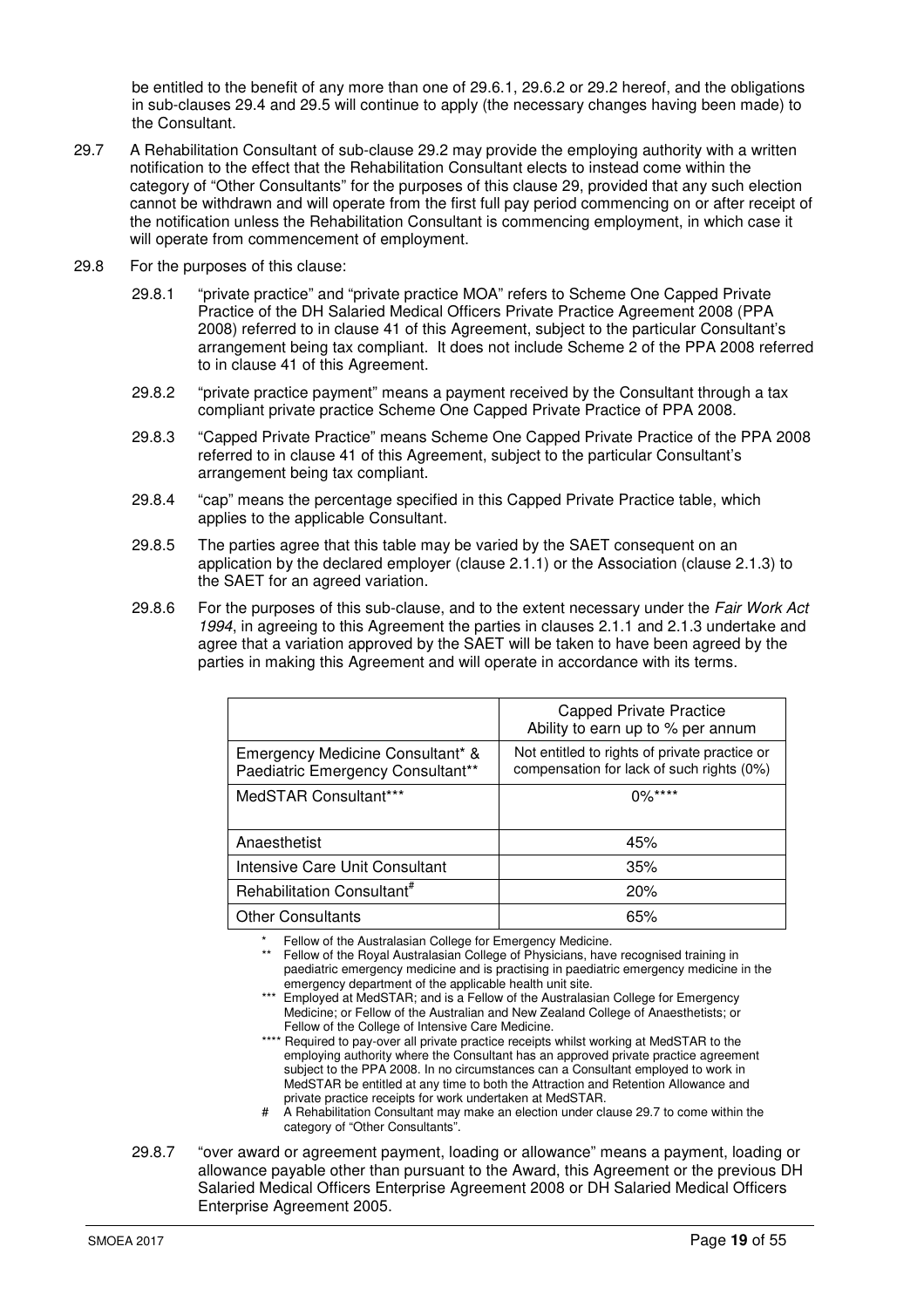29.9 A reference to the PPA 2008, or its terms, shall be taken to mean a reference to a successor or varied Salaried Medical Officers Private Practice Agreement (howsoever named) that may apply during the life of this Agreement, and this clause will operate as if it refers to the varied or successor Private Practice Agreement.

# **30. FLEXIBLE HOURS ARRANGEMENT (VOLUNTARY)**

- 30.1 A Flexible Hours Arrangement (FHA) is an arrangement in which a Consultant or a group of Consultants voluntarily elects to be subject to a roster (however described) that requires the Consultant or group to be in attendance and deliver clinical and/or other services at the particular service, unit or a department for rostered hours (or period/s) within one or more of the following:
	- 30.1.1 Between 7.00am and 8.00am (incl.) Monday to Friday (incl.); or
	- 30.1.2 Between 6.00pm and 10.00pm (incl.) Monday to Friday (incl.); or
	- 30.1.3 Between 7.00am to 10.00pm (incl.) on any Saturday, Sunday, or Full-day or Part-day Public Holiday.
- 30.2 The employer may implement a FHA within, or in connection with, a particular service, unit or a department of a Health Unit or Site to apply to participating Consultants (or group), subject to this clause.
- 30.3 The clinical head of a service, unit or a department (or delegate thereof) will be responsible for the development and implementation of a FHA, provided that one or more clinical heads may jointly develop and implement a FHA within or amongst their respective services, units or departments. A reference in this clause to a 'clinical head' means the person who is designated or identified by the employer as the 'clinical head' of the service, unit or a department, and includes a delegate thereof.
- 30.4 A Consultant or group of Consultants within the particular service, unit or a department may voluntarily elect to participate in a FHA (a 'participating Consultant (or group)').
	- 30.4.1 Participation cannot be required or directed by the employer.
	- 30.4.2 A Consultant (or group) will not suffer a detriment by the employer by reason of nonparticipation or cessation of participation.
- 30.5 A participating Consultant (or group) may cease their participation in a FHA by providing not less than eight weeks written notice to the applicable clinical head, provided that the last day of participation must coincide with the end of a roster cycle in which the Consultant (or group) is participating or at the end of twelve weeks whichever is earlier. The clinical head may at their discretion accept an earlier cessation.
- 30.6 Nothing in this clause derogates from:
	- 30.6.1 Clause 27 Hours of Duty, except as to attendance in accordance with a FHA, provided that the Hours of Duty of a participating Consultant (or group) will not increase by reason of their participation;
	- 30.6.2 Clause 28 Hours Free of Duty;
	- 30.6.3 On-call or recall provisions, except as to attendance in accordance with a FHA; and
	- 30.6.4 Provision of information by the employer to the Association in accordance with clause 5 Consultation.
- 30.7 Development of a FHA by a clinical head of a service, unit or a department (or if being developed jointly, by more than one clinical head) will have regard to:
	- 30.7.1 Operational, clinical and/or service delivery requirements of the service, unit, department and/or applicable Health Unit or Site;
	- 30.7.2 Clinical and non-clinical responsibilities and resources including teaching and supervision, professional service commitments, work/life balance, staff resources, Work Health and Safety (including opportunity to take a meal break and safe hours of work), and (as applicable) private practice arrangements.
- 30.8 A FHA roster:
	- 30.8.1 Will be provided not less than four weeks prior to commencement of the FHA roster;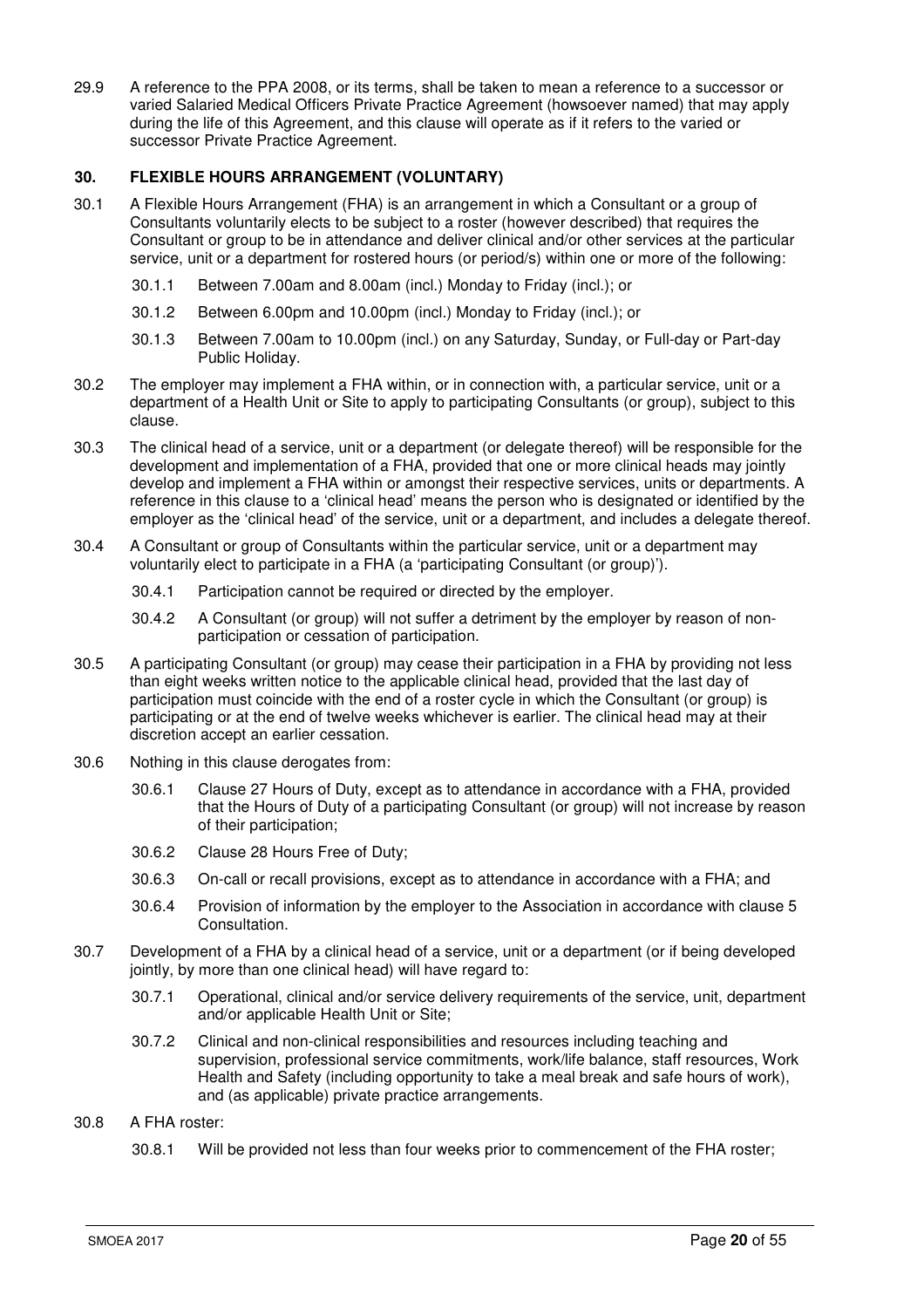- 30.8.2 Will cease to operate with not less than 8 weeks notice to participating Consultants (or group) by the applicable clinical head, provided that a shorter period may be agreed by the participating Consultant/s (or group);
- 30.8.3 May be varied by agreement as between the applicable clinical head and participating Consultant/s (or group), whether as to times, cycle or otherwise.
- 30.9 A participating Consultant will be entitled to the following additional payments in relation to a FHA:
	- 30.9.1 All hours worked between 0700 and 0800 and between 1800 and 2200 Monday to Friday (inclusive): an additional 25% of the Hourly Rate applicable to that Consultant.
	- 30.9.2 All hours worked between 0700 and 2200 on a Saturday and/or Sunday: an additional 50% of the Hourly Rate applicable to that Consultant.
	- 30.9.3 All hours worked on a full-day Public Holiday or a part-day Public Holiday: an additional 150% of the Hourly Rate applicable to that Consultant. This penalty is in lieu of the penalties payable in accordance with sub-clauses 30.9.1 and 30.9.2 hereof.
- 30.10 The time worked by a participating Consultant in relation to a FHA will be recorded on his/her timesheet or roster record.
- 30.11 Nothing in this clause will be taken to:
	- 30.11.1 Apply to rostering arrangements in, or provisions applicable to rostering of Consultants working in: Accident and Emergency, Intensive Care Units and/or MedSTAR; or
	- 30.11.2 Prevent the employing authority requiring a Consultant/s to attend or deliver services in a medical emergency that necessitates as much medical care being available within a health unit, health unit site, service and/or a department during the period thereof.

# **31. SHIFT PENALTIES**

- 31.1 Consultants who are rostered to work shift work and weekend work in Accident and Emergency, Intensive Care Units and MedSTAR who are required to work rostered shifts will be paid the following:
	- 31.1.1 For rostered duty commencing on or after 12 midday and extending beyond 6.00pm (not being hours of rostered duty for which payment is made in accordance with 31.1.2 and 31.1.3) an additional 15% of the Hourly Rate applicable to that Consultant.
	- 31.1.2 For rostered duty between midnight and 8.00am (not being hours of rostered duty for which payment is made in accordance with 31.1.3) will be made at the rate of an additional 25% of the Hourly Rate applicable to that Consultant.
	- 31.1.3 For rostered duty between midnight Friday and midnight Sunday an additional 50% of the Hourly Rate applicable to that Consultant. This penalty is in lieu of penalties payable in accordance with clauses 31.1.1 and 31.1.2.
	- 31.1.4 Shift penalties for Consultants working in other than Accident and Emergency, Intensive Care Units or MedSTAR will not apply unless expressly agreed between DHA and the Association.

# **32. PUBLIC HOLIDAYS**

32.1 For the purpose of this clause the following full-day public holidays will be allowed to Consultants on full pay:

 New Year's Day, Australia Day, Good Friday, Easter Saturday, Easter Monday, Anzac Day, Adelaide Cup Day, Queen's Birthday, Labour Day, Christmas Day, Proclamation Day or in lieu of any such holiday any holiday proclaimed in lieu thereof together with any other day duly proclaimed as a special day and observed as a public holiday within the State of South Australia.

- 32.2 Where a full-day public holiday falls between Monday and Friday inclusive and a Consultant, other than a casual employee, does not work on any such day because it is a rostered day off, the Consultant will be entitled to have one day added to annual leave for each public holiday so occurring.
- 32.3 A Consultant, other than a casual employee, who is rostered to work on a full-day public holiday, will be paid an additional 150% of the Hourly Rate applicable to that Consultant for each hour worked on the full day public holiday. This provision is in lieu of any shift and weekend penalties.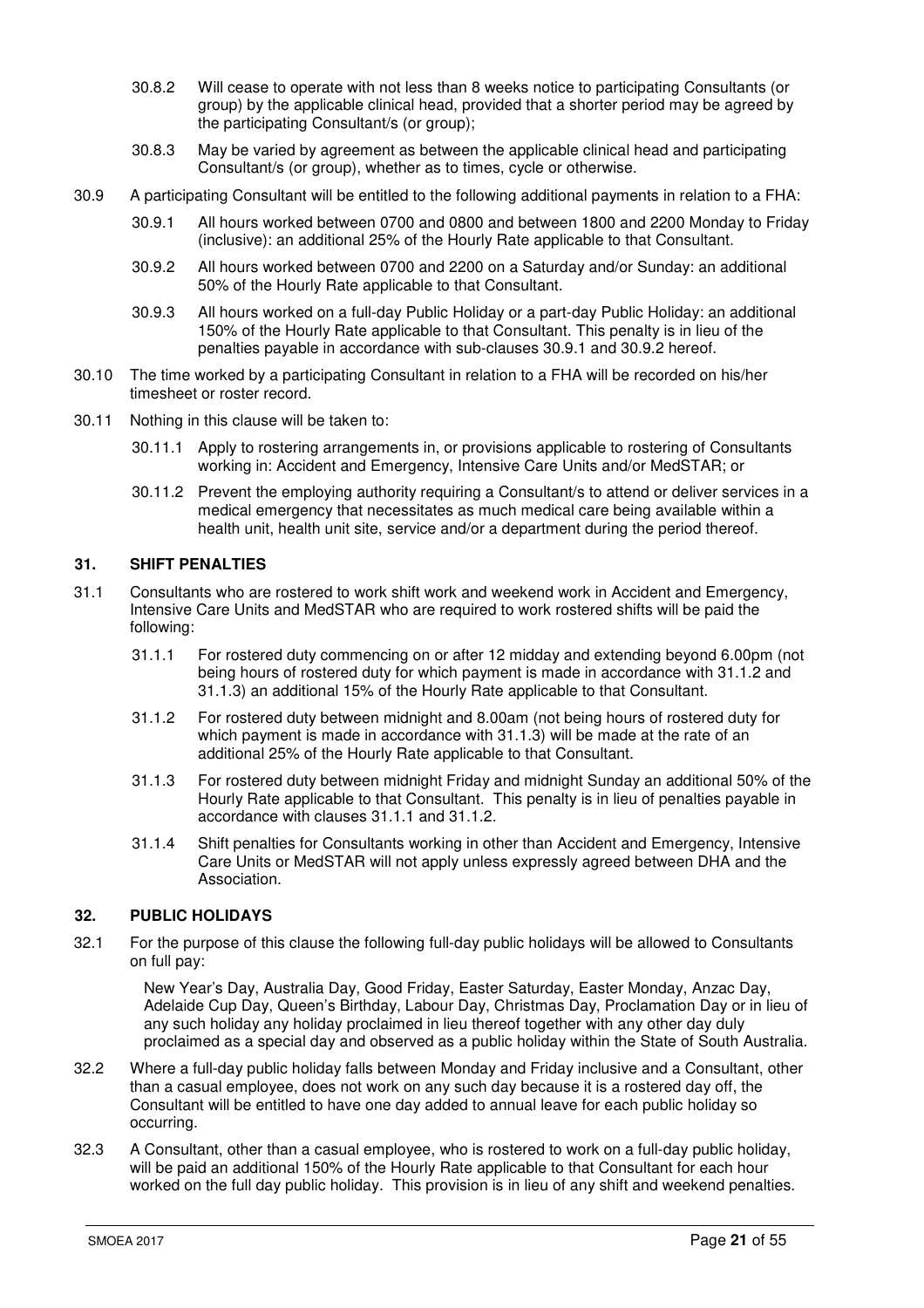32.4 A Consultant, other than a casual employee, who is rostered to work during the period of a part-day public holiday will be paid an additional 150% of the Hourly Rate applicable to that Consultant for each hour worked on the part-day public holiday. This provision is in lieu of any shift and weekend penalties.

# **33. ANNUAL LEAVE**

- 33.1 A Consultant, other than a casual Consultant, will be entitled to annual leave, exclusive of paid public holidays falling during the period of leave on the following basis:
	- 33.1.1 If regularly rostered for duty over 7 days of the week or if a Consultant is not regularly rostered over 7 days of the week but is regularly required by the employing authority to be on duty or on call on 7 days of the week (including Sundays and public holidays), at a rate of 2 11/12 calendar days on full pay for each completed month of service per service year (equivalent to 35 calendar days per service year).
	- 33.1.2 If not so rostered or required to be on duty or on call in accordance with 33.1.1, at a rate of 2 1/3 calendar days on full pay for each completed month of service per service year (equivalent to 28 calendar days per service year).
	- 33.1.3 A part-time Consultant other than a casual Consultant is entitled to receive pro rata credit for annual leave based on the average weekly number of authorised hours worked in ordinary time.
- 33.2 Annual leave for Consultants will be granted by the employing authority and must be taken by the Consultant before a further full year entitlement to annual leave accrues. However, where the employing authority and the Consultant agree, an entitlement to annual leave, in whole or in part, may be deferred to the next following service year.
- 33.3 If a period of annual leave for a Consultant is deferred in accordance with 33.2, then:
	- 33.3.1 The Consultant may, during the first 6 months of the service year to which the annual leave has been deferred, apply to take such deferred leave during that service year. Upon receipt of such application, the employing authority will grant the leave sought, where possible at the time(s) requested but in any case within a 6 month period commencing from the date of application; and
	- 33.3.2 Where the Consultant does not make such application the employing authority must grant and direct the Consultant to take such deferred leave during that service year.
- 33.4 Where the employing authority and the Consultant agree annual leave may be given or taken either in one, two or three separate periods provided that no period must be less than 7 calendar days.
- 33.5 Where the employment of a Consultant is terminated the Consultant is to be paid the appropriate pro rata entitlement for annual leave.
- 33.6 A Consultant will be paid, in addition to normal salary when proceeding on annual leave, an annual leave loading of 17.5% of the Consultant's annual salary as specified in Schedule 1.1 or 2.1 of this Agreement (as applicable) for the period or periods of annual leave up to a maximum as provided by the Public Service (Recreation Leave Loading) Award.
- 33.7 For Consultants the amount of loading payable for each calendar weeks leave is to be calculated using the following formula:

| The weekly annual leave loading<br>received by corresponding full<br>time Consultant | Nominal half days a part-time Consultant<br>would have normally worked in a calendar<br>week but for the taking of annual leave |
|--------------------------------------------------------------------------------------|---------------------------------------------------------------------------------------------------------------------------------|
| 10                                                                                   |                                                                                                                                 |

- 33.8 Where a Consultant is in receipt of a Managerial Allowance as provided for in 4.3.2 of the Award or clause 9 of this Agreement such allowance will continue to be paid during periods of annual leave.
- 33.9 Where a Consultant is in receipt of a Continuous Duty Allowance as provided for in 4.3.3 of the Award and clause 43 of this Agreement, such allowance will continue to be paid during periods of annual leave.
- 33.10 All other provisions relating to annual leave are contained in the HR Manual.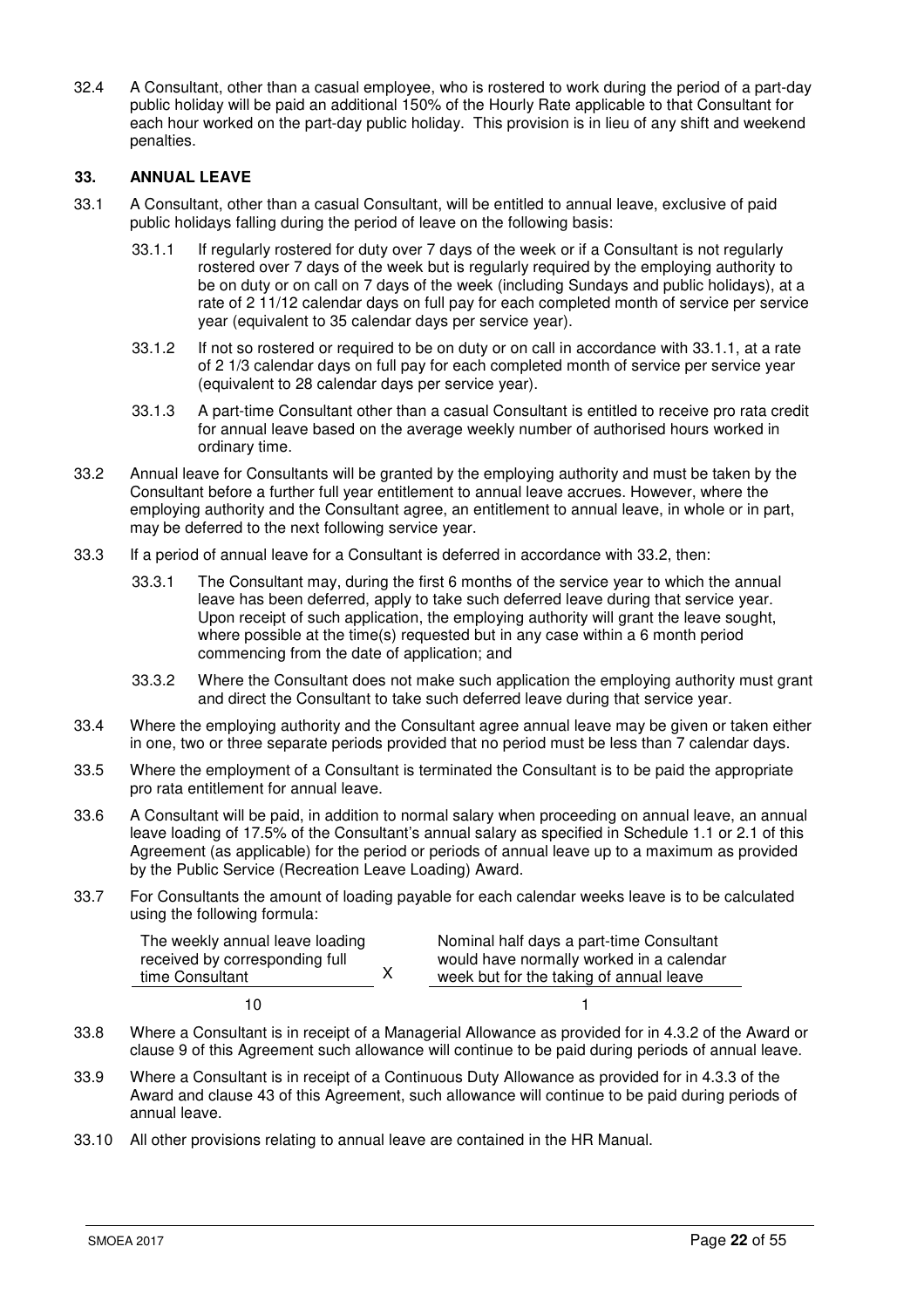# **34. REMOTE CALL**

- 34.1 All Consultants, other than a casual employee, must make themselves available to be rostered on remote call, and to treat both public and private patients if recalled to duty.
- 34.2 A Consultant should not be rostered on remote call for more than one in two nights/days on a regular and systematic basis. A Consultant may be required to undertake remote call duties for more than one in two nights/days on a short term basis, including but not limited to covering periods of planned leave, provided that unless otherwise agreed by the Consultant, 'short term' will not exceed a period of four weeks in any remote call roster cycle spanning eight weeks.
- 34.3 A Consultant, other than a casual employee, who participates in a regular remote call roster as required by the employing authority for the frequency in Column 1 will be paid an annual allowance in Column 2.

| Column 1                                          | Column 2 |
|---------------------------------------------------|----------|
| Regular roster less than one in six nights/days   | 5%       |
| Regular roster for one in six nights/days         | 7.5%     |
| Regular roster for one in five nights/days        | 8.5%     |
| Regular roster for one in four nights/days        | 9.5%     |
| Regular roster for one in three nights/days       | 10.5%    |
| Regular roster for one in two nights/days or more | 11.5%    |

 Such annual allowance shall be calculated as a percentage of the Consultant's annual salary as specified in Schedule 1.1 or 2.1 (as applicable) of this Agreement (plus Managerial Allowance where applicable).

- 34.3.1 This allowance:
	- a) Is payable whilst the individual participates in a regular remote call roster, and will be paid as a fortnightly amount derived as follows:

Annual Salary x relevant percentage (referred to in clause 34.3)/100 x 12/313

- b) Is subject to periodic review at least twice a year by the employing authority to ensure that the criteria for attracting payment of the allowance is being satisfied, and
- c) Is not payable during any periods of leave.
- 34.4 Periods of annual leave shall not be taken into account when calculating the frequency of remote call in 34.3.

# **35. PART-TIME EMPLOYEES IN THE CONSULTANT GROUP**

35.1 A part-time Consultant required to participate on a remote call roster to the same frequency as a full time Consultant on that roster will be paid an allowance equal to the relevant percentage specified in clause 34.3 of the annual salary payable to a full time Consultant.

# **36. CONSULTANTS REQUIRED TO PARTICIPATE ON MORE THAN ONE REMOTE CALL ROSTER**

36.1 If a Consultant is required to participate on more than one remote call roster, the Consultant will be paid an allowance equal to the relevant percentage specified in 34.3 of the annual salary payable to a full time Consultant for each roster on which the Consultant participates and that meets the requirements of 35.1.

# **37. RECALL**

- 37.1 This clause 37 applies to Consultants, other than a Consultant to whom clause 38 applies.
- 37.2 A Consultant recalled to duty on any day other than in accordance with 37.3 and 37.4 where such recall is authorised, will be paid an additional 50% of the applicable Hourly Rate plus an hourly rate as prescribed in Schedule 4.1 for the first three hours, and an additional 100% of the applicable Hourly Rate plus an hourly rate prescribed in Schedule 4.2 for each hour thereafter. Pro rata for part of an hour based on 15 minute segments.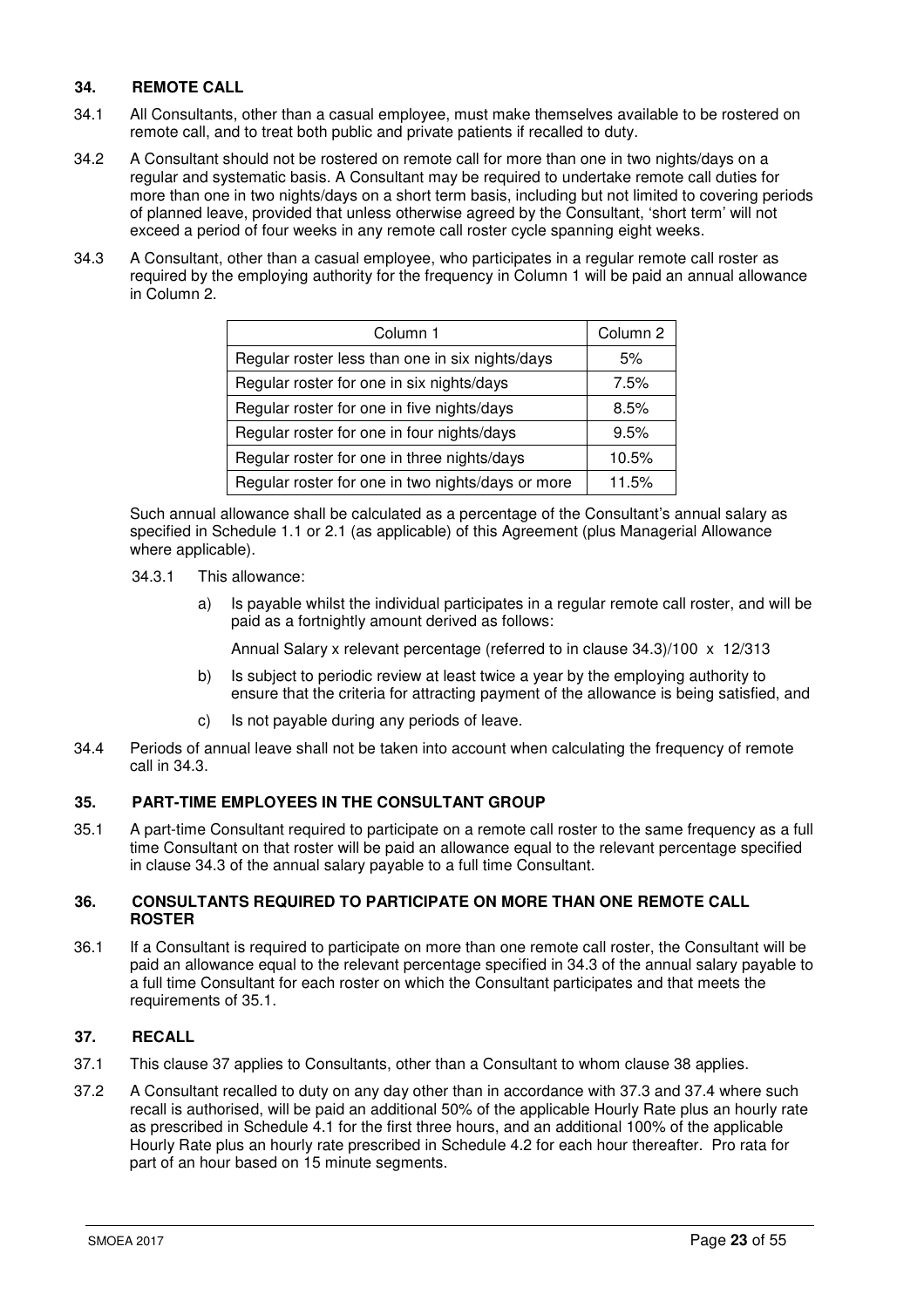- 37.3 A Consultant recalled to duty on a Sunday where such recall is authorised, will be paid an additional 100% of the applicable Hourly Rate, plus an hourly rate prescribed in Schedule 4.2 for each hour. Pro rata for part of an hour based on 15 minute segments.
- 37.4 A Consultant recalled to duty on a full-day or part-day public holiday where such recall is authorised, will be paid an additional 150% of the applicable Hourly Rate, plus an hourly rate prescribed in Schedule 4.3 for each hour. Pro rata for part of an hour based on 15 minute segments.
- 37.5 Where the period of time worked is less than 3 hours, payment is to be made for 3 hours. However, where such a Consultant is recalled to duty within 3 hours of a previous recall the Consultant is not entitled to any additional payment for the time worked within a period of 3 hours from the time of the commencement of the previous recall or recalls.
- 37.6 Each recall stands alone for the calculation of recall payments in 37.2, 37.3 and 37.4 of this Agreement.
- 37.7 "Recalled to duty" does not refer to duty undertaken immediately following rostered work or immediately prior to rostered work unless in the case of work required immediately prior to rostered work, no notification of such requirement was given to the Consultant prior to the completion of the Consultant's rostered work on the previous day. Return to work for handover purposes, at the end of a rostered on call period where no period of rostered duty immediately follows, will be deemed not to be recalled to duty for the purposes of recall payments but an additional period of rostered work if the Consultant knows of the requirement to return to work prior to completion of normal rostered duty on the previous day or shift.
- 37.8 Commencement of a recall will be deemed to be the time from which the Consultant commences travelling to the health unit site and ends when the Consultant returns to their place of residence.

# **38. IMMEDIATE RECALL**

- 38.1 This clause 38 applies to a Consultant who is designated by the Chief Executive Officer of the health unit or their delegate as a Consultant on "immediate call".
	- 38.1.1 For the purposes of this clause:
		- a) "A Consultant on 'immediate call'" means a Consultant who is designated by the Chief Executive Officer of the health unit or their delegate as meeting the following criteria:
			- i) Is rostered on call pursuant to clause 34; and
			- ii) Is likely to have to attend to patient/s where there is a risk of a life threatening event or permanent disability; and
			- iii) Is required to return to the applicable health unit site within thirty minutes.
		- b) Designation as a Consultant on immediate call is subject to periodic review at least twice a year by the Chief Executive Officer of a health unit or their delegate, to ensure that the criteria is being satisfied.
		- c) Where the period of time worked is less than 3 hours, payment is to be made for 3 hours, provided that if the Consultant is recalled to duty within 3 hours of a previous recall the Consultant is not entitled to any additional payment for the time worked within a period of 3 hours from the time of the commencement of the previous recall or recalls.
		- d) Each recall stands alone for the calculation of recall payments.
		- e) 'Recalled to duty' does not refer to duty undertaken immediately following rostered work or immediately prior to rostered work unless in the case of work required immediately prior to rostered work, no notification of such requirement was given to the Consultant prior to the completion of the Consultant's rostered work on the previous day. Return to work for handover purposes, at the end of a rostered on call period where no period of rostered duty immediately follows, will be deemed not to be recalled to duty for the purposes of recall payments but an additional period of rostered work if the Consultant knows of the requirement to return to work prior to completion of normal rostered duty on the previous day or shift.
		- f) Commencement of a recall will be deemed to be the time from which the Consultant commences travelling to the applicable health unit site and ends when the Consultant returns to their place of residence.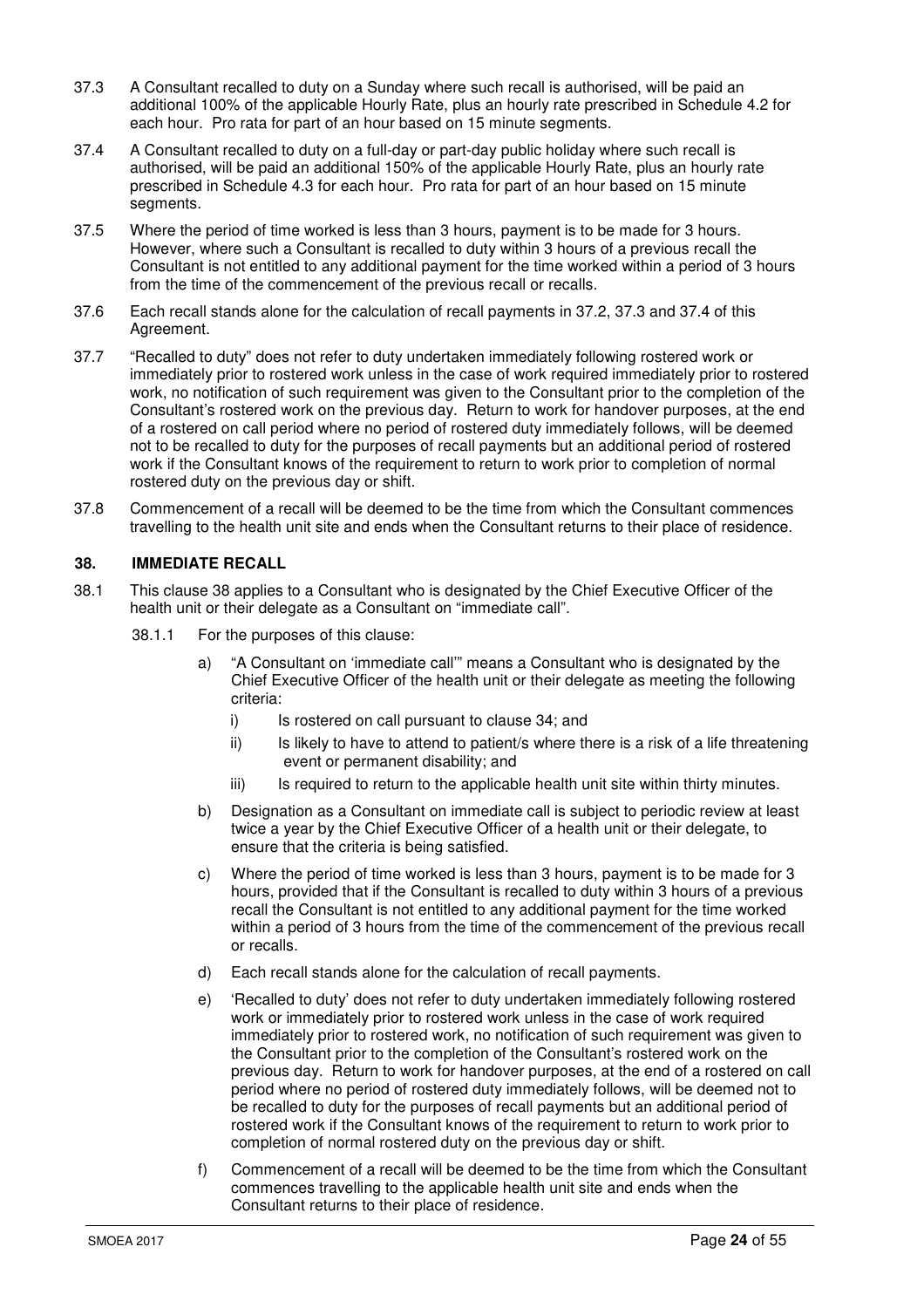- 38.2 A Consultant designated by the Chief Executive Officer of a health unit or their delegate as a Consultant on "immediate call", may elect, in accordance with this sub-clause, to be paid either as per clause 38.3 or clause 38.4.
	- 38.2.1 If an election is made it must be notified to the employing authority by not later than 31 May, and will have effect on and from 1 July in that year, during the operation of this Agreement.
	- 38.2.2 A Consultant employed on or after the date of approval may elect at the time of commencement of employment.
	- 38.2.3 Where the employing authority does not receive an election, the Consultant on immediate call will be deemed to have elected to be paid the "Hourly Rate" as per clause 38.3.
- 38.3 A Consultant on immediate call who is recalled to duty where such recall is authorised and has elected to be paid an "Hourly Rate" will be paid as follows:
	- 38.3.1 For any day other than a Sunday or public holiday, will be paid an additional 50% of the applicable Hourly Rate plus an hourly rate as prescribed in Schedule 4.4 for the first three hours, and an additional 100% of the applicable Hourly Rate plus an hourly rate prescribed in Schedule 4.5 for each hour thereafter, provided that for those hours that occur between midnight and 8am, it will be plus an hourly rate in Schedule 4.4a and 4.5a respectively (in place of those in Schedule 4.4 and 4.5). Pro rata for part of an hour based on 15 minute segments.
	- 38.3.2 For a Sunday, will be paid an additional 100% of the applicable Hourly Rate plus an hourly rate prescribed in Schedule 4.5 for each hour, provided that after the first three hours worked between midnight and 8am, it will be plus an hourly rate in Schedule 4.5b (in place of the rate in Schedule 4.5). Pro rata for part of an hour based on 15 minute segments.
	- 38.3.3 For a full-day or part-day Public Holiday, will be paid an additional 150% of the applicable Hourly Rate plus an hourly rate prescribed in Schedule 4.6 for each hour. Pro rata for part of an hour based on 15 minute segments.
- 38.4 A Consultant on immediate call, who is recalled to duty where such recall is authorised and has elected to receive recall payments derived from Commonwealth Medicare Benefits Schedule (CMBS) Rates, will be paid as follows and must record on the prescribed timesheet the time spent and the date, patient name, unit record number and CMBS item number(s) for the recall:
	- 38.4.1 For recall involving procedural work a Consultant will receive:
		- a) CMBS payment plus 30% for the first item number;
		- b) 75% of the CMBS payment plus 30% (of the 75%) for the second item number;
		- c) 75% of the CMBS payment plus 30% (of the 75%) for the third item number.
	- 38.4.2 For recall involving consultation only a Consultant will receive:
		- a) An additional 50% of the applicable Hourly Rate plus an hourly rate as prescribed in Schedule 4.4 for each hour. Pro rata for part of an hour based on 15 minute segments.
- 38.5 Payment for recall under this clause 38 is in lieu of any payment for recall that would otherwise be made under this Agreement or Award.

# **39. REIMBURSEMENT OF TRAVEL COSTS ASSOCIATED WITH RECALL**

- 39.1 All Consultants who travel to work as a result of receiving a recall or immediate recall to work will:
	- 39.1.1 Be reimbursed at the rates specified in the HR Manual for the use of a private motor vehicle for the journey to and from the workplace using the shortest, most practical route provided:
		- a) No Consultant will be required to use a private vehicle for work purposes;
		- b) Where the Consultant has notified the employing authority of the distance of the return journey between the Consultant's usual place of residence and applicable health unit site; has elected to be paid on the basis that is the distance mutually deemed as the applicable distance travelled when recalled; and has indicated on their timesheet (or in such other manner as may be required by the employing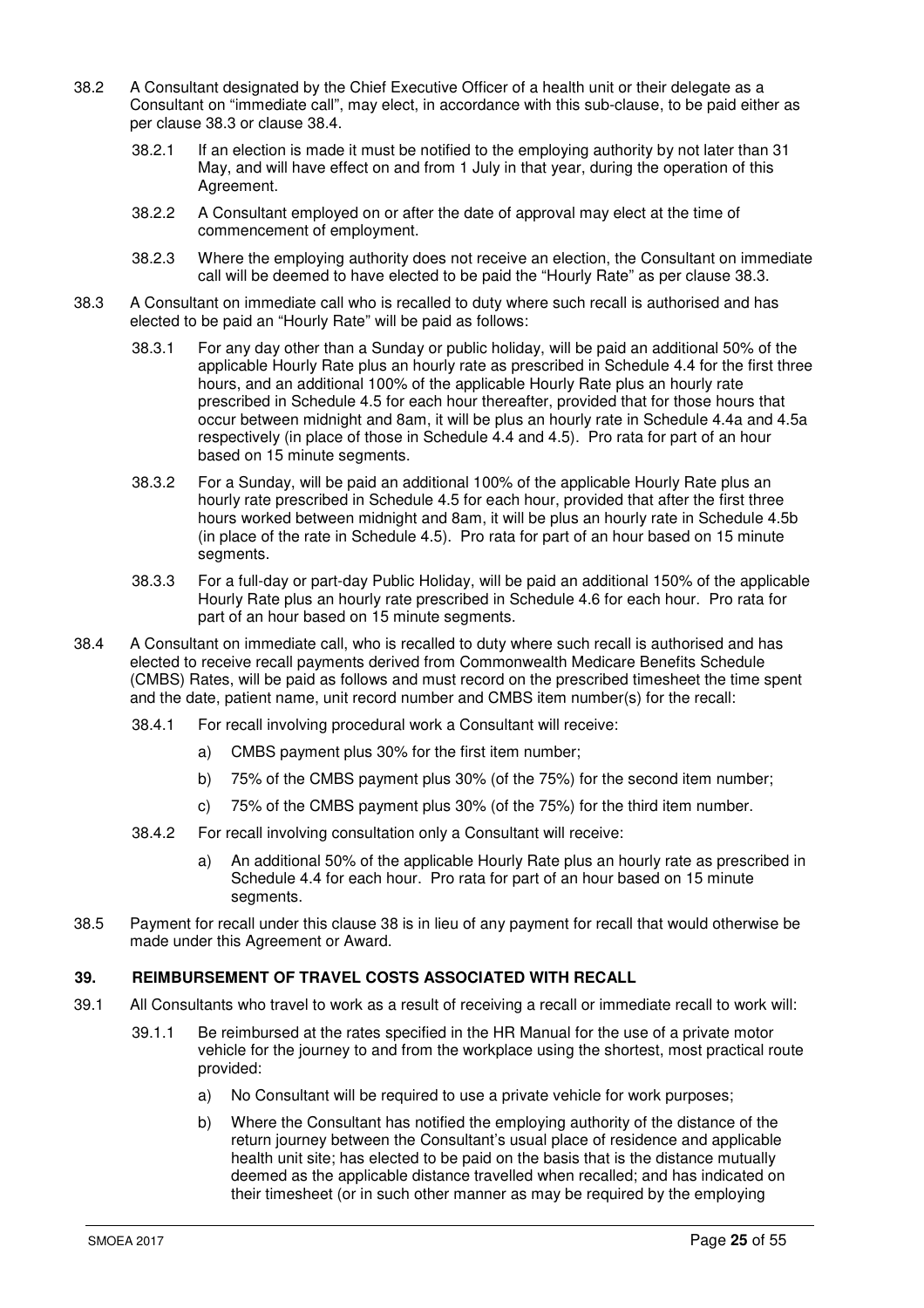authority) that they used their private motor vehicle, the Consultant will be reimbursed on the basis of that deemed distance. This sub-clause has no effect where the Consultant has not left the premises of the applicable health unit site at the time of being recalled.

- 39.1.2 Be permitted to use a taxi at the employing authority's expense to travel to and from the health unit site.
- 39.1.3 Be permitted to use a Government vehicle to travel to and from the health unit site.
- 39.1.4 Be reimbursed any parking fees necessarily incurred.

# **40. TELEPHONE CALLS AND TELEMEDICINE**

- 40.1 When a Consultant on Remote Call or Immediate Call receives more than three telephone calls which do not result in a recall or immediate recall, the Consultant will be paid for each additional call for 15 minutes at the rate of an additional 50% of the Consultant Hourly Rate plus an hourly rate as prescribed in Schedule 4.1.
- 40.2 When a Consultant on Remote Call or Immediate Call undertakes work from home through telemedicine, the Consultant will be entitled to be paid at the rate of an additional 50% of the Consultant's Hourly Rate plus an hourly rate as prescribed in Schedule 4.1 for each hour provided that the total time spent so working is at least 30 minutes. Once 30 minutes has been worked through telemedicine, either in a continuous period or in more than one period during a Remote Call or Immediate Call period, payment will be made for the total time worked at the rate of an additional 50% of the Consultant's Hourly Rate plus an hourly rate as prescribed in Schedule 4.1 for each hour. Pro rata for part of an hour based on 15 minute segments. This provision will not be subject to a minimum 3 hour payment.

#### **41. PRIVATE PRACTICE**

- 41.1 The parties acknowledge that there are mutual benefits to the employing authority, Consultant/s and applicable health unit/s, in having arrangements granting Consultants 'rights of private practice' and that there is in place a Department of Health Salaried Medical Officers Private Practice Agreement 2008 (PPA 2008) that includes Scheme One and Scheme Two. The PPA 2008 continues to operate in accordance with its terms but either party may instigate a review of the PPA 2008 during the life of this Agreement.
	- 41.1.1 For the purposes of this clause:
		- a) Scheme and "private practice scheme" means Scheme One or Two as applicable to the Consultant.
		- b) Scheme One means the scheme identified as such in the PPA 2008, which scheme largely reflects the private practice Memorandum of Agreement (MOA) arrangements in place immediately prior to the commencement of the Department of Health Salaried Medical Officers Enterprise Agreement 2008, subject to the particular Consultant's arrangement being tax compliant.
		- c) Scheme Two means the scheme identified as such in the PPA 2008.
		- d) A reference to the PPA 2008, or its terms, shall be taken to mean a reference to a successor or varied Salaried Medical Officers Private Practice Agreement (howsoever named) that may apply during the life of this Agreement, and this clause will operate as if it refers to the varied or successor Private Practice Agreement.
- 41.2 Subject to this clause 41 and conditional on approval of this Agreement:
	- 41.2.1 The provisions of this Agreement that apply to Consultants, and of the applicable private practice scheme, will be read having regard to the other, provided that neither will form part of the other and an expression that appears only in this Agreement or in the applicable private practice scheme will bear the meaning that gives effect to the applicable document.
	- 41.2.2 Neither the PPA 2008, nor any variation or successor to that PPA form part of this Agreement.
	- 41.2.3 Any monies, entitlements or obligations arising under an applicable private practice scheme, or under this Agreement, will not count for any purpose whatsoever of the other, unless otherwise expressly stated.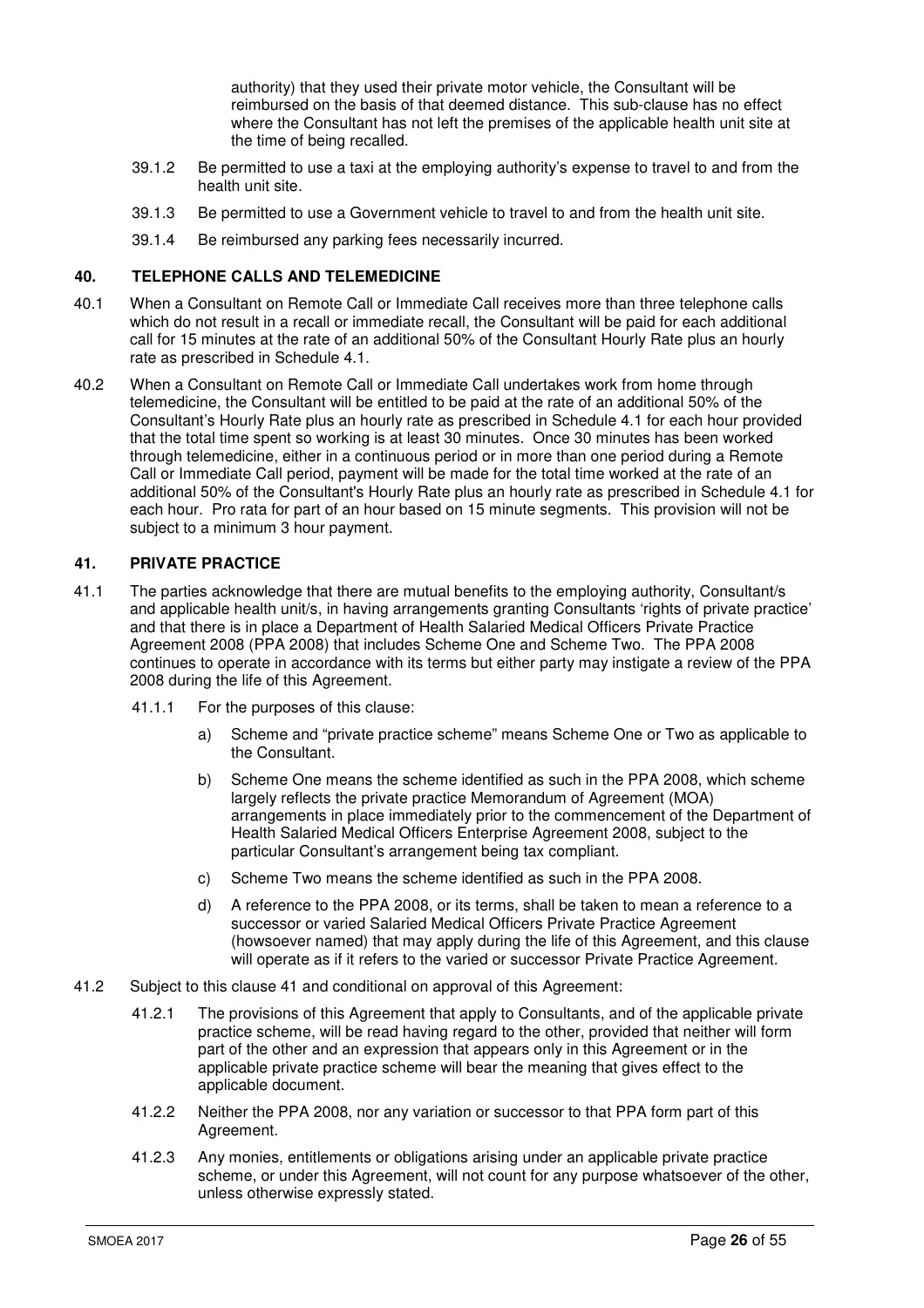41.3 Notwithstanding clause 41.2, the PPA 2008 as amended, is a document that reflects a negotiated agreement between SA Health and the Association and may not be altered or withdrawn without the consent of both parties.

# **42. SALARY PROGRESSION**

42.1 Consultants progress by annual increment based on years of experience to Level 9.

# **43. CONTINUOUS DUTY ALLOWANCE**

43.1 The Continuous Duty Allowance will not be available to Consultants except where a Consultant was in receipt of the Allowance prior to 1 July 1998, in which case, subject to clause 29, they will continue to receive this Allowance (inclusive of the above salary increases) for the life of this Agreement, provided that they remain in their current appointment and that they continue to meet the Award criteria for receipt of the Allowance.

# **44. COMMITMENT TO RESEARCH**

44.1 DHA acknowledges that research constitutes an integral part of the work of many Consultants. DHA recognises the appropriateness of this work and supports its continuance.

# **45. PROFESSIONAL DEVELOPMENT**

- 45.1 The following provisions operate in lieu of clause 6.6 of the Award.
	- 45.1.1 A Consultant, other than a casual employee, will be entitled to access up to 10 days per annum on full pay (including Managerial Allowance, Attraction and Retention Allowance and/or Continuous Duty Allowance where applicable) for professional development purposes. This leave can be accumulated to 20 days in any one period of two years.
	- 45.1.2 Operative from the first full pay period on or after approval of this Agreement, a Consultant, other than a casual employee, will be entitled to access up to \$22,000 per annum (inclusive of any applicable FBT) for professional development expenses. This entitlement can be accumulated to \$44,000 in any one period of two years. A Consultant employed for less than five nominal half days in a calendar week will be entitled to reimbursement of up to \$11,000 (inclusive of any applicable FBT) which can be accumulated to \$22,000 in any one period of two years.
	- 45.1.3 In this clause "professional development" means professional development as approved by the Consultant's direct line manager who will have regard to the Consultant's performance development plan as applicable at the time of approval, provided that the absence of a performance development plan will not preclude an approval.
	- 45.1.4 Where a Consultant has been reimbursed pursuant to clause 45.1.2 and resigns before the completion of the year for which the reimbursement entitlement exists, the employing authority may deduct from any monies payable upon cessation of employment the amount of reimbursement made which exceeds the pro rata based entitlement for that year.
	- 45.1.5 To enable current professional development anniversary date of 14 April to be maintained, the increased amounts stipulated in clause 45.1.2 above of \$500 per annum for those employed for 0.5 FTE or more, or \$250 per annum for those employed for less than 0.5 FTE, will be paid on a pro rata basis from the date of approval of this Agreement to 13 April 2018.

# **PART D: PROVISIONS SPECIFIC TO THE MEDICAL OFFICERS (AS DEFINED IN THE AWARD)**

# **46. APPOINTMENT AND CLASSIFICATION**

- 46.1 There will be no further appointment to the classification of Medical Officers (as defined).
- 46.2 The Medical Officer (as defined) classification will apply to present incumbents only and will cease once an individual applies for, and is appointed to, another position.
- 46.3 An employee classified as a Medical Officer (as defined) who is employed on a temporary contract as at the date of approval of this Agreement, and who is employed on a subsequent contract(s) in the same position which commences immediately following the cessation of the previous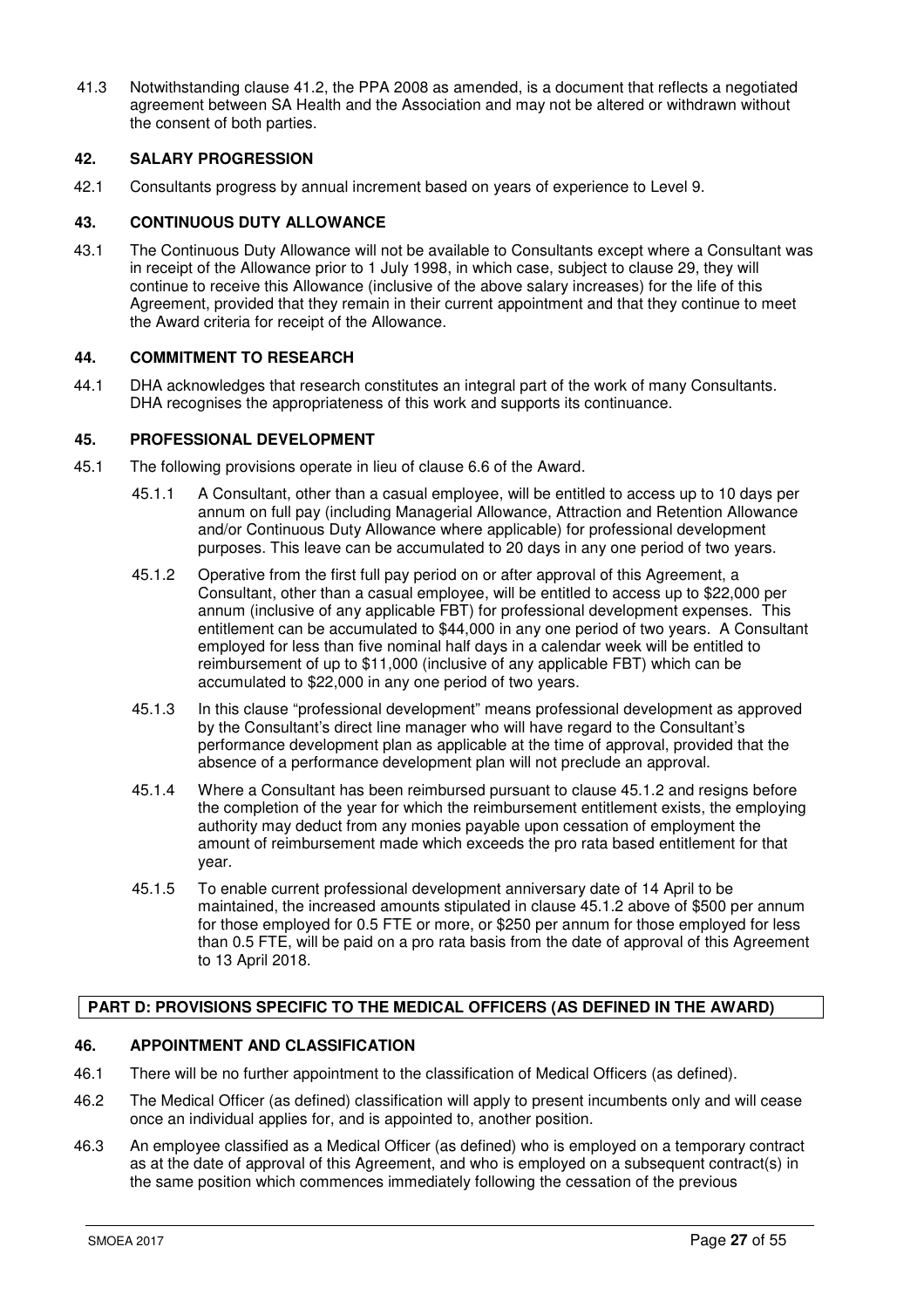contract(s), will during the life of this Agreement maintain the classification of Medical Officer for as long as he/she is employed on such a contract(s).

# **47. PROFESSIONAL DEVELOPMENT0**

47.1 Clause 73.2 of this Agreement will apply to Medical Officers (as defined).

#### **48. REMOTE CALL**

48.1 Clauses 60.7, 60.8, 60.9, 60.10 and 60.11 of this Agreement will apply to Medical Officers (as defined).

#### **49. RECALL**

49.1 Clause 61 of this Agreement will apply to Medical Officers (as defined).

#### **50. ANNUAL LEAVE**

50.1 Clause 33 of this Agreement will apply to Medical Officers (as defined).

#### **51. OTHER CONDITIONS OF EMPLOYMENT**

51.1 Other conditions of employment for Medical Officers (as defined) are prescribed in the Award.

# **PART E: PROVISIONS SPECIFIC TO THE MEDICAL PRACTITIONER GROUP [MPG]**

#### **52. DEFINITIONS**

- 52.1 Intern
	- 52.1.1 **'Intern'** means an employee who has graduated from an accredited Australian/New Zealand School of Medicine and has been granted provisional registration by the Medical Board of Australia pursuant to Part 7, Division 3 of the Health Practitioner Regulations National Law (South Australia) Act 2010.
- 52.2 Limited Registration Medical Practitioner
	- 52.2.1 **'Limited Registration Medical Practitioner'** means an overseas medical graduate who is seeking to acquire full registration by the Medical Board of Australia and has been granted limited registration pursuant to Part 7, Division 4 of the Health Practitioner Regulation National Law (South Australia) Act 2010 for the purpose of preparing to fulfil the requirements of the Australian Medical Council.
	- 52.2.2 A Limited Registration Medical Practitioner will be paid the Intern (MPG Step 1) salary. A Limited Registration Medical Practitioner who has completed the 'Australian Medical Council' exams (multiple choice questionnaire and clinical exam) can be appointed or progress (as the case may be) to Medical Practitioner (MPG Step 2). There will be no further progression until the Medical Board of Australia grants full registration.
	- 52.2.3 For the purposes of determining the salary level on appointment of employees previously appointed as Limited Registration Medical Practitioners, experience gained in a country other than Australia prior to gaining full registration with the Medical Board of Australia will be considered in determining "relevant experience".
	- 52.2.4 An employee appointed as a Limited Registration Medical Practitioner who gains full registration with the Medical Board will be reclassified to a Medical Practitioner, and their salary level will be determined taking into account such "relevant experience".

## 52.3 Medical Practitioner

- 52.3.1 **'Medical Practitioner'** means an employee who has been granted general registration by the Medical Board of Australia and has been appointed as such.
- 52.3.2 Features/Characteristics of work at this level include:
	- Work under general direction and undertake a range of activities requiring the application of acquired expertise, in a multi-disciplinary setting;
	- At all levels be able to perform a range of clinical/public health duties while exercising limited professional judgement under supervision. Early postgraduate medical practitioners may require support and direction from more experienced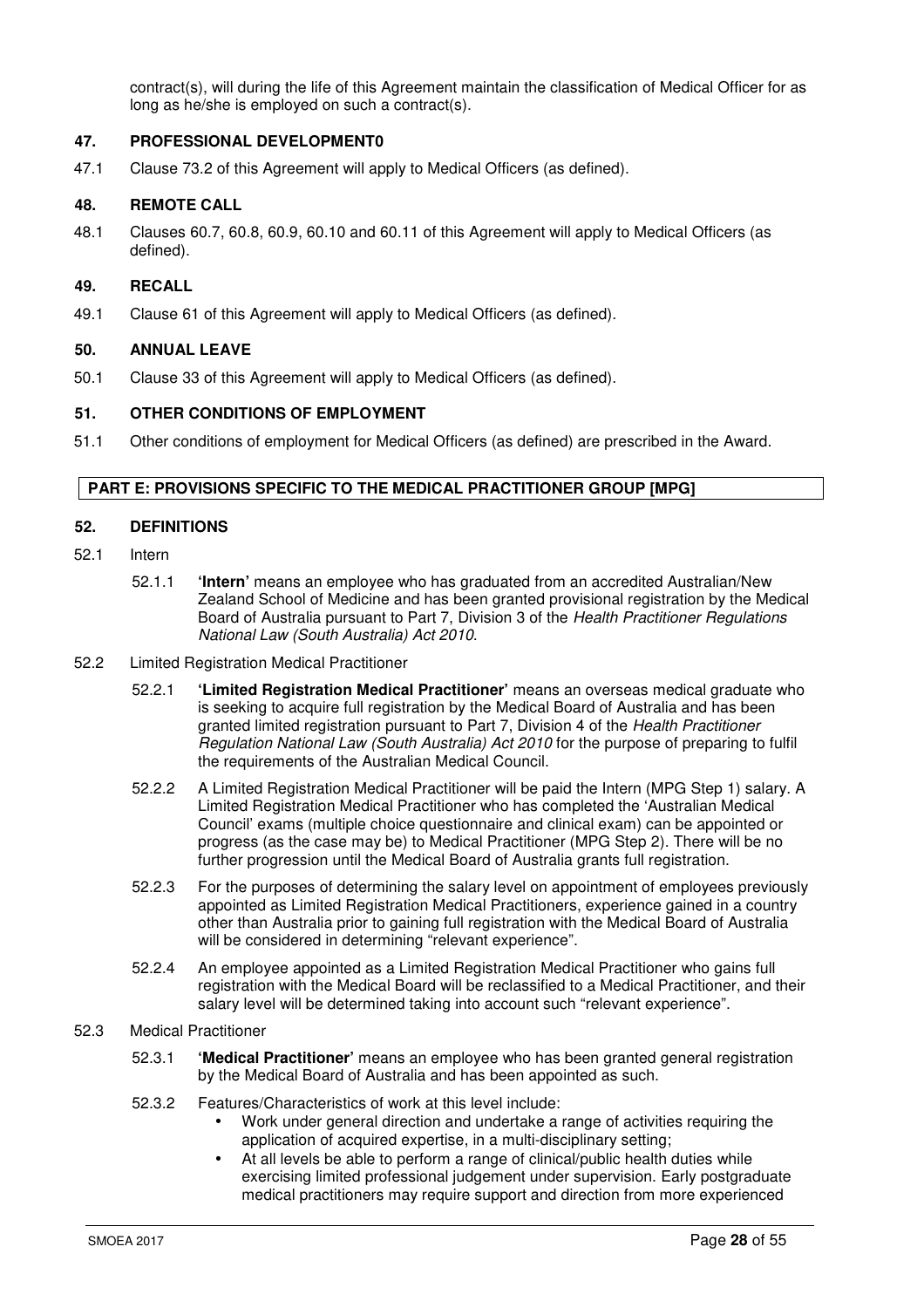medical staff. As more experience is obtained, the need for direct supervision decreases;

- At the more experienced level, able to perform a wide range of complex tasks directed towards delivery and management of medical/public health services to patients and able to support and direct less experienced medical practitioners;
- Required to undertake medical assessments and or functions, which requires limited supervision;
- Required to participate in a post graduate training program (as required by the relevant training program) or continuing medical education, as directed by the employing authority;
- May be required to contribute to the preparation and delivery of preventative health care educational programs and materials;
- May be responsible for supervision and/or teaching of other staff;
- May be required to participate in clinical and scientific research;
- May be required, in collaboration with other relevant staff, to assist in the evaluation and improvement of services.

#### 52.4 Senior Medical Practitioner

- 52.4.1 **'Senior Medical Practitioner'** means an employee who has been granted general registration by the Medical Board of Australia and who typically has had not less than five years experience since obtaining such registration, and is appointed as such.
- 52.4.2 Features/Characteristics of work at this level, in addition to those defined for a Medical Practitioner, include:
	- Required to work with limited or no direction or supervision and exercise a high level of professional judgement and clinical competence, in a multi-disciplinary setting;
	- Employee must be well advanced in one or more fields of clinical medicine, management, teaching and/or research;
	- Responsible for complex duties, and/or program initiation, development and review and/or policy development;
	- May be required to contribute specific expertise, either at a corporate or state-wide level;
	- May initiate or be involved in quality improvement and organisational accreditation activities including the evaluation of services.

# 52.5 Senior Registrar

- 52.5.1 **'Senior Registrar'** means an employee who has obtained a specialist qualification from a College recognised by the Australian Medical Council and has submitted written evidence of having satisfactorily completed the requirements for the fellowship (eg, a letter of notification from the College) to the employer.
- 52.5.2 The employee must provide the employer with written evidence of having satisfactorily completed the requirements for the fellowship (eg, a letter of notification from the College) to the employer before progressing to the Senior Registrar classification and will be paid at step 1 of the Senior Registrar salary scale from the first full pay period on or after the evidence is provided to the employer.
- 52.5.3 The new increment date will be the new anniversary date for the purposes of incremental progression for the employee.
- 52.6 Hourly Rate
	- 52.6.1 **'Hourly Rate**' for a MPG employee means the MPG employee's annual salary as specified in Schedule 1.3 and 2.3 (as applicable) of this Agreement plus the managerial allowance (where applicable) calculated as a weekly amount divided by 38.

# **53. PROGRESSION**

- 53.1 Subject to clause 53.2, a MPG employee progresses by annual increment after each completed year of service until the relevant maximum rate is reached for the appropriate classification.
- 53.2 A Medical Practitioner step 2, 3, 4 or 5 who is accepted into an accredited training program will advance one increment on and from the first full pay period commencing on or after the date on which they are employed in an accredited training position.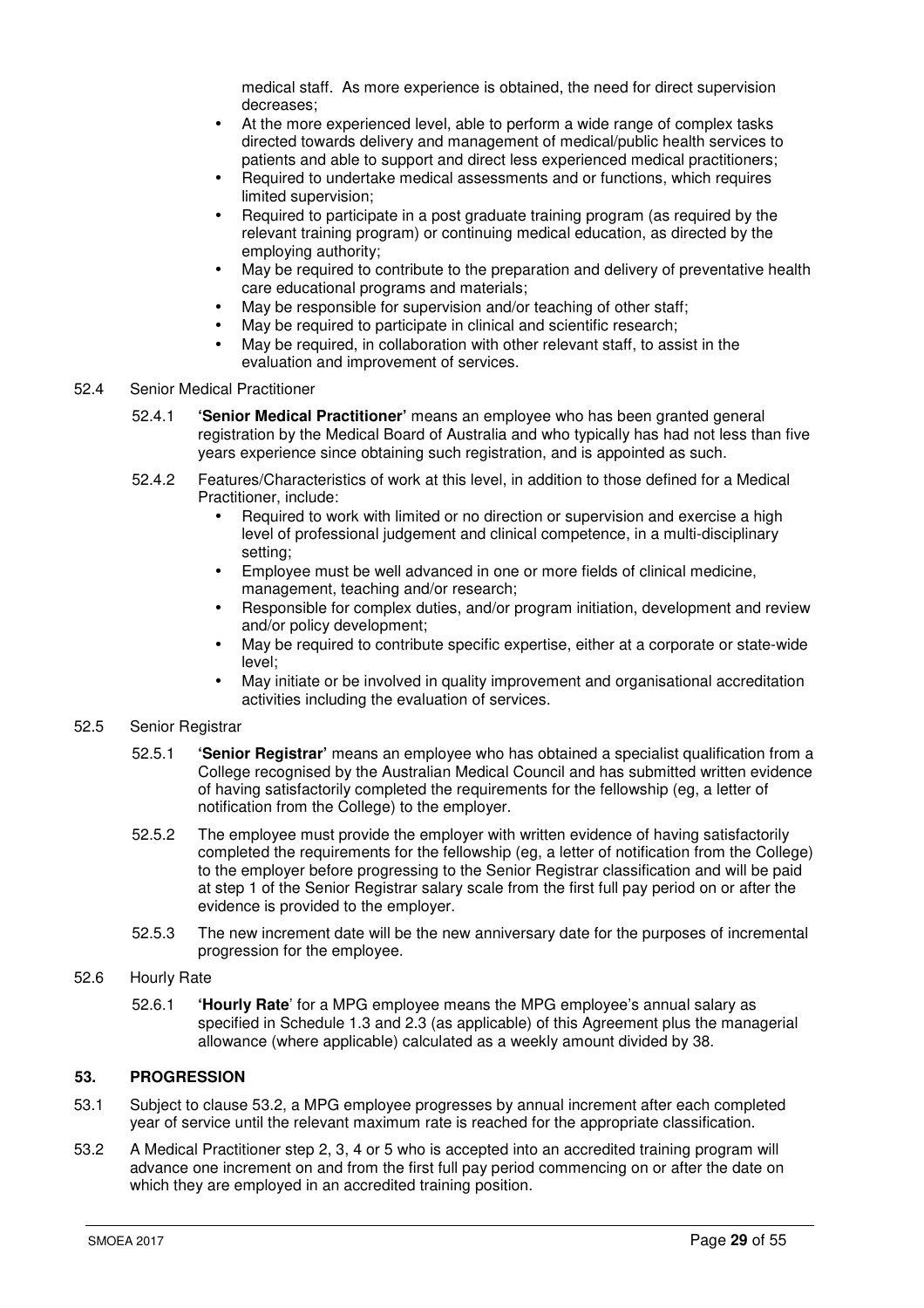- 53.2.1 a Medical Practitioner step 2 will advance one salary increment to Medical Practitioner step 3;
- 53.2.2 a Medical Practitioner step 3 (who has not previously advanced one salary increment in accordance with 53.2.1) will advance one salary increment to Medical Practitioner step 4;
- 53.2.3 a Medical Practitioner step 4 (who has not previously advanced one salary increment in accordance with the above sub-clauses) will advance one salary increment to Medical Practitioner step 5;
- 53.2.4 a Medical Practitioner step 5 (who has not previously advanced one salary increment in accordance with the above sub-clauses) will advance one salary increment to Medical Practitioner step 6; and
- 53.2.5 the new increment date will be the new anniversary date for the purposes of incremental progression for the MPG employee.

# **54. PART-TIME EMPLOYEES IN THE MEDICAL PRACTITIONER GROUP**

- 54.1 A part-time MPG employee means a MPG employee who is engaged and paid as such, and who is employed on less than a full time basis for 4 or more hours per week, for a continuous period of one calendar month or longer, where the number of hours worked per week is fixed and constant.
- 54.2 A part-time MPG employee is to be paid according to the number of hours worked at the Hourly Rate of the MPG employee's classification.
- 54.3 The provisions of clause 55.1 apply to part-time MPG employees on a proportionate basis according to the number of hours of rostered duty.

#### **55. HOURS OF DUTY**

- 55.1 The ordinary hours of duty for a MPG employee are an average of 38 per week.
- 55.2 The hours of duty of a MPG employee will be in accordance with the roster determined by the employing authority and applicable to each employee from time to time.
- 55.3 Except in the circumstances described in 55.4 and clause 11, a MPG employee:
	- 55.3.1 **must not** be rostered to work any time in excess of 12 hours per shift (exclusive of meal breaks);
	- 55.3.2 **must not** be rostered to work any time in excess of 68 hours in any one week;
	- 55.3.3 **must not** be rostered to work any time in excess of 272 hours in any four week cycle.
- 55.4 In an emergency necessitating as much medical care being available to the employing authority as possible or where in the employing authority's reasonable opinion additional patient care is warranted and reasonable alternatives do not exist, a MPG employee may work in excess of 12 hours per shift (exclusive of meal breaks), 68 hours in any one week or 272 hours in any four week cycle. Payment for all work in excess of 12 hours per shift (exclusive of meal breaks) or 68 hours in any one week will be at the rate of an additional 50% of the MPG employee's Hourly Rate. This penalty is in addition to any penalty that might be payable in accordance with clause 59 subject to a maximum total penalty payment of an additional 100% applying to any hours so worked. This shall not limit payment for full-day or part-day public holidays.
- 55.5 The employing authority may approve variations from the rostered starting and finishing times as long as the MPG employee works at least the minimum hours required by the roster in any week or four week cycle.
- 55.6 For the purpose of this Agreement, hours of rostered duty must not include 'Proximate Call', 'Remote Call' or 'Recall' Duty.

# **56. HOURS FREE OF DUTY**

- 56.1 The hours of duty for MPG employees shall be rostered so as to provide at least the following time free of duty:
	- 56.1.1 4 days (each of 24 hours duration) free from duty in each 28 day cycle.
	- 56.1.2 In applying 56.1.1, a MPG employee will be rostered 1 weekend free of duty in each 28 day cycle.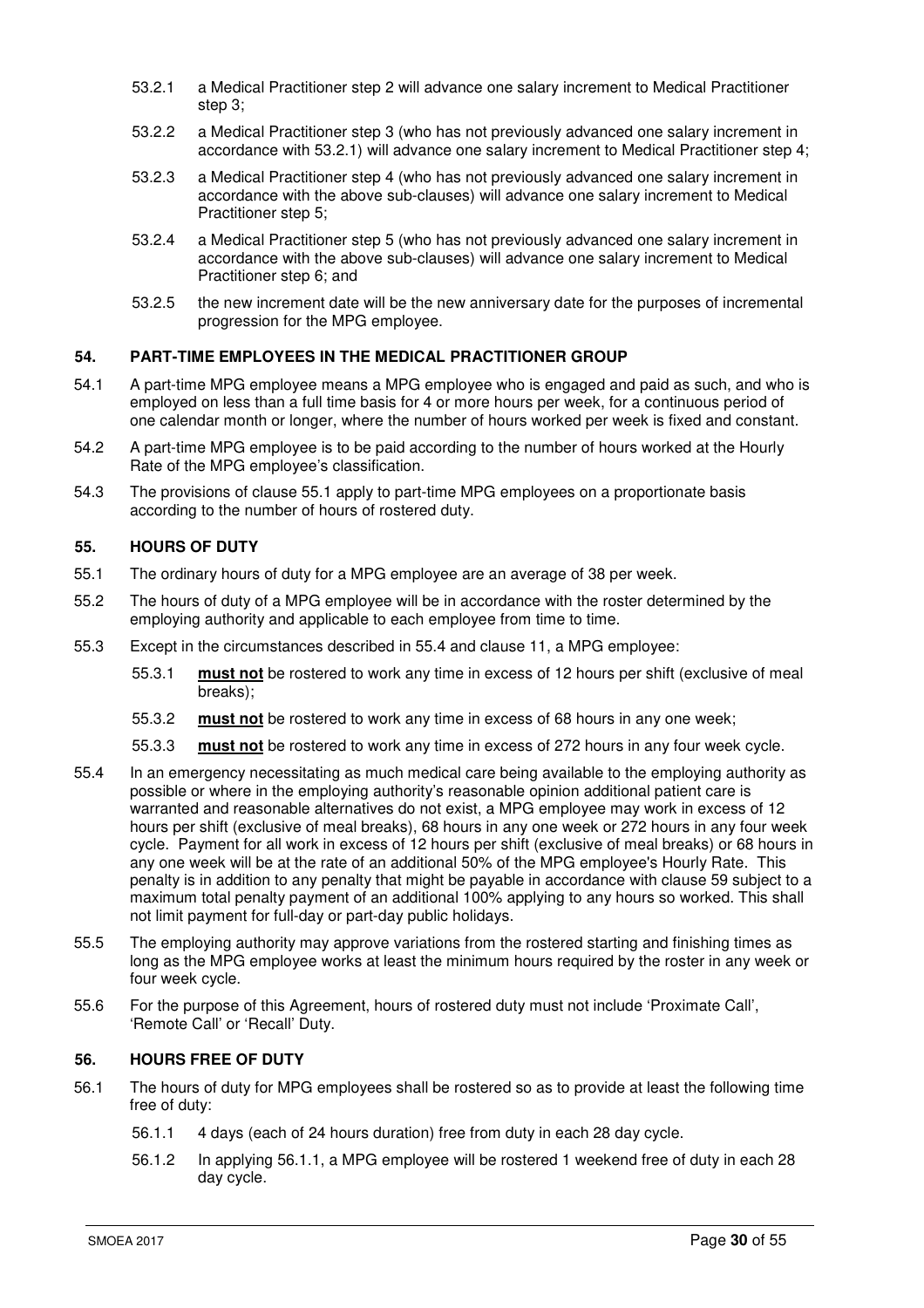- 56.1.3 A MPG employee will not be required to work in excess of 8 consecutive days, except in an emergency necessitating as much medical care being available to the employing authority as possible or where in the employing authority's reasonable opinion additional patient care is warranted and reasonable alternatives do not exist.
- 56.1.4 A MPG employee required to work in excess of 8 consecutive days in accordance with 56.1.3 of this Agreement will be paid an additional 50% of the Hourly Rate applicable to the MPG employee for the additional  $day(s)$ . This penalty is in addition to any penalty that might be payable in accordance with clause 59 subject to a maximum total penalty payment of an additional 100% applying to any hours so worked. This shall not limit payment for full-day or part-day public holidays.
- 56.2 A MPG employee must have at least 8 consecutive hours off duty between the termination of required duty on one day and the commencement of required duty on the next day (required duty includes recall duty and overtime but excludes work performed whilst on Proximate Call where applicable). If such MPG employees do not have at least 8 consecutive hours off duty, they must be released after completion of required duty until they have 8 consecutive hours off duty without loss of pay for required duty occurring during such absence.
- 56.3 If on the instructions of the employing authority, a MPG employee resumes or continues to work without having 8 consecutive hours off duty they are to be paid an additional 50% of the Hourly Rate applicable to the MPG employee until they are released and they will then be entitled to be absent until they have 8 consecutive hours off duty without loss of pay for any rostered duty occurring during such absence. This penalty is in addition to any penalty that might be payable in accordance with clause 59 subject to a maximum total penalty payment of an additional 100% applying to any hours so worked. This shall not limit payment for full-day or part-day public holidays.

# **57. ROSTER CHANGEOVERS**

57.1 Except in an emergency necessitating as much medical care being available to the employing authority as possible or where in the employing authority's opinion additional patient care may be warranted and reasonable alternatives do not exist, a MPG employee changing from night duty to day duty or from day duty to night duty shall be rostered off duty for at least 48 hours, but in no circumstances less than 24 hours, immediately preceding the commencement of the changed duty.

# **58. SHIFT LENGTHS**

- 58.1 A maximum of 12 hours per shift (exclusive of meal breaks) may be worked in a roster but a minimum of 8 clear hours free of rostered duty must be granted before recommencement of duty, unless agreed in accordance with clause 11 of this Agreement.
- 58.2 A MPG employee must not be rostered to work for less than 3 hours per shift.
- 58.3 Proximate Call duty is worked between the hours of 9.00pm and 8.30am, except where the MPG employee has only been rostered for 12 hours duty prior to being placed on Proximate Call. (Refer to clause 60.4).

# **59. OVERTIME**

# **FULL TIME EMPLOYEES**

- 59.1 Payment for hours of rostered duty for MPG employees in excess of 76 hours in any two week cycle will be at the rate of an additional 50% of the Hourly Rate applicable to the MPG employee.
- 59.2 Payment for hours of rostered duty for MPG employees in excess of 110 hours in any two week cycle will be at the rate of an additional 100% of the Hourly Rate applicable to the MPG employee. This penalty is in lieu of the penalty payable in accordance with 59.1.
- 59.3 Payment for hours of rostered duty for MPG employees in excess of 76 hours in any two week cycle that fall on a Sunday will be at the rate of an additional 100% of the Hourly Rate applicable to the MPG employee. This penalty is not payable in addition to the penalty prescribed in 59.1 or 59.2.
- 59.4 The penalties at 59.1, 59.2 and 59.3 are in lieu of other penalties payable in accordance with clauses 66 and 67.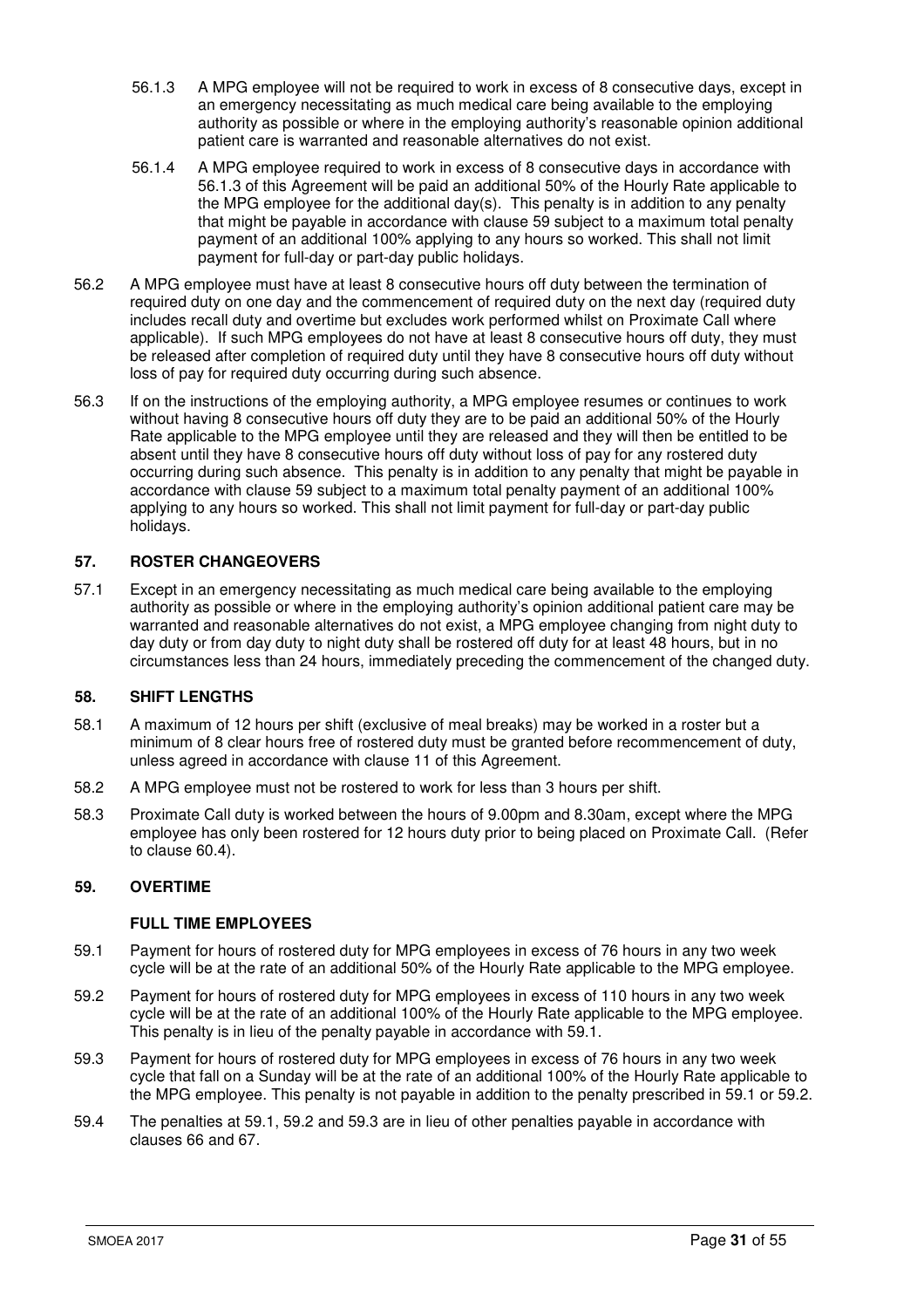#### **PART-TIME EMPLOYEES**

- 59.5 A part-time MPG employee who works required hours as directed by the employing authority in excess of their contracted hours per fortnight will be paid an additional 50% of the Hourly Rate applicable to the MPG employee for such additional hours.
- 59.6 A part-time MPG employee who works required hours as directed by the employing authority in excess of 110 in any two week cycle will be paid an additional 100% of the Hourly Rate applicable to the MPG employee for such additional hours. This penalty is in lieu of the penalty payable in accordance with 59.5.
- 59.7 A part-time MPG employee who works required hours as directed by the employing authority in excess of their contracted hours per fortnight will be paid an additional 100% of the Hourly Rate applicable to the MPG employee for any additional time which falls on a Sunday. This penalty is not payable in addition to the penalty prescribed in 59.5 and 59.6.
- 59.8 The penalties at 59.5, 59.6 and 59.7 are in lieu of any penalties payable in accordance with 59.1, 59.2, 59.3 and clauses 66 and 67.
- 59.9 For the purposes of sub-clauses 59.5, 59.6 and 59.7 "required hours" means:
	- 59.9.1 time worked in accordance with the written roster published by the employing authority and applicable to each MPG employee from time to time; or
	- 59.9.2 time worked at the direction of the employing authority which is in excess of the time worked referred to in 59.9.1 above.
- 59.10 The employing authority may, on request from a MPG employee, approve variations to the start and finish times of the roster referred to in 59.9.1. In this circumstance, any time worked in excess of contracted hours will be paid at the Hourly Rate applicable to the MPG employee.

# **COMMENCING OR CEASING EMPLOYMENT PART-WAY THROUGH A PAY PERIOD**

59.11 A MPG employee who commences or ceases employment part-way through a pay period will be paid an additional 50% of the Hourly Rate applicable to the MPG employee for hours of rostered duty worked in excess of 45 hours in a week in the first or final pay fortnight of that MPG employee's employment. The provisions of this clause do not override the provisions of clause 59.1.

# **PROTOCOL FOR AUTHORISATION OF NON-ROSTERED OVERTIME**

- 59.12 The employing authority will adhere to the protocol for the authorisation of non-rostered overtime agreed between DHA and the Association.
- 59.13 The employing authority will ensure that a copy of the protocol is appropriately displayed and made available to MPG employees on request so as to provide information to MPG employees.

# **60. ON CALL**

# **PROXIMATE CALL**

- 60.1 Proximate Call is time spent by a Medical Practitioner or Senior Registrar (other than hours of duty referred to in clause 55) who is required by the employing authority to be on call and remain within the precincts of their respective health unit site when not actually on duty.
- 60.2 In deciding whether to require a Medical Practitioner or Senior Registrar to undertake a period of proximate call, the employing authority must have regard to the following principles:
	- 60.2.1 Proximate call must be limited to those circumstances where the need exists for a Medical Practitioner or Senior Registrar to be available for call and to remain on the health unit site premises to ensure a quick response.
	- 60.2.2 Proximate call must be confined to those situations where infrequent calls are encountered and which require limited hours of recall on a regular basis.
	- 60.2.3 In determining whether proximate call is appropriate for any given situation, regard must be had to the envisaged or likely hours of work that may be required of an individual during the period of the proximate call and/or the envisaged or likely contacts and interruptions.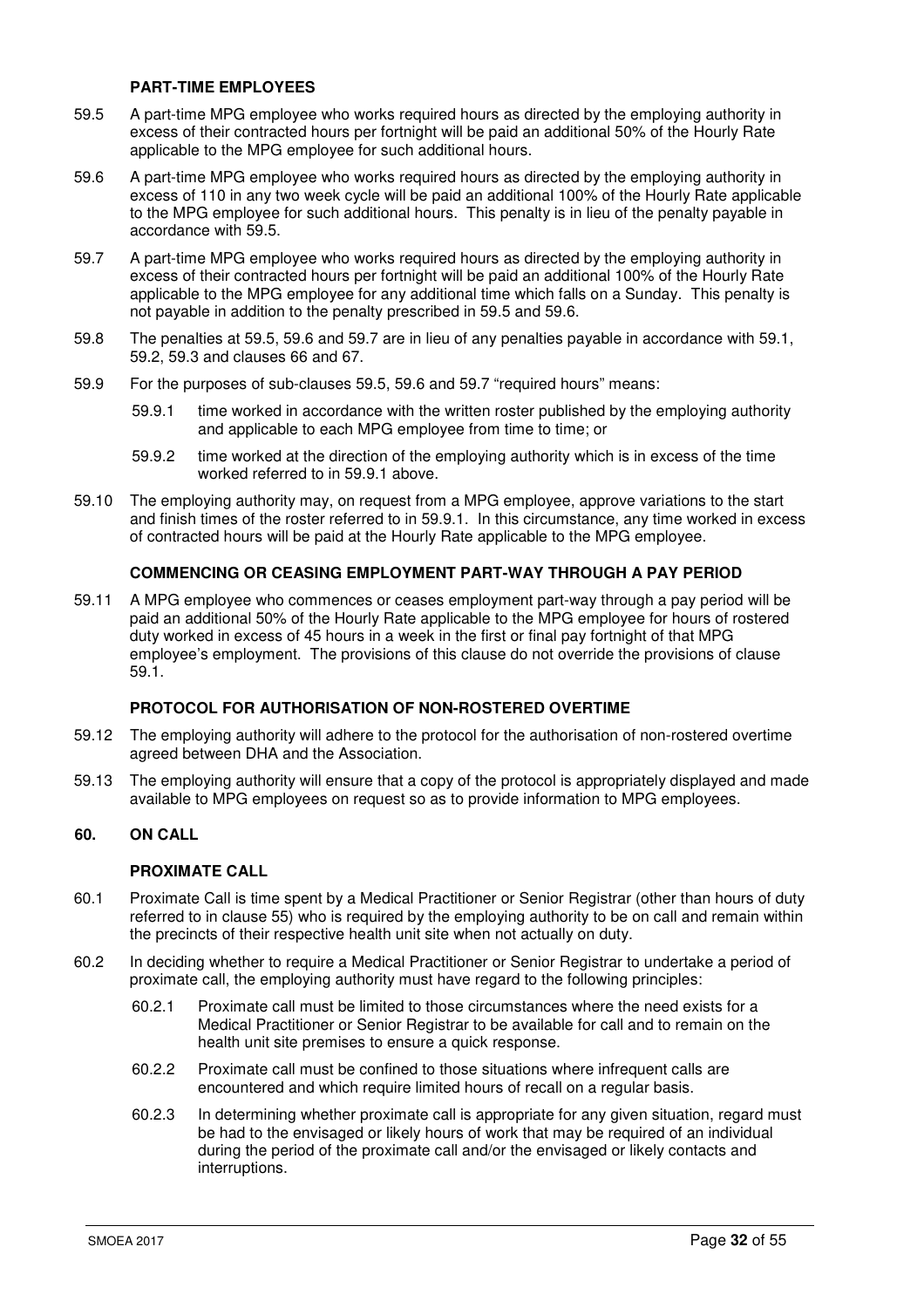- 60.2.4 The use of proximate call is considered appropriate if the hours of work do not exceed 2.5 hours per proximate call shift on average, and/or the contacts and interruptions do not exceed 6 per proximate call shift on average.
- 60.3 In addition to having regard to the principles outlined in 60.2, the employing authority must seek approval to utilise proximate call from the Association and DHA. Such approval will be granted on the condition that:
	- 60.3.1 The employing authority provides to the satisfaction of the parties reasons why alternative rostering arrangements are inappropriate;
	- 60.3.2 A policy must be in place to provide cover for periods of leave;
	- 60.3.3 Provide rosters clearly identifying the frequency of proximate call.
- 60.4 A Medical Practitioner or Senior Registrar
	- 60.4.1 Before being placed on proximate call must have completed at least 10 hours and no more than 12 hours of duty immediately preceding the commencement of proximate call.
	- 60.4.2 Must be placed on proximate call only between the hours of 9.00 pm. and 8.30 am on the next succeeding day for a minimum period of 8 hours. However, where a Medical Practitioner or Senior Registrar has only been rostered for 12 hours duty prior to being placed on proximate call, then such proximate call must not commence before 12 midnight.
	- 60.4.3 Must not be required for duty in the succeeding 24 hours if the work performed during a proximate call shift exceeds 5 hours. Where a Medical Practitioner or Senior Registrar has been rostered to work during that succeeding 24 hours, those hours must be treated as if they had been worked.
	- 60.4.4 No Medical Practitioner or Senior Registrar is to be placed on proximate call more frequently than 8 nights during any 28 calendar days.
	- 60.4.5 No Medical Practitioner or Senior Registrar will be required to work proximate call to cover staff shortages.
- 60.5 The provisions of 60.4.4 and 60.4.5 may be set aside in an emergency situation or in exceptional and unforeseen circumstances but only if each of the following steps have been taken:
	- 60.5.1 A list of appropriately qualified and experienced medical officers available to be called upon in an emergency is maintained;
	- 60.5.2 Alternative measures are considered;
		- Checking the availability of Casuals, Visiting or Locum Medical Officers as per the above mentioned list
		- Reducing the level of services
		- Transferring patients.
	- 60.5.3 Records of the measures taken to address emergency situations are kept.
	- 60.5.4 The Chief Executive Officer of a health unit (or delegate) convenes a meeting of the key medical staff to formulate an action plan. The meeting must consider:
		- The likely duration of the situation
		- Roster requirements
		- Timetable for future meetings.
	- 60.5.5 Consultation with the relevant Medical Practitioner or Senior Registrar and/or their representatives must be undertaken to formulate a rostering arrangement.
	- 60.5.6 The Chief Executive Officer of a health unit (or delegate) must advise the Association and DHA that the provisions of this sub-clause are being invoked and the circumstances surrounding the emergency. Both organisations must be informed of the status of the emergency and any changes in the way it is being dealt with.
	- 60.5.7 As soon as it becomes apparent that the emergency will continue beyond a week, the Chief Executive Officer of a health unit (or delegate) must:
		- Reconvene the emergency committee
		- Reassess steps 60.5.1 and 60.5.2 in this process
		- Follow the remaining processes.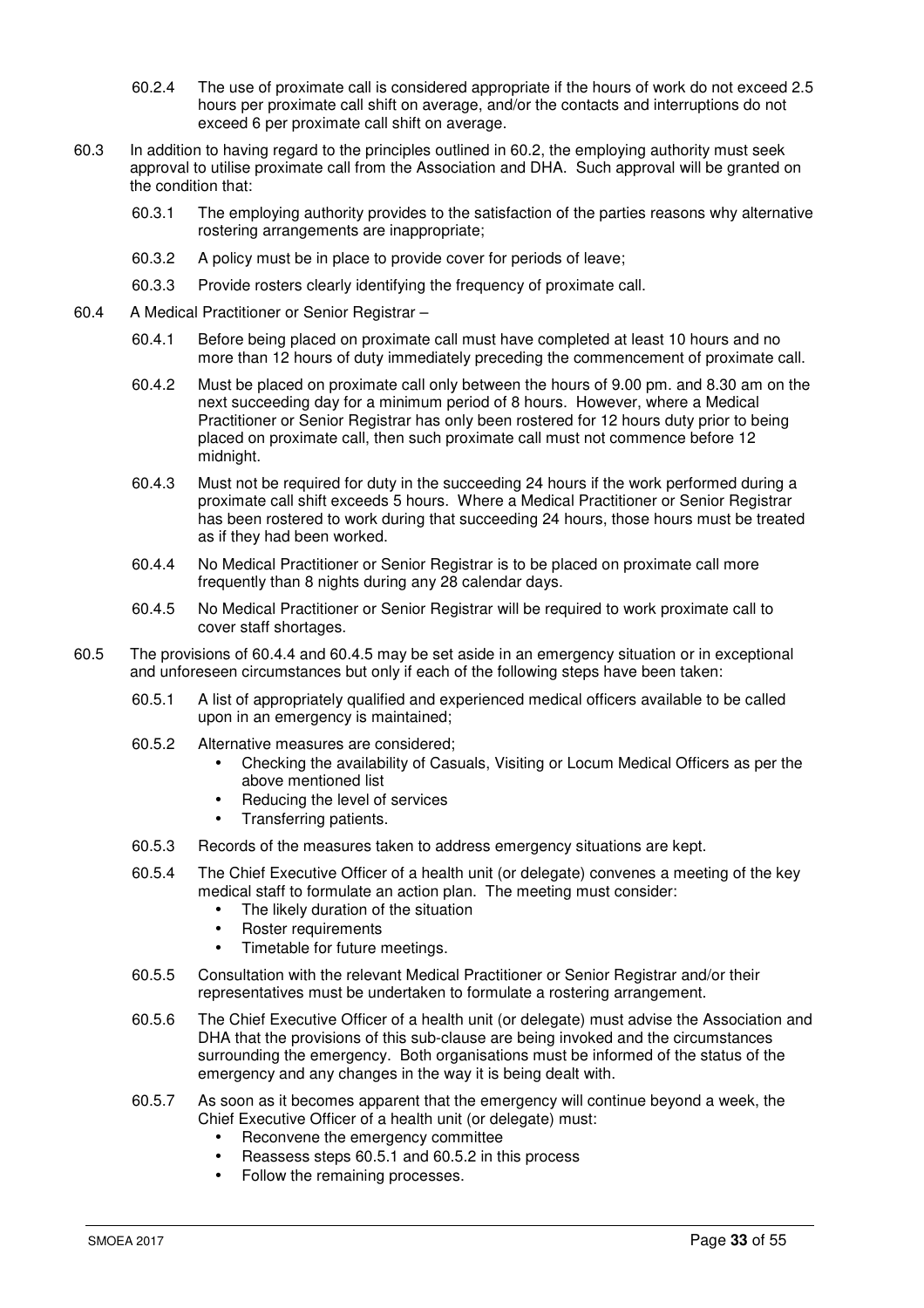60.6 A Medical Practitioner or Senior Registrar placed on proximate call must, for the whole of the period, be paid the Hourly Rate of the defined classification for each hour on proximate call. In addition, a penalty of 50% applies where a Medical Practitioner or Senior Registrar is recalled whilst on proximate call, provided that where a Medical Practitioner or Senior Registrar is placed on proximate call on a full-day or part-day Public Holiday, payment will be at one and three quarter times the Hourly Rate of the defined classification.

# **REMOTE CALL**

- 60.7 All MPG employees, other than a casual employee, must make themselves available to be rostered on remote call.
- 60.8 Remote Call Allowances will increase as detailed in Schedule 3.2.
- 60.9 Remote Call is time spent by a MPG employee, other than a casual employee, who is required by the employing authority to hold themselves available for duty, at home or some other mutually agreed place but without being restricted to the precincts of the health unit site.
- 60.10 A MPG employee who is rostered on remote call on a night or for part of a Saturday, Sunday, fullday or part-day Public Holiday or part of any other day when that officer would normally be rostered off duty, will be paid the allowance as provided for in Schedule 3.2A of this Agreement.
- 60.11 A MPG employee who is rostered on remote call on a full Saturday, Sunday, full-day or part-day Public Holiday or any other day on which such MPG employee would normally be rostered off duty will be paid the allowance as provided for in Schedule 3.2B of this Agreement.

# **61. RECALL**

- 61.1 A MPG employee (other than a Medical Practitioner or Senior Registrar on 'Proximate Call'), who is recalled to duty on any day other than a full-day or part-day public holiday (refer 68.1 or 68.3 as appropriate) or a Sunday (refer 61.2) and such recall is authorised, in addition to payment made in accordance with clause 60.10 or 60.11, will be paid for time worked outside hours of rostered duty at the rate of an additional 50% of the applicable Hourly Rate for the first 3 hours, and an additional 100% of the applicable Hourly Rate thereafter. Pro rata for part of an hour based on 15 minute segments.
- 61.2 A MPG employee (other than a Medical Practitioner or Senior Registrar on `Proximate Call'), who is recalled to duty on a Sunday and such recall is authorised, in addition to the payment made in accordance with clause 60.10 or 60.11, will be paid for time worked outside of rostered duty at the rate of an additional 100% of the applicable Hourly Rate. Pro rata for part of an hour based on 15 minute segments.
- 61.3 In applying 61.1 and 61.2
	- 61.3.1 Where the period of time worked is less than 3 hours, payment will be made for 3 hours; and
	- 61.3.2 Where the MPG employee is recalled to duty within 3 hours of a previous recall the MPG employee is not entitled to any additional payment for the time worked within a period of 3 hours from the time of commencement of the previous recall or recalls.
- 61.4 Each recall stands alone for the calculation of recall payments in 61.1 and 61.2 of this Agreement.
- 61.5 'Recalled to duty' does not refer to duty undertaken immediately following rostered work or overtime or immediately prior to rostered work unless in the case of work required immediately prior to rostered work, no notification of such requirement was given to the MPG employee prior to the completion of the MPG employee's rostered work on the previous day. Return to work for handover purposes, at the end of a rostered on call period where no period of rostered duty immediately follows, will be deemed not to be recalled to duty for the purposes of recall payments but an additional period of rostered work if the MPG employee knows of the requirement to return to work prior to completion of normal rostered duty on the previous day or shift.
- 61.6 Commencement of a recall will be deemed to be the time from which the MPG employee commences travelling to the health unit site and ends when the MPG employee returns to their place of residence.

# **62. REIMBURSEMENT OF TRAVEL COSTS ASSOCIATED WITH RECALL**

62.1 All MPG employees who travel to work as a result of receiving a recall to work will: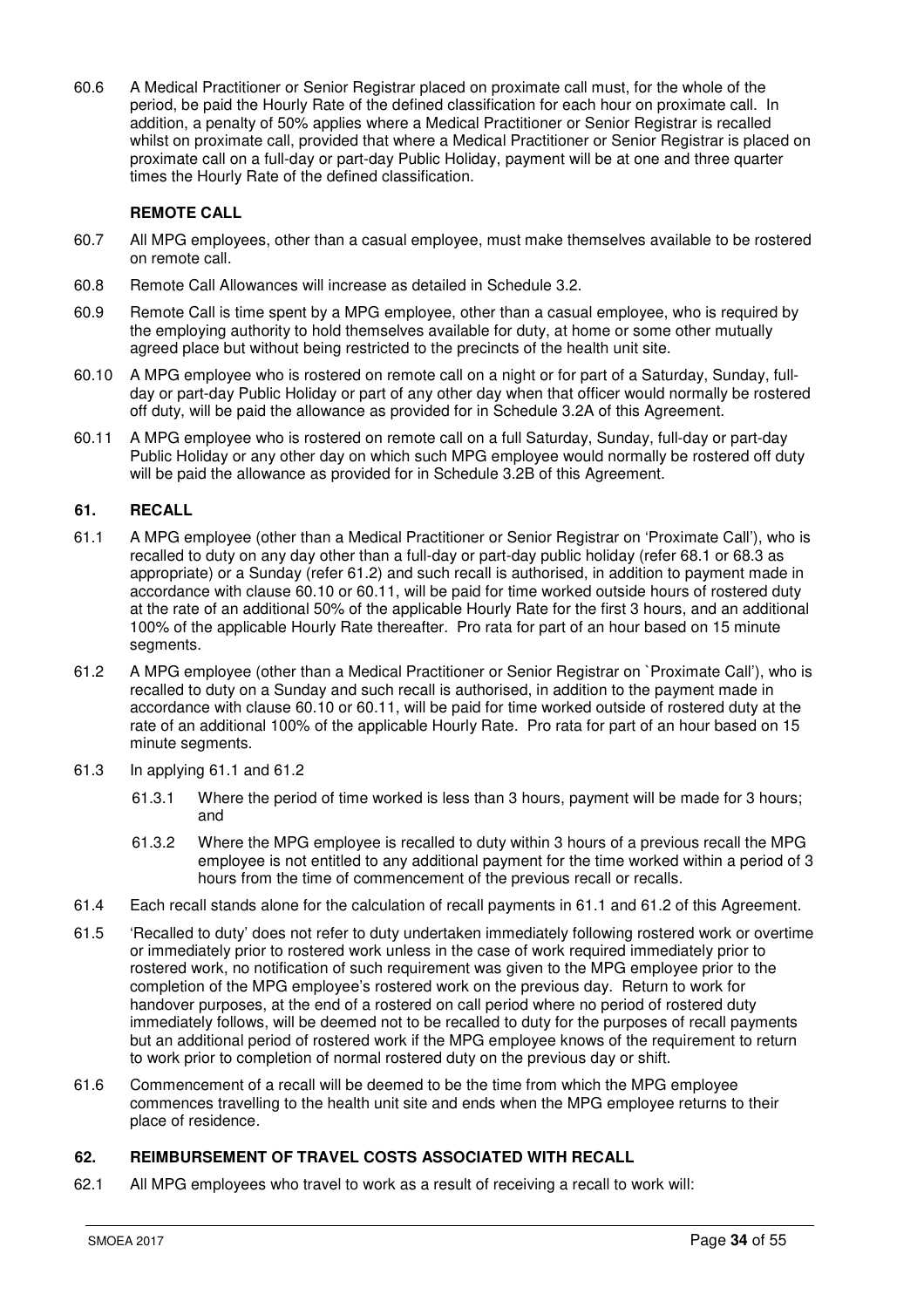- 62.1.1 Be reimbursed at the rates specified in the HR Manual for the use of a private motor vehicle for the journey to and from the workplace using the shortest, most practical route provided:
	- a) No MPG employee will be required to use a private vehicle for work purposes;
	- b) Where the MPG employee has notified the employing authority of the distance of the return journey between the MPG employee's usual place of residence and applicable health unit site; has elected to be paid on the basis that is the distance mutually deemed as the applicable distance travelled when recalled; and has indicated on their timesheet (or in such other manner as may be required by the employing authority) that they used their private motor vehicle, the MPG employee will be reimbursed on the basis of that deemed distance. This sub-clause has no effect where the MPG employee has not left the premises of the applicable health unit site at the time of being recalled.
- 62.1.2 Be permitted to use a taxi at the employing authority's expense to travel to and from the health unit site.
- 62.1.3 Be permitted to use a Government vehicle to travel to and from the health unit site.
- 62.1.4 Be reimbursed any parking fees necessarily incurred.

#### **63. PHYSICAL FACILITIES**

- 63.1 This clause operates in lieu of clause 8.1 of the Award and where relevant, in addition to clause 14 of this Agreement.
- 63.2 The parties acknowledge the importance of MPG employees having quality facilities to enable MPG employees an opportunity to manage health and wellbeing, fatigue, discuss clinical matters with other MPG employees, and to study.
- 63.3 The employing authority acknowledges the importance of private MPG employee rooms and accept they need to be appropriate for the circumstances.
- 63.4 Where an employee is required to:
	- Reside at the hospital; or
	- Work in a manner which would be unsafe for the employee to drive home due to fatique:

The employee will be entitled to the provision of minimum facilities including:

- Kitchen facilities and lounge area, with natural light where possible;
- A study area including sufficient desk space, adequate lighting and relevant IT facilities to enable reading;
- Lockers, if secure facilities are not provided elsewhere closer to work spaces;
- Separate fully partitioned bedrooms reasonably furnished with sufficient beds for those residing overnight or working in a manner which would be unsafe to drive home due to fatigue;
- Changing, toilet and shower facilities;
- The room(s) and associated facilities should be located as close as practicable to the hospital's acute area(s) and serviced regularly with linen supplied;
- Reasonable provision for light foodstuffs and beverages and facilities for the preparation of such.

# **64. TELEPHONE CALLS AND TELEMEDICINE**

- 64.1 When a MPG employee on Remote Call receives more than three telephone calls which do not result in a recall, the MPG employee will be paid for each additional call for 15 minutes at the rate of an additional 50% of the MPG employee's Hourly Rate.
- 64.2 When a MPG employee on Remote Call undertakes work from home through telemedicine, the MPG employee will be entitled to be paid at the rate of an additional 50% of the MPG employee's Hourly Rate provided that the total time spent so working is at least 30 minutes. Once 30 minutes has been worked through telemedicine, either in a continuous period or in more than one period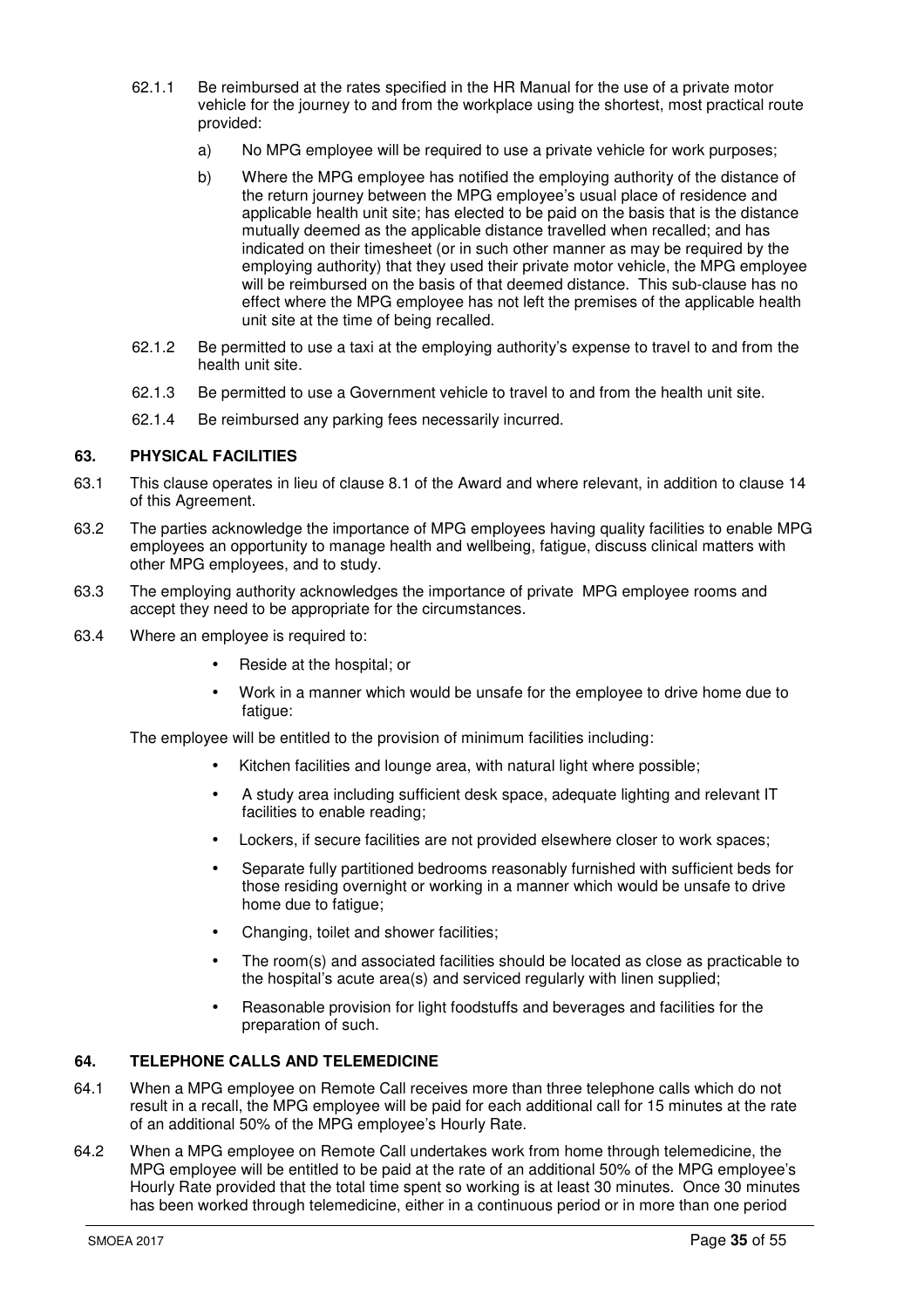during a Remote Call, payment will be made for the total time worked at the rate of an additional 50% of the MPG employee's Hourly Rate. Pro rata for part of an hour based on 15 minute segments. This provision will not be subject to a minimum 3 hour payment.

#### **65. HIGHER QUALIFICATION ALLOWANCE**

65.1 Clause 4.3.1 of the Award is not applicable.

#### **66. WEEKEND PENALTIES**

- 66.1 A MPG employee will be paid an additional 50% of the MPG employee's Hourly Rate for working rostered hours of duty between midnight Friday and midnight Sunday.
- 66.2 A MPG employee will be paid an additional 75% of the MPG employee's Hourly Rate for working rostered hours of duty in excess of 8 hours on a Sunday. This penalty is in lieu of 66.1.
- 66.3 The penalties applicable in clause 66.1 and 66.2 are in lieu of other penalties payable in accordance with clause 67.

#### **67. SHIFT PENALTIES**

- 67.1 Payment for hours of rostered duty that commence at or after 12 midday and which extend beyond 6.00 pm (not being hours of rostered duty for which payment is made in accordance with clauses 59, 66 or 67.2) will be made at the rate of an additional 15% of the Hourly Rate applicable to that MPG employee.
- 67.2 Payment for hours of rostered duty worked between 12 midnight and 8.00 am on any day (not being hours of rostered duty for which payment is made in accordance with clause 59) will be made at the rate of an additional 25% of the Hourly Rate applicable to that MPG employee.

# **68. PUBLIC HOLIDAYS**

68.1 For the purpose of this clause the following full-day public holidays will be allowed to MPG employees on full pay:

New Year's Day, Australia Day, Good Friday, Easter Saturday, Easter Monday, Anzac Day, Adelaide Cup Day, Queen's Birthday, Labour Day, Christmas Day, Proclamation Day or in lieu of any such holiday any holiday proclaimed in lieu thereof together with any other day duly proclaimed as a special day and observed as a public holiday within the State of South Australia.

- 68.2 Where a MPG employee other than one on "Proximate Call", is rostered to work or recalled to work on any full-day public holiday or part-day public holiday, such employee must be paid an additional 150% of the MPG employee's Hourly Rate for all time worked. This penalty is in lieu of the penalties prescribed in clauses 59, 66 and 67.
- 68.3 Where a full-day public holiday falls between Monday and Friday inclusive and a MPG employee, other than a casual employee, does not work on any such day because it is a rostered day off, the MPG employee will be entitled to have one day added to annual leave for each full-day public holiday so occurring.

# **69. ANNUAL LEAVE**

- 69.1 A MPG employee, other than a casual employee, will be entitled to annual leave, exclusive of paid public holidays falling during the period of leave, on the following basis:
	- 69.1.1 If regularly rostered for duty over 7 days of the week or if a MPG employee is not regularly rostered over 7 days of the week but is regularly required by the employing authority to be on duty or on call on 7 days of the week (including Sundays and public holidays), at a rate of 2 11/12 calendar days on full pay for each completed month of service per service year (equivalent to 35 calendar days per service year).
	- 69.1.2 If not so rostered or required to be on duty or on call in accordance with 69.1.1, at a rate of 2 1/3 calendar days on full pay for each completed month of service per service year (equivalent to 28 calendar days per service year).
- 69.2 The employing authority can approve leave in anticipation of annual leave accruing for MPG employees where the nature of the appointment makes it impractical to do otherwise. Where annual leave is so granted and before the entitlement to that leave accrues to the MPG employee, the employee ceases for any reason to be an employee, then unless the employing authority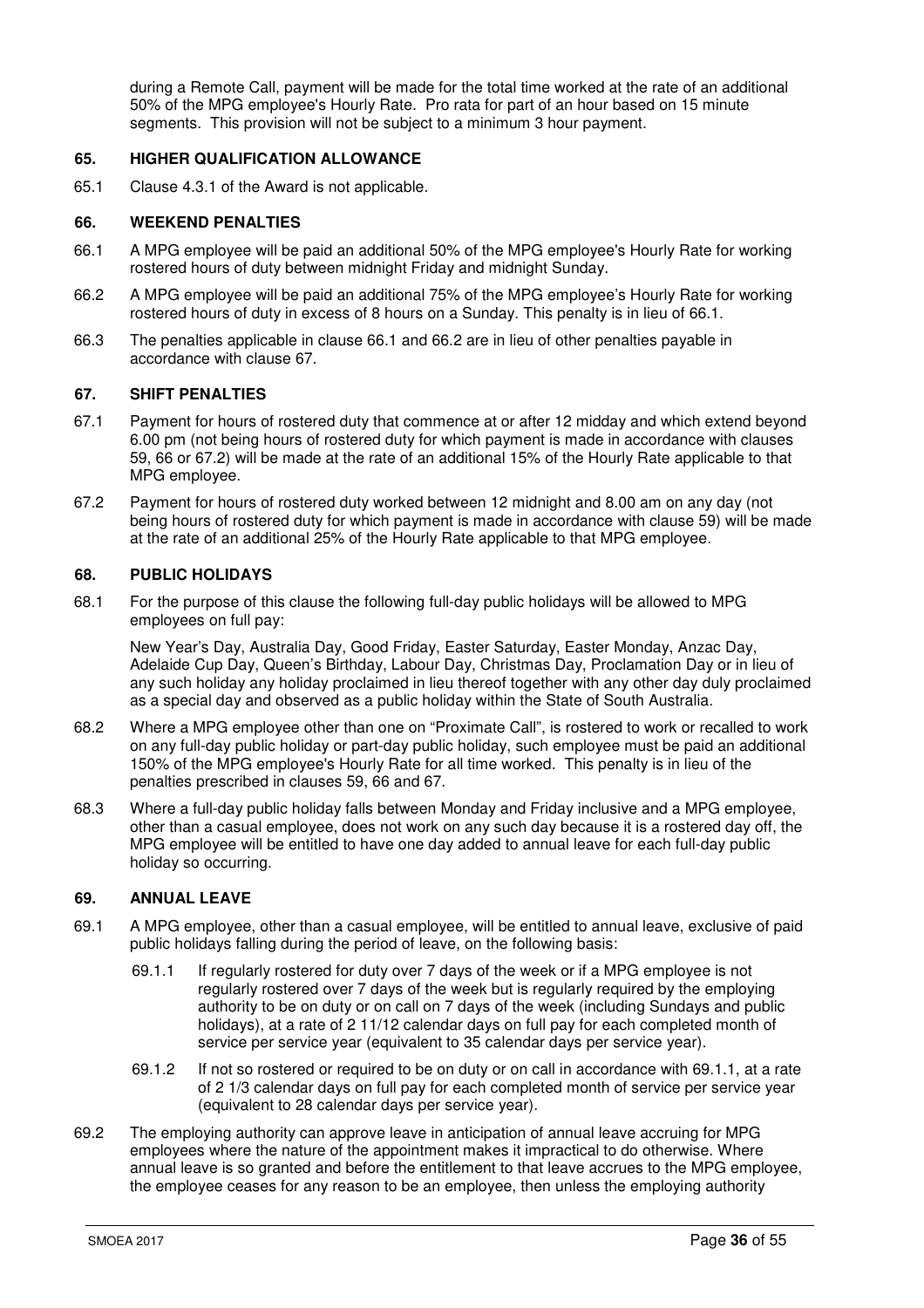otherwise determines, a sum equal to the sum paid to the MPG employee in respect of that leave must be repaid to the employing authority.

- 69.3 Annual leave for a MPG employee will be granted by the employing authority and must be taken by the MPG employee before a further full year's entitlement to annual leave accrues. However, where the employing authority and the MPG employee agree, an entitlement to annual leave, in whole or in part, may be deferred to the next following service year.
- 69.4 If a period of annual leave for a MPG employee is deferred in accordance with 69.3 then:
	- 69.4.1 The MPG employee may, during the first 6 months of the service year to which the annual leave has been deferred, apply to take such deferred leave during that service year. Upon receipt of such application, the employing authority will grant the leave sought, where possible at the time(s) requested but in any case within a 6 month period commencing from the date of application; and
	- 69.4.2 Where the MPG employee does not make such application, the employing authority must grant and direct the MPG employee to take such deferred leave during that service year.
- 69.5 Where the employing authority and the MPG employee agree annual leave may be given or taken either in one, two or three separate periods provided that no period must be less than 7 calendar days.
- 69.6 Where a MPG employee is terminated, the MPG employee is to be paid the appropriate pro rata entitlement for annual leave except that where the MPG employee has taken annual leave before rendering service appropriate to the amount of leave granted, the employing authority may recover the monetary equivalent of the excess leave taken.
- 69.7 Subject to 69.7.2, the rate of salary a MPG employee is entitled to receive whilst on annual leave will be that which such MPG employee would have received if during the period of leave the MPG employee had worked the average weekly number of hours worked by that MPG employee during the 12 months immediately prior to the date upon which the MPG employee proceeds on annual leave. However, where the MPG employee has not served for 12 months from the date of appointment to the date of commencement of leave, payment will be that which would have been received if during the period of leave the MPG employee had worked the average weekly number of hours worked by the MPG employee during this period of service.
	- 69.7.1 For the purposes of this sub-clause 'the average weekly number of hours worked' means all hours actually worked including overtime and time worked on recall (other than when recalled on proximate call) during the preceding twelve months. In relation to proximate call, all time whilst on such call (including any duty performed) is to be included in the calculation.
	- 69.7.2 The payment to be made (which is in addition to normal salary) whilst on annual leave will be calculated on the basis of time and one half of the average number of overtime and recall hours (other than recall on proximate call) worked. Payment for the average number of hours rostered on proximate call (including any duty performed) will be calculated at the rate of ordinary time.
	- 69.7.3 Where the provisions of this sub-clause are more beneficial to a MPG employee than the provisions of 69.7.1, such MPG employee will be paid, in addition to normal salary when proceeding on annual leave, an annual leave loading of 17.5% of the MPG employee's annual salary as specified in Schedule 1.3 and 2.3 (as applicable) of this Agreement for the period or periods of annual leave up to a maximum as provided by the Public Service (Recreation Leave Loading) Award.
- 69.8 The annual leave loading payable to a part-time MPG employee shall bear the same proportion of a full time MPG employee's loading entitlement as the hours of duty worked by the part-time MPG employee bear to the hours of duty of a corresponding full time MPG employee.
- 69.9 Where a Senior Medical Practitioner is in receipt of a Managerial Allowance as provided for in clause 9 of this Agreement such allowance will continue to be paid during periods of annual leave.
- 69.10 All other provisions relating to annual leave are contained in the HR Manual.

# **70. MEAL BREAKS**

70.1 Except in the circumstances described in 70.2, a MPG employee must not be required to work more than 6 hours without a meal break of half an hour.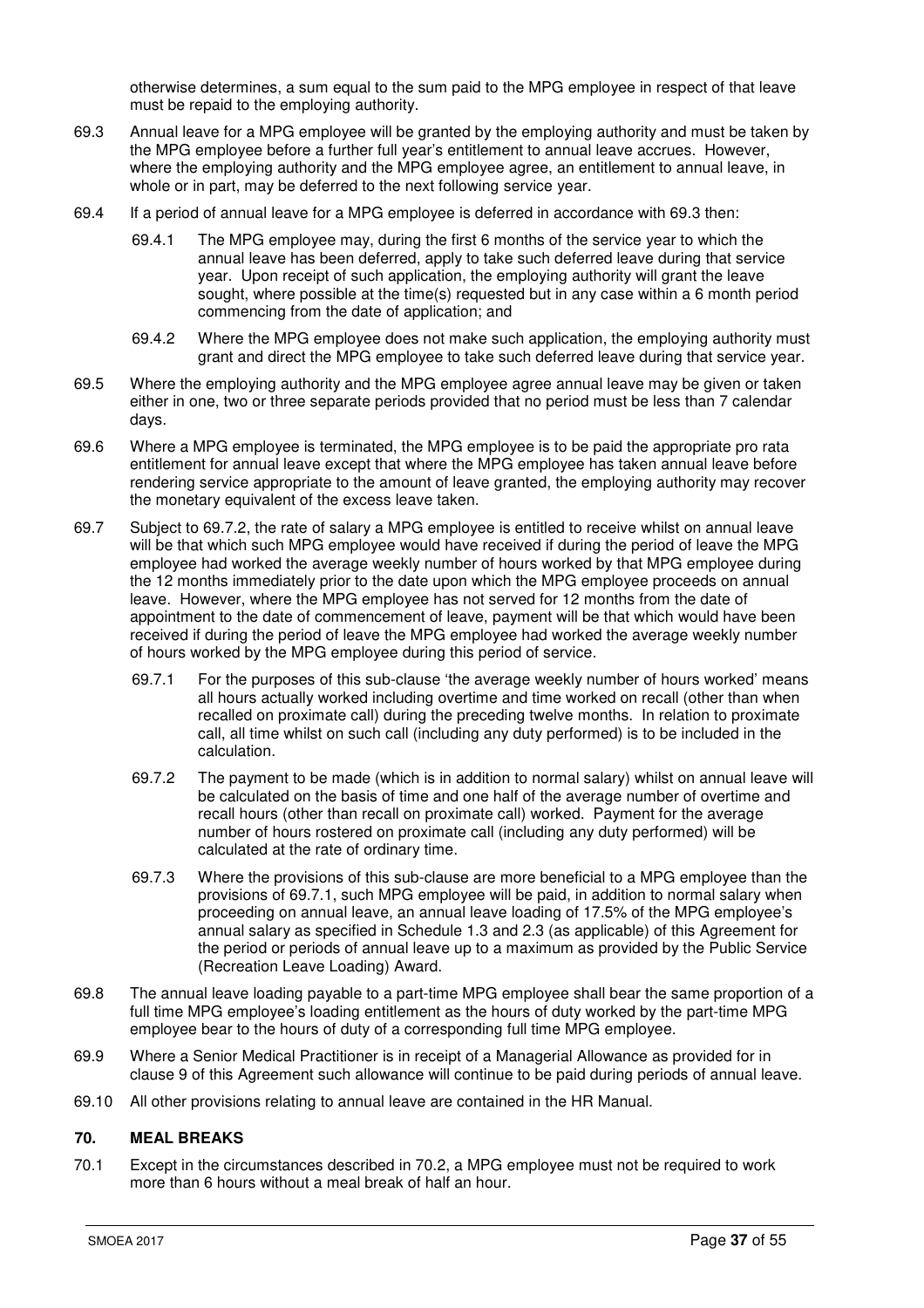- 70.2 The provisions of 70.1 do not apply in the case of emergencies or where the requirement to facilitate continuity of patient care results in the need for the MPG employee to continue active duty.
- 70.3 Except in the circumstances described in 70.4, where a MPG employee works in excess of 6 hours without a meal break, that MPG employee must be paid an additional penalty for all time worked until a meal break is taken and completed. The additional penalty payable under this clause is 50% of the Hourly Rate applicable to the MPG employee. Where a MPG employee performs work contemplated by clauses 59, 66 and 67 of this Agreement, this additional penalty is payable in addition to any other penalties that might be payable.
- 70.4 The provisions of 70.3 do not apply where a MPG employee has not been expressly instructed by that MPG employee's superior to continue working in excess of the 6th hour span.
- 70.5 Where a MPG employee is interrupted during a meal break by work such meal break is to be counted as time worked and the period paid for at ordinary time rates.

# **71. ROSTERS**

- 71.1 Subject to the exception outlined in clause 71.3 below, all rosters for MPG employees must be promulgated to the MPG employee at least 28 days before the commencement of the roster and displayed in a location in the Unit that is accessible to the employees to whom the roster applies.
- 71.2 It is not intended that this provision of notice for rosters will detract from any more beneficial arrangement applicable within a health unit or DHA as at the commencement of this clause (an "existing arrangement") and all existing arrangements should be retained wherever possible.
- 71.3 Subject to situations in which clinical service or patient safety could be put at risk (including the requirement to cater for unforeseen events such as unplanned illnesses or absences), MPG rosters may only be altered with mutual agreement between the MPG employee and the rostering manager.
- 71.4 In situations in which agreement for a roster change cannot be reached, either party may escalate the issue to the Executive Director of Medical Services or delegate for resolution.

# **72. SICK LEAVE**

72.1 A part-time MPG employee will be credited in any financial year with a maximum sick leave entitlement that bears the same proportion of 91.2 hours as the average actual weekly hours of rostered duty of a part-time MPG employee bears to 38 hours. Such maximum annual entitlement shall be calculated by the following formula:

| Average no. of hours of rostered duty*<br>MPG employee is employed per week $_{\text{y}}$ | 91.2 | Maximum no. of hours<br>entitlement per financial |
|-------------------------------------------------------------------------------------------|------|---------------------------------------------------|
| 38                                                                                        |      | $=$ year (taken to nearest hour)                  |

 **\***Refer clauses 55.1 and 55.6.

# **73. PROFESSIONAL DEVELOPMENT**

- 73.1 MPG Employees in Accredited Training Programs
	- 73.1.1 Subject to this clause 73.1, a MPG employee, other than a casual, who is in an accredited College training program, is entitled to:
		- a) Examination leave available under clause 6.5 of the Award, which may also be used for the purposes of meeting other study or education commitments arising from an accredited training programme including attendance at conferences, seminars, courses and programmes, as required by the appropriate College.
		- b) Up to 5 days of paid leave per annum for other professional development, which may be accumulated to a total of 10 days in any two year period.
		- c) Operative from the first full pay period on or after approval of this Agreement, reimbursement of up to \$8,500 per annum (inclusive of any applicable FBT), which can be accumulated up to an amount of \$17,000 in any two year period, towards the cost incurred by the MPG employee in obtaining a specialist qualification (including examination fees or costs associated with undertaking an examination); costs directly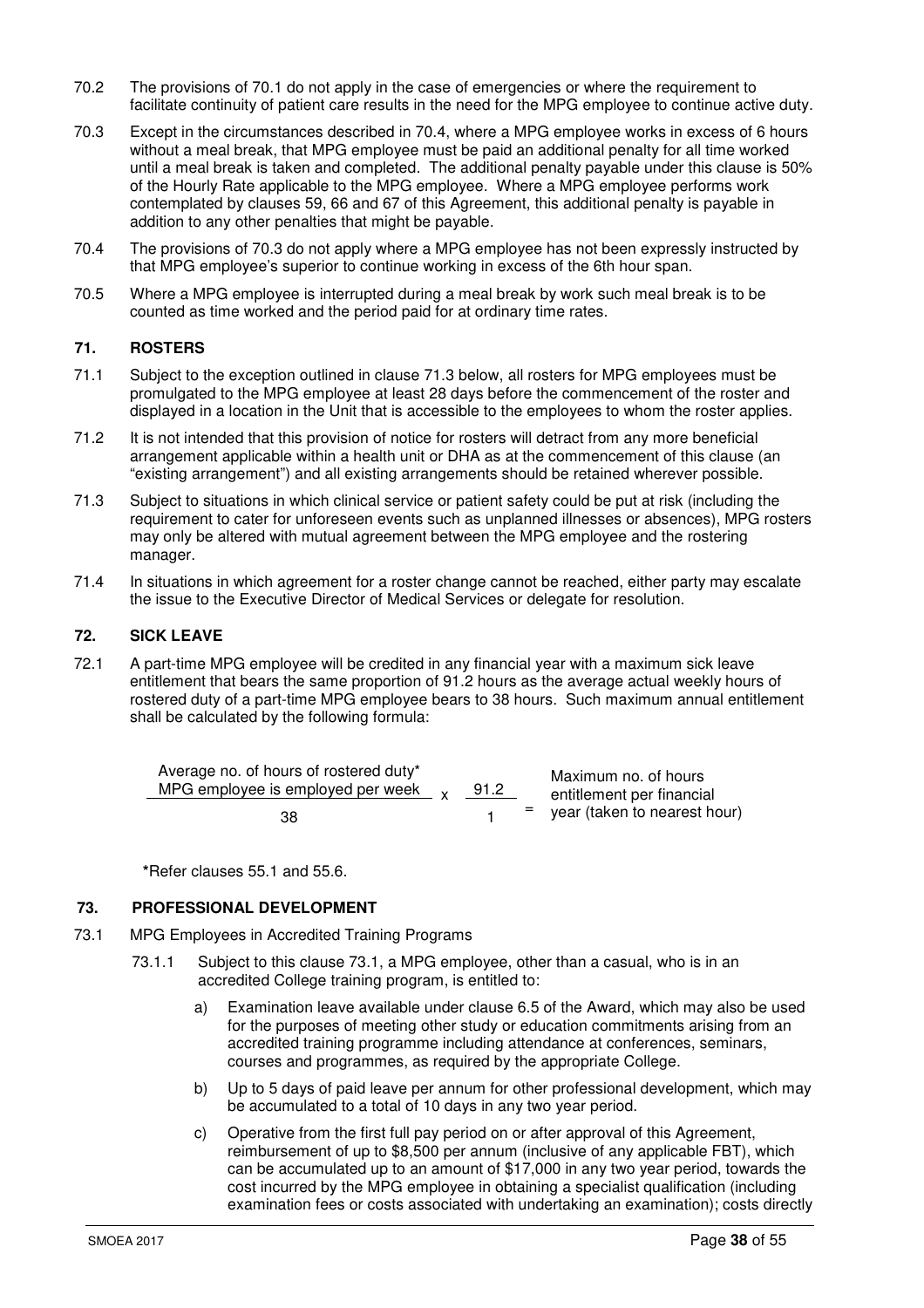related to the relevant College training; or other professional development, provided that such MPG employee employed for less than 0.5 full time equivalent will be entitled to reimbursement of up to \$5,750 per annum (inclusive of any applicable FBT), which can be accumulated up to \$11,500 in any two year period.

- 73.1.2 In this clause 73.1 "professional development" means professional development as approved by the MPG employee's direct line manager who will have regard to the MPG employee's performance development plan as applicable at the time of approval, provided that the absence of a performance development plan will not preclude an approval.
- 73.1.3 Where a MPG employee has been reimbursed pursuant to this clause 73.1.1c) and resigns before the completion of the year for which the reimbursement entitlement exists, the employing authority may deduct from any monies payable upon cessation of employment the amount of reimbursement made which exceeds the pro rata based entitlement for that year.
- 73.2 MPG Employees Not In Accredited Training Programs
	- 73.2.1 Subject to this clause 73.2, a MPG employee who is not in an accredited training program will be entitled to:
		- a) Up to one week of paid leave every year for professional development, which can be accumulated to a total of 2 weeks in any two year period.
		- b) Operative from the first full pay period on or after approval of this Agreement, reimbursement of up to \$4,500 per annum (inclusive of any applicable FBT) for professional development, which can be accumulated up to an amount of \$9,000 in any two year period, provided that such MPG employed for less than 0.5 full time equivalent will be entitled to reimbursement of up to \$2,250 per annum (inclusive of any applicable FBT), which can be accumulated up to \$4,500 in any two year period.
	- 73.2.2 In this clause 73.2, "professional development" means professional development as approved by the MPG employee's direct line manager who will have regard to the MPG employee's performance development plan as applicable at the time of approval, provided that the absence of a performance development plan will not preclude an approval. It includes professional development provided through:
		- Recognised Medical Colleges
		- The South Australian Post graduate Medical Education Association
		- Through or approved by the Postgraduate Medical Council of South Australia
			- Courses offered through Tertiary institutions
			- Other activities as approved by the employing authority following individual application.
	- 73.2.3 Applications for approval must be made by an individual MPG employee at least 3 months prior to the anticipated date of commencement of leave except that where the leave is for the purposes of attendance at a scheduled workshop/seminar/course an application must be made at least 6 months prior to the date of commencement of leave to allow for appropriate arrangements to be made for ongoing service needs.
	- 73.2.4 Where a MPG employee has been reimbursed pursuant to this clause b) and resigns before the completion of the year for which the reimbursement entitlement exists, the employing authority may deduct from any monies payable upon cessation of employment the amount of reimbursement made which exceeds the pro rata based entitlement for that year.
	- 73.3 Senior Medical Practitioners Not in Accredited Training Programs
		- 73.3.1 This clause operates in lieu of clause 73.2.1b of this Agreement.
		- 73.3.2 Operative from the first full pay period on or after date of approval of this Agreement, a Senior Medical Practitioner, other than a casual, who is not in an accredited training program will be entitled to reimbursement of up to \$5,500 per annum (inclusive of any FBT) for professional development which can be accumulated up to \$11,000 in any two year period. Senior Medical Practitioners employed for less than 0.5 full time equivalent will be entitled to reimbursement of up to \$2,750 per annum which can be accumulated up to \$5,500 in any two year period.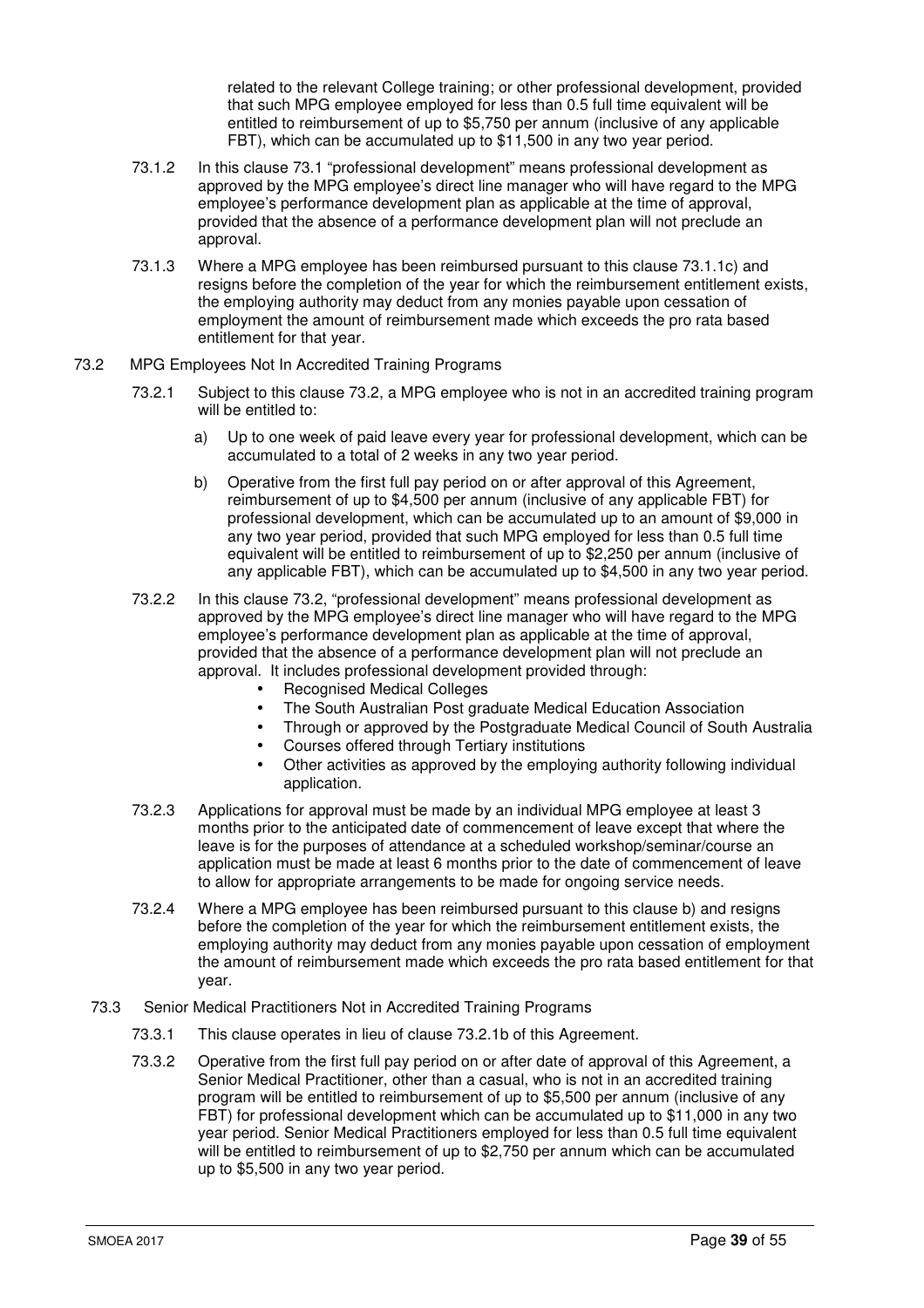- 73.3.3 Clauses 73.2.1a, 73.2.2, 73.2.3 and 73.2.4 apply to Senior Medical Practitioners Not in Accredited Training Programs.
- 73.4 To enable the current professional development anniversary date of 14 April to be maintained, the increased amounts stipulated in clauses 73.1.1, 73.2.1 and 73.3.2 of \$500 per annum for those employed for 0.5 FTE, or more, or \$250 per annum for those employed for less than 0.5 FTE, will be paid on a pro rata basis from the date of approval of this Agreement to 13 April 2018.

# **74. TRAINING**

- 74.1 The parties are committed to encouraging and promoting ongoing training of MPG employees.
- 74.2 It is recognised that part of the average of 38 hours per week for MPG employees is specifically designed to allow such MPG employees to undertake training and educational activities. Such activities may include tutorials, lectures, grand rounds, and consultations with other medical officers on the understanding that the principal object of such activities is to develop, maintain or improve the skills and knowledge of such MPG employees. Rosters should take that into account having regard to practicality and local arrangements.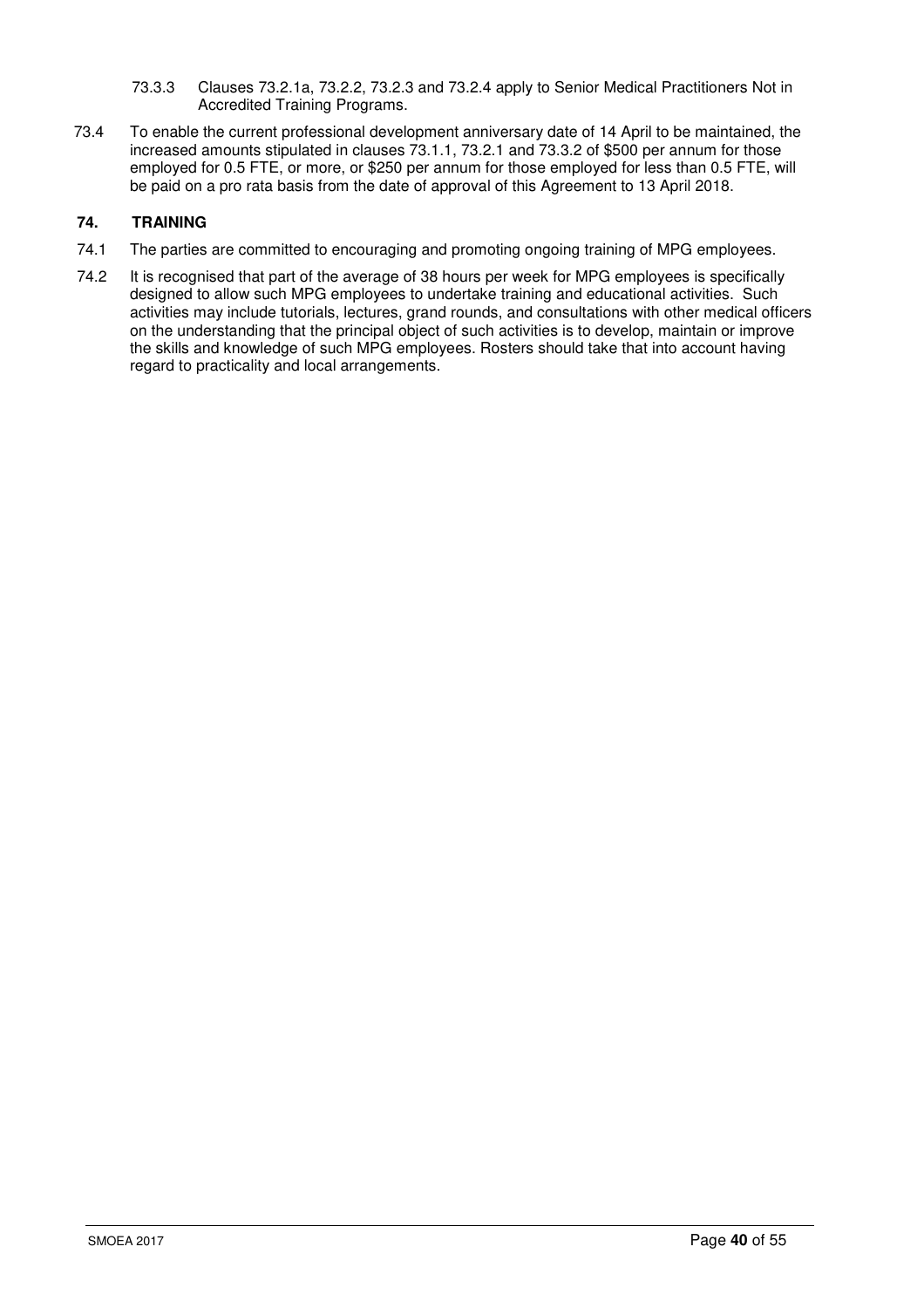# **SIGNATORIES**

| Chief Executive, Department for Health<br>and Ageing                                                                                                                                                                                              | Witness |
|---------------------------------------------------------------------------------------------------------------------------------------------------------------------------------------------------------------------------------------------------|---------|
|                                                                                                                                                                                                                                                   |         |
|                                                                                                                                                                                                                                                   |         |
|                                                                                                                                                                                                                                                   |         |
| <b>Commissioner for Public Sector</b><br>Employment, as the delegate of the Chief<br>Executive, Department of the Premier and<br>Cabinet, as the declared employer of<br>public employees pursuant to the Fair<br>Work (General) Regulations 2009 | Witness |
|                                                                                                                                                                                                                                                   |         |
|                                                                                                                                                                                                                                                   |         |
|                                                                                                                                                                                                                                                   |         |

President, South Australian Salaried Medical Officers Association

Witness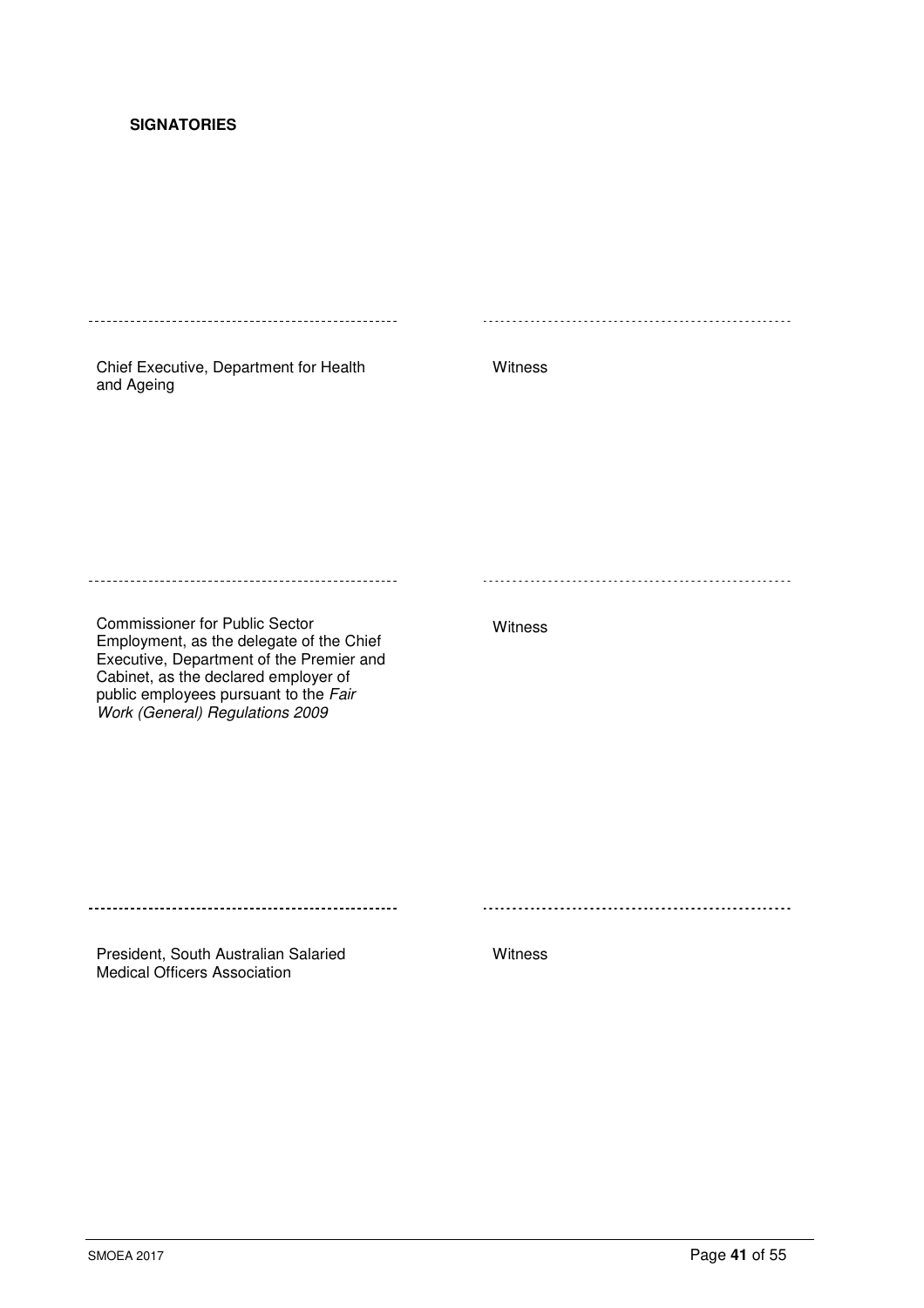# **SCHEDULE 1: SALARIES (FOR EMPLOYEES WITH ACCESS TO THE GENERAL PUBLIC SECTOR SALARY SACRIFICE SCHEME)**

# **1.1 CONSULTANTS**

|                   |                | <b>Current</b> | first full pay<br>period to<br>commence on or<br>after 14 April<br>2017 | first full pay<br>period to<br>commence on<br>or after 14 April<br>2018 | first full pay<br>period to<br>commence on or<br>after 14 April<br>2019 | first full pay<br>period to<br>commence on or<br>after 14 April<br>2020 |
|-------------------|----------------|----------------|-------------------------------------------------------------------------|-------------------------------------------------------------------------|-------------------------------------------------------------------------|-------------------------------------------------------------------------|
| Level             | <b>Step</b>    | \$ per annum   | \$ per annum                                                            | \$ per annum                                                            | \$ per annum                                                            | \$ per annum                                                            |
| Consultant        |                | \$194,265      | \$199,122                                                               | \$204,100                                                               | \$209,203                                                               | \$214,433                                                               |
|                   | 2              | \$201,885      | \$206,932                                                               | \$212,105                                                               | \$217,408                                                               | \$222,843                                                               |
|                   | 3              | \$209,503      | \$214,741                                                               | \$220,110                                                               | \$225,613                                                               | \$231,253                                                               |
|                   | 4              | \$220,930      | \$226,453                                                               | \$232,114                                                               | \$237,917                                                               | \$243,865                                                               |
| Senior Consultant | 5              | \$228,548      | \$234,262                                                               | \$240,119                                                               | \$246,122                                                               | \$252,275                                                               |
|                   | 6              | \$236,166      | \$242,070                                                               | \$248,122                                                               | \$254,325                                                               | \$260,683                                                               |
|                   | $\overline{7}$ | \$242,262      | \$248,319                                                               | \$254,527                                                               | \$260,890                                                               | \$267,412                                                               |
|                   | 8              | \$248,356      | \$254,565                                                               | \$260,929                                                               | \$267,452                                                               | \$274,138                                                               |
|                   | 9              | \$255,974      | \$262,373                                                               | \$268,932                                                               | \$275,655                                                               | \$282,546                                                               |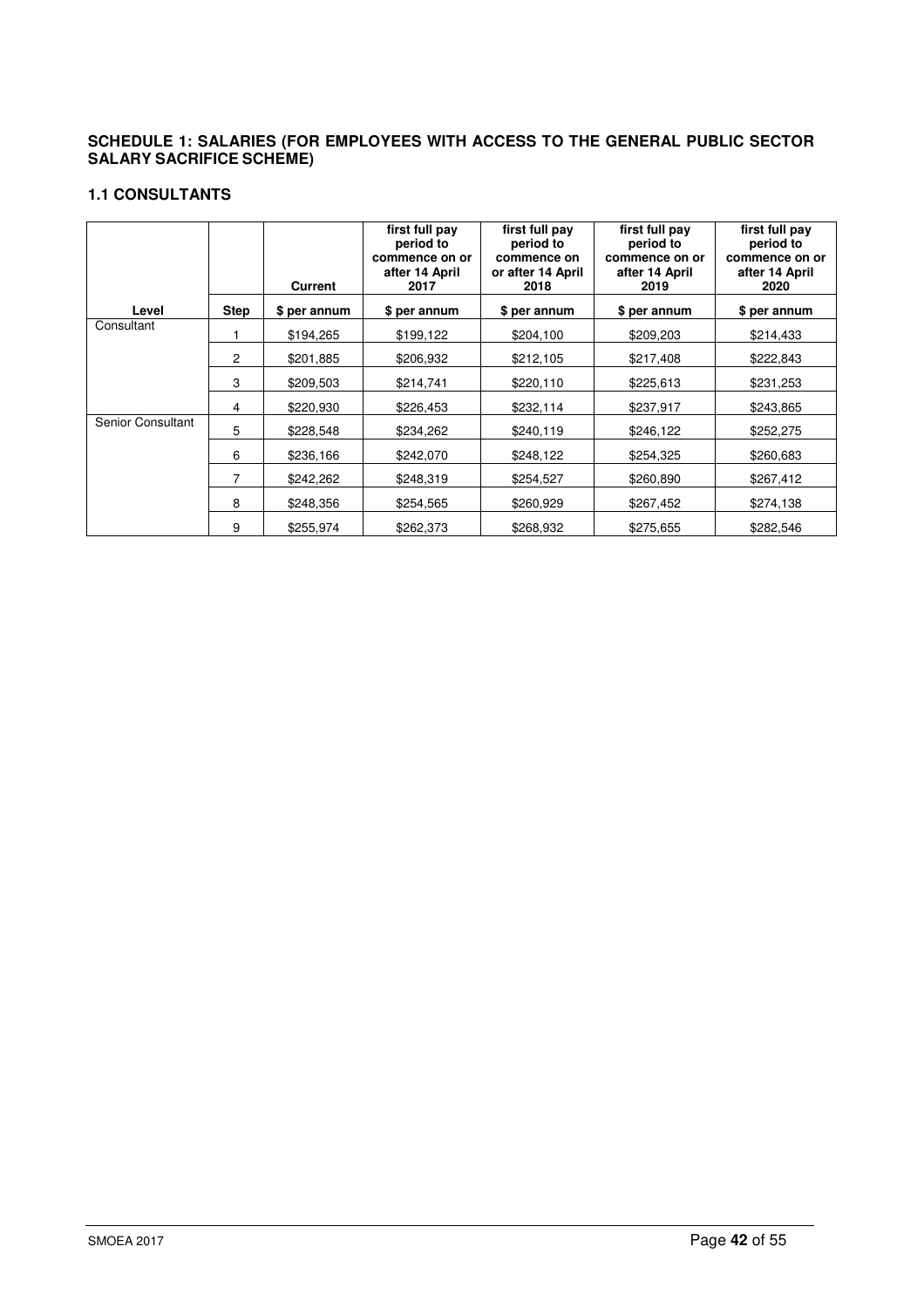# **1.2 MEDICAL OFFICERS (AS DEFINED)**

|                                    |             | <b>Current</b>  | first full pay period<br>to commence on or<br>after 14 April 2017 | first full pay period<br>to commence on or<br>after 14 April 2018 | first full pay period<br>to commence on or<br>after 14 April 2019 | first full pay period<br>to commence on or<br>after 14 April 2020 |
|------------------------------------|-------------|-----------------|-------------------------------------------------------------------|-------------------------------------------------------------------|-------------------------------------------------------------------|-------------------------------------------------------------------|
| Level                              | <b>Step</b> | \$ per<br>annum | \$ per annum                                                      | \$ per annum                                                      | \$ per annum                                                      | \$ per annum                                                      |
| <b>Medical Officer</b><br>$(MD-1)$ |             | \$112,369       | \$115,178                                                         | \$118,057                                                         | \$121,008                                                         | \$124,033                                                         |
|                                    | 2           | \$117,448       | \$120,384                                                         | \$123,394                                                         | \$126,479                                                         | \$129,641                                                         |
|                                    | 3           | \$122,527       | \$125,590                                                         | \$128,730                                                         | \$131,948                                                         | \$135,247                                                         |
|                                    | 4           | \$127,605       | \$130,795                                                         | \$134,065                                                         | \$137,417                                                         | \$140,852                                                         |
|                                    | 5           | \$133,320       | \$136,653                                                         | \$140,069                                                         | \$143,571                                                         | \$147,160                                                         |
|                                    | 6           | \$139,669       | \$143,161                                                         | \$146,740                                                         | \$150,409                                                         | \$154,169                                                         |
|                                    | 7           | \$144,747       | \$148,366                                                         | \$152,075                                                         | \$155,877                                                         | \$159,774                                                         |
|                                    | 8           | \$152,365       | \$156,174                                                         | \$160,078                                                         | \$164,080                                                         | \$168,182                                                         |
|                                    | 9           | \$165,062       | \$169,189                                                         | \$173,419                                                         | \$177,754                                                         | \$182,198                                                         |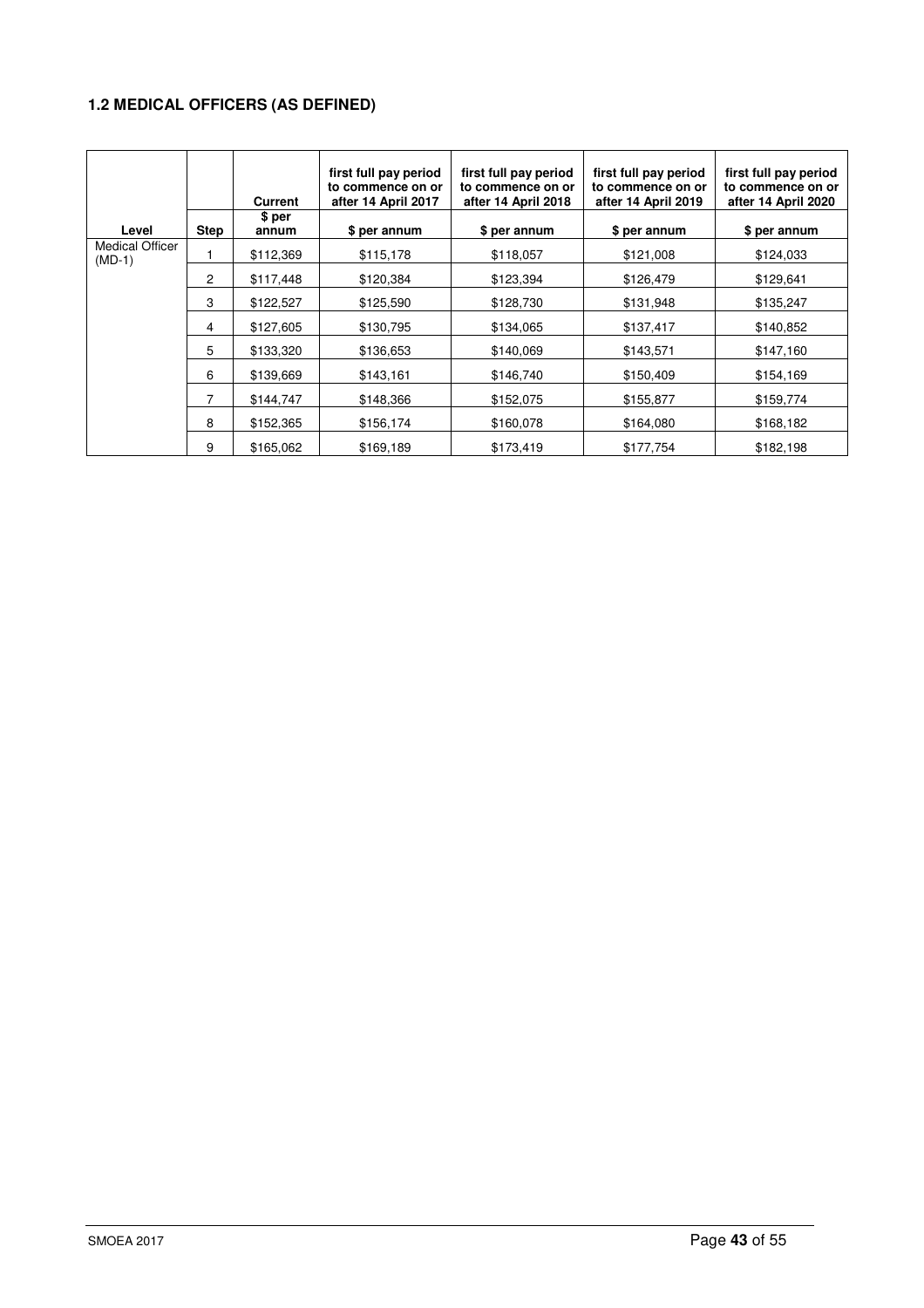# **1.3 MEDICAL PRACTITIONER GROUP**

|                                |                | <b>Current</b> | first full pay<br>period to<br>commence on or<br>after 14 April<br>2017 | first full pay<br>period to<br>commence on or<br>after 14 April<br>2018 | first full pay<br>period to<br>commence on or<br>after 14 April<br>2019 | first full pay<br>period to<br>commence on or<br>after 14 April<br>2020 |
|--------------------------------|----------------|----------------|-------------------------------------------------------------------------|-------------------------------------------------------------------------|-------------------------------------------------------------------------|-------------------------------------------------------------------------|
| Level                          | <b>Step</b>    | \$ per annum   | \$ per annum                                                            | \$ per annum                                                            | \$ per annum                                                            | \$ per annum                                                            |
| Intern                         | 1              | \$69,834       | \$71,580                                                                | \$73,370                                                                | \$75,204                                                                | \$77,084                                                                |
| Medical<br>Practitioner        | 2              | \$76,184       | \$78,089                                                                | \$80,041                                                                | \$82,042                                                                | \$84,093                                                                |
|                                | 3              | \$82,532       | \$84,595                                                                | \$86,710                                                                | \$88,878                                                                | \$91,100                                                                |
|                                | 4              | \$95,863       | \$98,260                                                                | \$100,717                                                               | \$103,235                                                               | \$105,816                                                               |
|                                | 5              | \$104,116      | \$106,719                                                               | \$109,387                                                               | \$112,122                                                               | \$114,925                                                               |
|                                | 6              | \$110,466      | \$113,228                                                               | \$116,059                                                               | \$118,960                                                               | \$121,934                                                               |
|                                | $\overline{7}$ | \$116,814      | \$119,734                                                               | \$122,727                                                               | \$125,795                                                               | \$128,940                                                               |
|                                | 8              | \$123,163      | \$126,242                                                               | \$129,398                                                               | \$132,633                                                               | \$135,949                                                               |
| Senior<br>Registrar            | 1              | \$126,972      | \$130,146                                                               | \$133,400                                                               | \$136,735                                                               | \$140,153                                                               |
|                                | 2              | \$132,050      | \$135,351                                                               | \$138,735                                                               | \$142,203                                                               | \$145,758                                                               |
| Senior Medical<br>Practitioner | 1              | \$146,016      | \$149,666                                                               | \$153,408                                                               | \$157,243                                                               | \$161,174                                                               |
|                                | 2              | \$153,636      | \$157,477                                                               | \$161,414                                                               | \$165,449                                                               | \$169,585                                                               |
|                                | 3              | \$165,697      | \$169,839                                                               | \$174,085                                                               | \$178,437                                                               | \$182,898                                                               |
|                                | 4              | \$175,221      | \$179,602                                                               | \$184,092                                                               | \$188,694                                                               | \$193,411                                                               |
|                                | 5              | \$181,529      | \$186,067                                                               | \$190,719                                                               | \$195,487                                                               | \$200,374                                                               |
|                                | 6              | \$188,064      | \$192,766                                                               | \$197,585                                                               | \$202,525                                                               | \$207,588                                                               |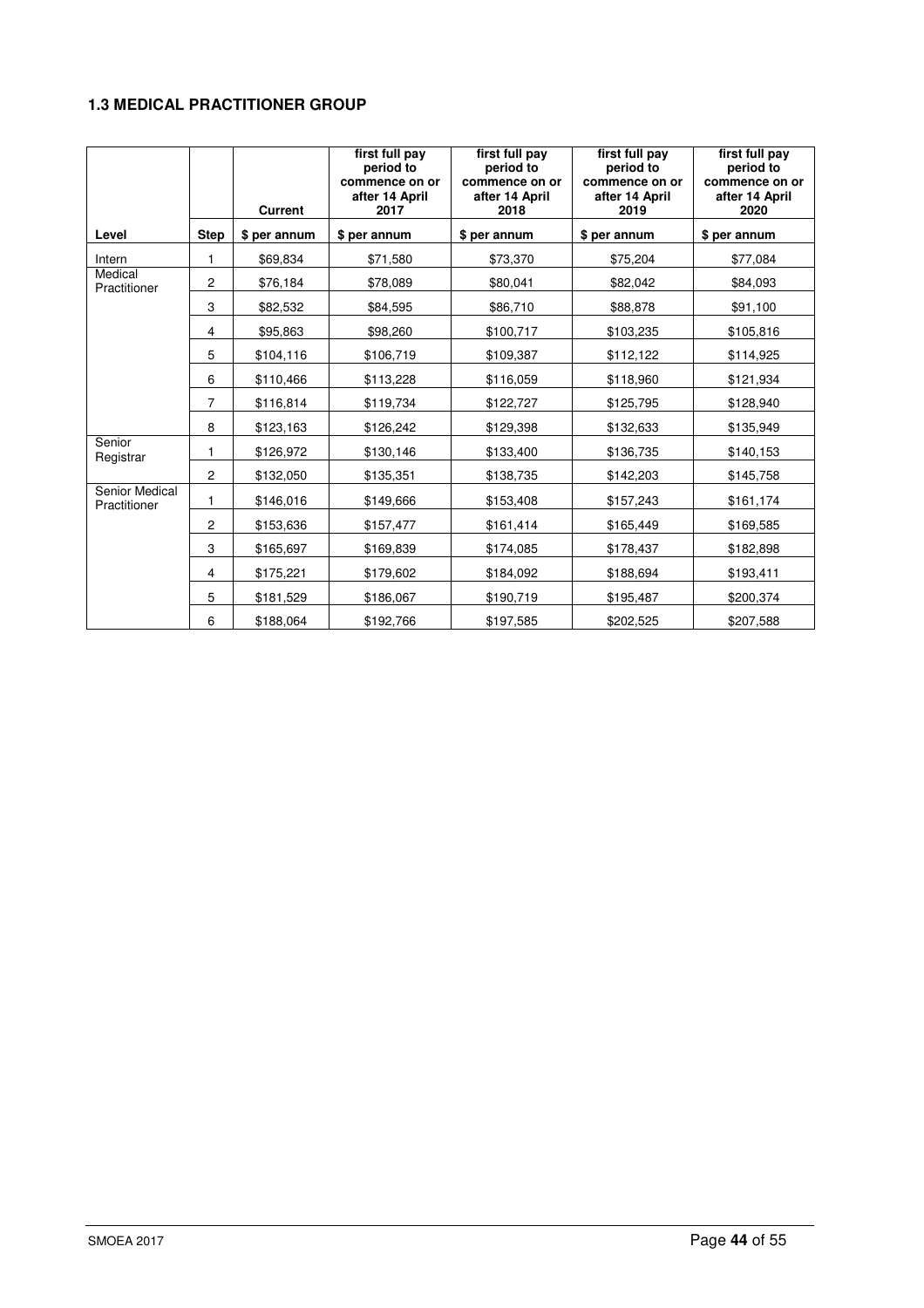## **SCHEDULE 2: SALARIES (FOR EMPLOYEES WITH ACCESS TO THE MEDICAL OFFICER SPECIFIC SALARY SACRIFICE SCHEME)**

# **2.1 CONSULTANTS**

|                      |                | Current         | first full pay period<br>to commence on or<br>after 14 April 2017 | first full pay period<br>to commence on or<br>after 14 April 2018 | first full pay period<br>to commence on or<br>after 14 April 2019 | first full pay period<br>to commence on or<br>after 14 April 2020 |
|----------------------|----------------|-----------------|-------------------------------------------------------------------|-------------------------------------------------------------------|-------------------------------------------------------------------|-------------------------------------------------------------------|
| Level                | <b>Step</b>    | \$ per<br>annum | \$ per annum                                                      | \$ per annum                                                      | \$ per annum                                                      | \$ per annum                                                      |
| Consultant           |                | \$162,806       | \$166,876                                                         | \$171,048                                                         | \$175,324                                                         | \$179,707                                                         |
|                      | $\overline{c}$ | \$169,191       | \$173,421                                                         | \$177,757                                                         | \$182,201                                                         | \$186,756                                                         |
|                      | 3              | \$175,575       | \$179,964                                                         | \$184,463                                                         | \$189,075                                                         | \$193,802                                                         |
|                      | 4              | \$185,152       | \$189,781                                                         | \$194,526                                                         | \$199,389                                                         | \$204,374                                                         |
| Senior<br>Consultant | 5              | \$191,536       | \$196,324                                                         | \$201,232                                                         | \$206,263                                                         | \$211,420                                                         |
|                      | 6              | \$197,921       | \$202,869                                                         | \$207,941                                                         | \$213,140                                                         | \$218,469                                                         |
|                      | 7              | \$203,028       | \$208,104                                                         | \$213,307                                                         | \$218,640                                                         | \$224,106                                                         |
|                      | 8              | \$208,136       | \$213,339                                                         | \$218,672                                                         | \$224,139                                                         | \$229,742                                                         |
|                      | 9              | \$214,521       | \$219,884                                                         | \$225,381                                                         | \$231,016                                                         | \$236.791                                                         |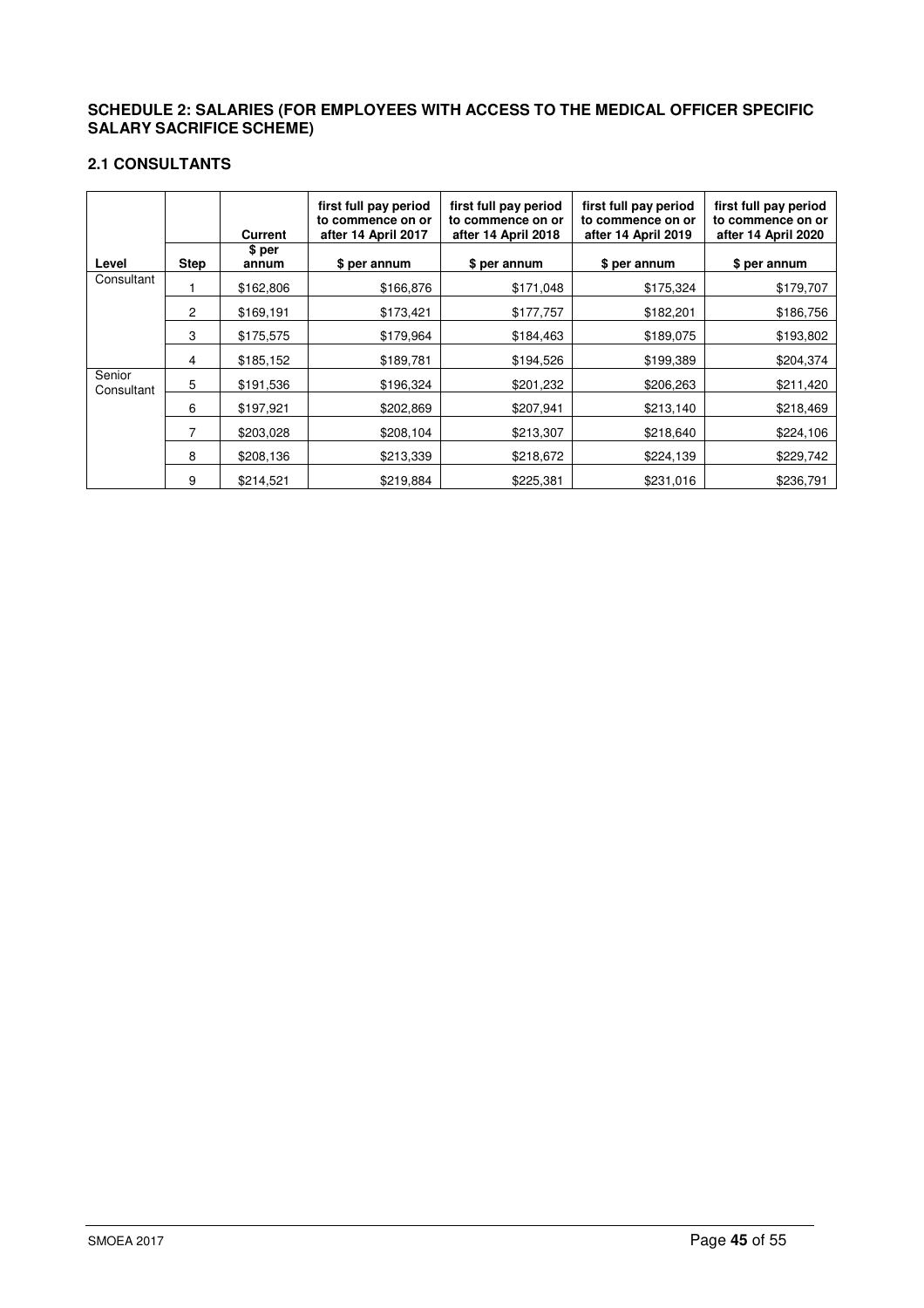# **2.2 MEDICAL OFFICERS (AS DEFINED)**

|                           |                | <b>Current</b>  | first full pay period<br>to commence on or<br>after 14 April 2017 | first full pay period<br>to commence on or<br>after 14 April 2018 | first full pay period<br>to commence on or<br>after 14 April 2019 | first full pay period<br>to commence on or<br>after 14 April 2020 |
|---------------------------|----------------|-----------------|-------------------------------------------------------------------|-------------------------------------------------------------------|-------------------------------------------------------------------|-------------------------------------------------------------------|
| Level                     | Step           | \$ per<br>annum | \$ per annum                                                      | \$ per annum                                                      | \$ per annum                                                      | \$ per annum                                                      |
| Medical<br>Officer (MD-1) |                | \$96,756        | \$99,175                                                          | \$101,654                                                         | \$104,195                                                         | \$106,800                                                         |
|                           | $\overline{c}$ | \$101,132       | \$103,660                                                         | \$106,252                                                         | \$108,908                                                         | \$111,631                                                         |
|                           | 3              | \$105,503       | \$108,141                                                         | \$110,845                                                         | \$113,616                                                         | \$116,456                                                         |
|                           | 4              | \$109,877       | \$112,624                                                         | \$115,440                                                         | \$118,326                                                         | \$121,284                                                         |
|                           | 5              | \$114,798       | \$117,668                                                         | \$120,610                                                         | \$123,625                                                         | \$126,716                                                         |
|                           | 6              | \$120,264       | \$123,271                                                         | \$126,353                                                         | \$129,512                                                         | \$132,750                                                         |
|                           | $\overline{7}$ | \$124,638       | \$127,754                                                         | \$130,948                                                         | \$134,222                                                         | \$137,578                                                         |
|                           | 8              | \$131,195       | \$134,475                                                         | \$137,837                                                         | \$141,283                                                         | \$144,815                                                         |
|                           | 9              | \$142,130       | \$145,683                                                         | \$149,325                                                         | \$153,058                                                         | \$156,884                                                         |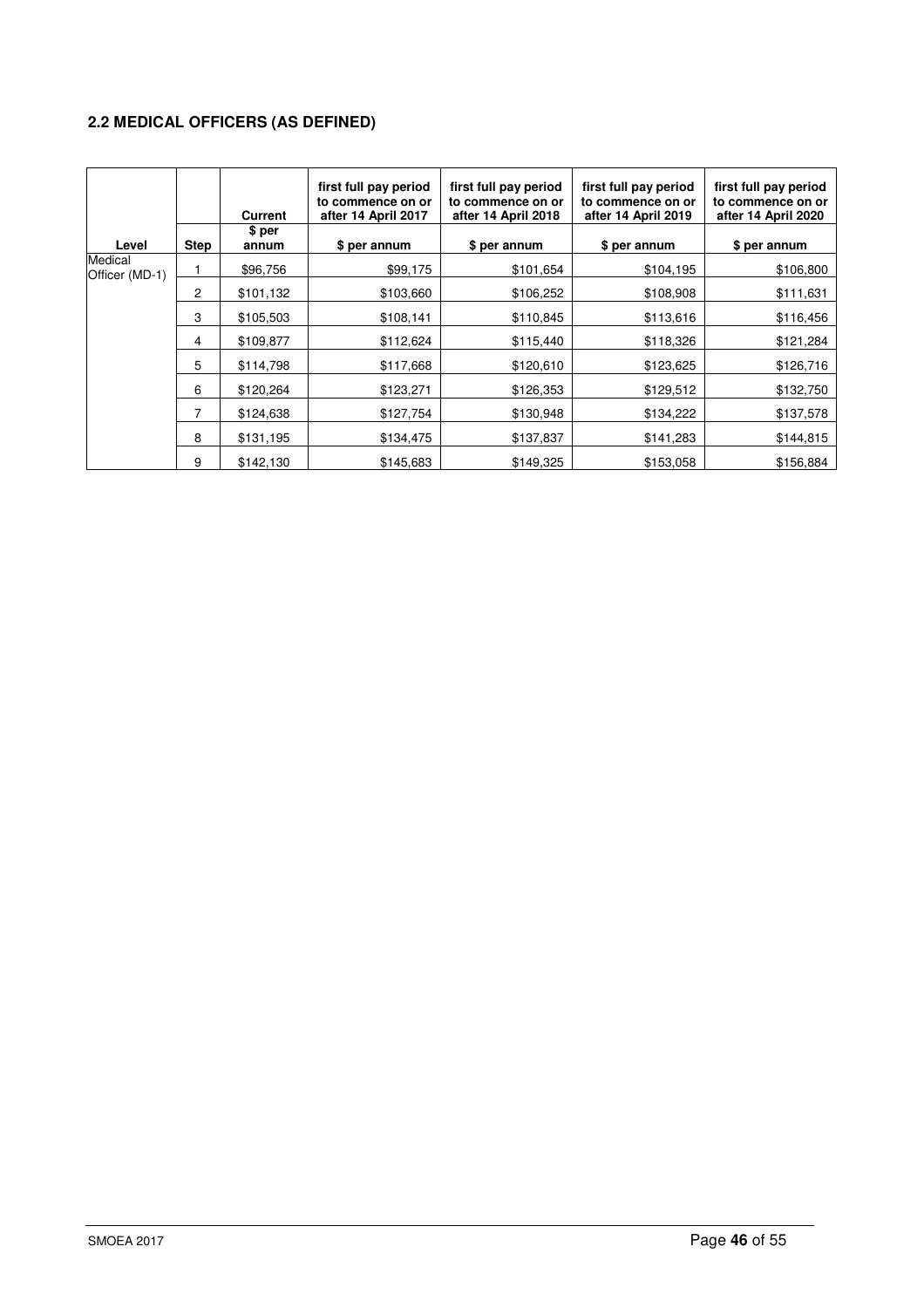# **2.3 MEDICAL PRACTITIONER GROUP**

|                         |              | <b>Current</b><br>\$ per | first full pay period<br>to commence on or<br>after 14 April 2017 | first full pay period<br>to commence on or<br>after 14 April 2018 | first full pay period<br>to commence on or<br>after 14 April 2019 | first full pay period<br>to commence on or<br>after 14 April 2020 |
|-------------------------|--------------|--------------------------|-------------------------------------------------------------------|-------------------------------------------------------------------|-------------------------------------------------------------------|-------------------------------------------------------------------|
| Level                   | <b>Step</b>  | annum                    | \$ per annum                                                      | \$ per annum                                                      | \$ per annum                                                      | \$ per annum                                                      |
| Intern                  | 1            | \$64,884                 | \$66,506                                                          | \$68,169                                                          | \$69,873                                                          | \$71,620                                                          |
| Medical<br>Practitioner | 2            | \$70,779                 | \$72,548                                                          | \$74,362                                                          | \$76,221                                                          | \$78,127                                                          |
|                         | 3            | \$76,678                 | \$78,595                                                          | \$80,560                                                          | \$82,574                                                          | \$84,638                                                          |
|                         | 4            | \$89,065                 | \$91,292                                                          | \$93,574                                                          | \$95,913                                                          | \$98,311                                                          |
|                         | 5            | \$90,101                 | \$92,354                                                          | \$94,663                                                          | \$97,030                                                          | \$99,456                                                          |
|                         | 6            | \$95,595                 | \$97,985                                                          | \$100,435                                                         | \$102,946                                                         | \$105,520                                                         |
|                         | 7            | \$101,090                | \$103,617                                                         | \$106,207                                                         | \$108,862                                                         | \$111,584                                                         |
|                         | 8            | \$106,582                | \$109,247                                                         | \$111,978                                                         | \$114,777                                                         | \$117,646                                                         |
| Senior<br>Registrar     | 1            | \$109,332                | \$112,065                                                         | \$114,867                                                         | \$117,739                                                         | \$120,682                                                         |
|                         | $\mathbf{2}$ | \$113,705                | \$116,548                                                         | \$119,462                                                         | \$122,449                                                         | \$125,510                                                         |
| Senior<br>Medical       | 1            | \$125,731                | \$128,874                                                         | \$132,096                                                         | \$135,398                                                         | \$138,783                                                         |
| Practitioner            | 2            | \$132,290                | \$135,597                                                         | \$138,987                                                         | \$142,462                                                         | \$146,024                                                         |
|                         | 3            | \$142,675                | \$146,242                                                         | \$149,898                                                         | \$153,645                                                         | \$157,486                                                         |
|                         | 4            | \$150,658                | \$154,424                                                         | \$158,285                                                         | \$162,242                                                         | \$166,298                                                         |
|                         | 5            | \$156,082                | \$159,984                                                         | \$163,984                                                         | \$168,084                                                         | \$172,286                                                         |
|                         | 6            | \$161,701                | \$165,744                                                         | \$169,888                                                         | \$174,135                                                         | \$178,488                                                         |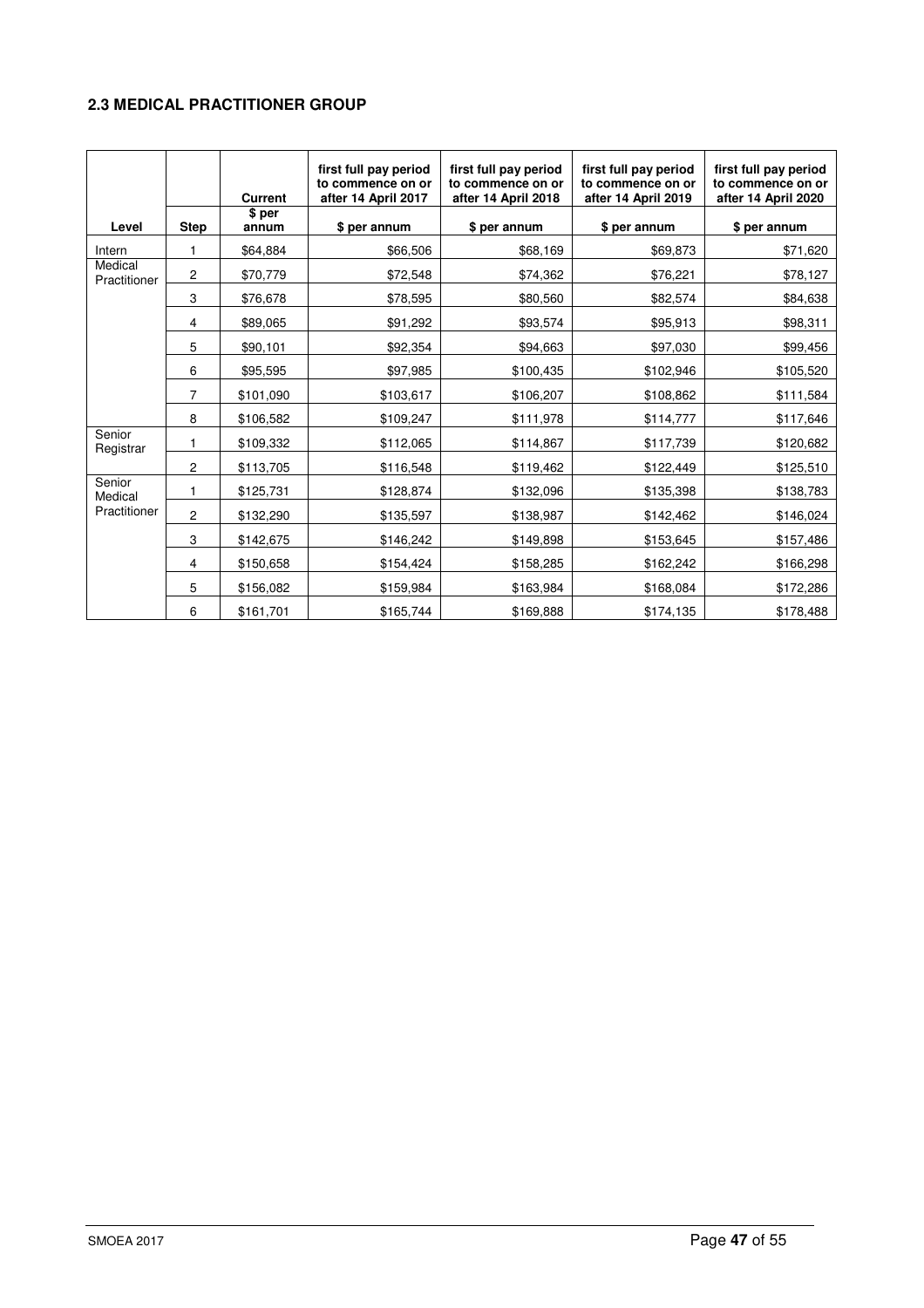# **SCHEDULE 3: ALLOWANCES**

# **3.1 MANAGERIAL ALLOWANCES**

|                                               | Current  | first full pay<br>period to<br>commence<br>on or after<br>14 April<br>2017 | first full pay<br>period to<br>commence<br>on or after<br>14 April<br>2018 | first full pay<br>period to<br>commence<br>on or after<br>14 April<br>2019 | first full pay<br>period to<br>commence<br>on or after<br>14 April<br>2020 |
|-----------------------------------------------|----------|----------------------------------------------------------------------------|----------------------------------------------------------------------------|----------------------------------------------------------------------------|----------------------------------------------------------------------------|
|                                               | \$ per   | \$ per                                                                     | \$ per                                                                     | \$ per                                                                     | \$ per                                                                     |
|                                               | annum    | annum                                                                      | annum                                                                      | annum                                                                      | annum                                                                      |
| Small Unit or Sub-<br>Unit of a Large<br>Unit | \$8,253  | \$8,459                                                                    | \$8,671                                                                    | \$8,888                                                                    | \$9,110                                                                    |
| Large Unit                                    | \$19,363 | \$19,847                                                                   | \$20,343                                                                   | \$20,852                                                                   | \$21,373                                                                   |
| Divisional/Clinical<br><b>Director</b>        | \$34,282 | \$35,139                                                                   | \$36,018                                                                   | \$36,918                                                                   | \$37,841                                                                   |
| <b>Clinical Services</b><br><b>Director</b>   | \$58,179 | \$59,633                                                                   | \$61,124                                                                   | \$62,652                                                                   | \$64,219                                                                   |

# **3.2A REMOTE CALL ALLOWANCES**

|                                                                                                                     | Current | first full pay<br>period to<br>commence on or<br>after 14 April 2017 | first full pay<br>period to<br>commence on or<br>after 14 April 2018 | first full pay<br>period to<br>commence on or<br>after 14 April 2019 | first full pay<br>period to<br>commence on or<br>after 14 April 2020 |
|---------------------------------------------------------------------------------------------------------------------|---------|----------------------------------------------------------------------|----------------------------------------------------------------------|----------------------------------------------------------------------|----------------------------------------------------------------------|
|                                                                                                                     |         |                                                                      |                                                                      |                                                                      |                                                                      |
| Night, part of<br>Saturday,<br>Sunday, Public<br>Holiday, part of<br>any other day<br>normally rostered<br>off duty | \$41.30 | \$42.33                                                              | \$43.39                                                              | \$44.47                                                              | \$45.58                                                              |

# **3.2B REMOTE CALL ALLOWANCES**

|                                                                                                 | Current | first full pay<br>period to<br>commence on or<br>after 14 April 2017 | first full pay<br>period to<br>commence on or<br>after 14 April 2018 | first full pay<br>period to<br>commence on or<br>after 14 April 2019 | first full pay<br>period to<br>commence on or<br>after 14 April 2020 |
|-------------------------------------------------------------------------------------------------|---------|----------------------------------------------------------------------|----------------------------------------------------------------------|----------------------------------------------------------------------|----------------------------------------------------------------------|
|                                                                                                 |         |                                                                      |                                                                      |                                                                      |                                                                      |
| Full Saturday,<br>Sunday, Public<br>Holiday, any<br>lother day<br>normally rostered<br>off duty | \$65.60 | \$67.24                                                              | \$68.92                                                              | \$70.64                                                              | \$72.41                                                              |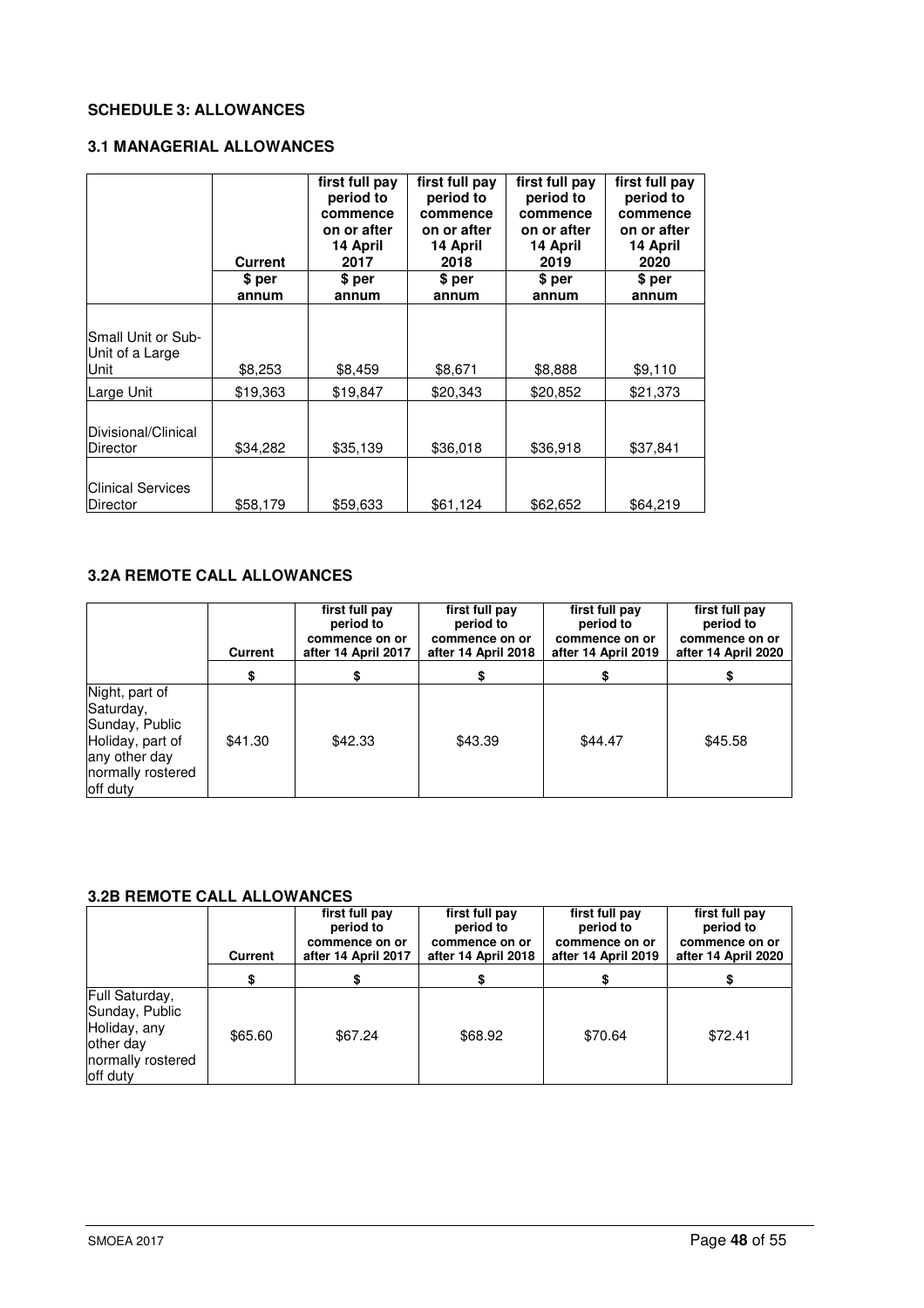# **SCHEDULE 4: RECALL & IMMEDIATE RECALL: ADDITIONAL PAYMENTS FOR CONSULTANTS**

# **RECALL**

|                                                                                                                                | <b>Current</b>                                                    | <b>Current</b>                                                      | first full pay period<br>to commence on or<br>after 14 April 2017 | first full pay period<br>to commence on or<br>after 14 April 2017    |
|--------------------------------------------------------------------------------------------------------------------------------|-------------------------------------------------------------------|---------------------------------------------------------------------|-------------------------------------------------------------------|----------------------------------------------------------------------|
|                                                                                                                                | Consultant step<br>1 to $4$ \$ per<br>hour (pro rata<br>for part) | Senior Consultant step<br>5 to 9 \$ per hour (pro<br>rata for part) | Consultant step 1 to<br>4 \$ per hour (pro<br>rata for part)      | Senior Consultant<br>step 5 to 9 $$$ per hour<br>(pro rata for part) |
| Schedule 4.1:<br>Any day other than a<br>Sunday or Public<br>Holiday (first three<br>hours), telephone calls<br>& telemedicine | \$16.50                                                           | \$27.50                                                             | \$18.15                                                           | \$30.25                                                              |
| Schedule 4.2:<br>Any day other than a<br>Sunday or Public<br>Holiday (after first three<br>hours) & Sunday                     | \$22.00                                                           | \$38.50                                                             | \$24.20                                                           | \$42.35                                                              |
| lSchedule 4.3: Public<br>Holiday                                                                                               | \$27.50                                                           | \$49.50                                                             | \$30.25                                                           | \$54.45                                                              |

# **IMMEDIATE RECALL**

|                                                                                                                               | <b>Current</b>                                                   | <b>Current</b>                                                       | first full pay period<br>to commence on or<br>after 14 April 2018 | first full pay period<br>to commence on or<br>after 14 April 2018    |
|-------------------------------------------------------------------------------------------------------------------------------|------------------------------------------------------------------|----------------------------------------------------------------------|-------------------------------------------------------------------|----------------------------------------------------------------------|
|                                                                                                                               | Consultant step<br>1 to $4 $ per$<br>hour (pro rata<br>for part) | Senior Consultant step<br>5 to 9 $$$ per hour (pro<br>rata for part) | Consultant step 1 to<br>4 \$ per hour (pro<br>rata for part)      | Senior Consultant step<br>5 to 9 $$$ per hour (pro<br>rata for part) |
| Schedule 4.4:<br>Any day other than a<br>Sunday or Public<br>Holiday 8am to<br>midnight (first three<br>hours)                | \$33.00                                                          | \$55.00                                                              | \$36.30                                                           | \$60.50                                                              |
| Schedule 4.5:<br>Any day other than a<br>Sunday or Public<br>Holiday 8am to<br>midnight (after first<br>three hours) & Sunday | \$44.00                                                          | \$77.00                                                              | \$48.40                                                           | \$84.70                                                              |
| Schedule 4.6:<br>Public Holiday                                                                                               | \$55.00                                                          | \$99.00                                                              | \$60.50                                                           | \$108.90                                                             |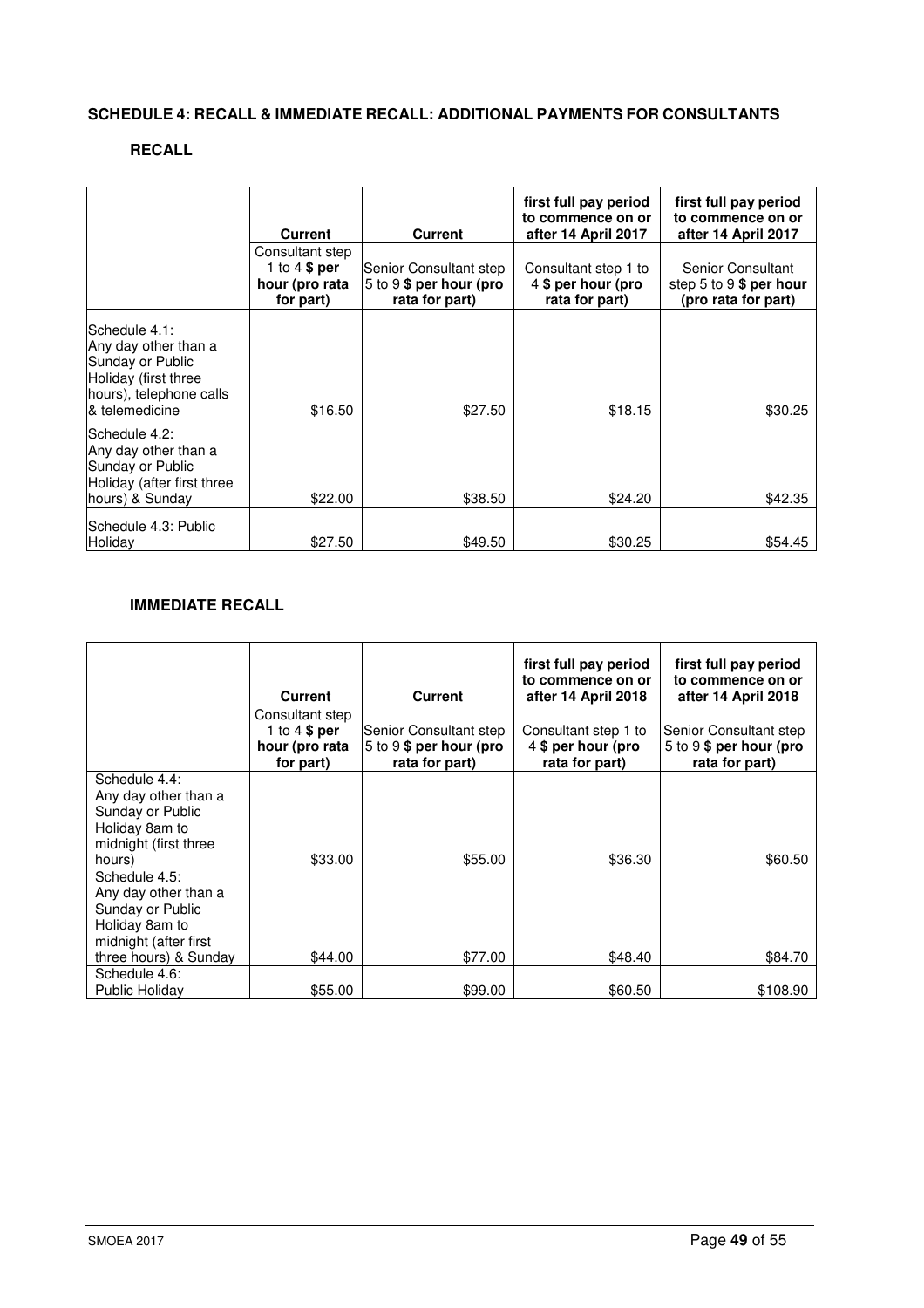|                                                                                                                                | <b>Current</b>                                                   | <b>Current</b>                                                      | first full pay period<br>to commence on or<br>after 14 April 2017 | first full pay period<br>to commence on or<br>after 14 April 2017   |
|--------------------------------------------------------------------------------------------------------------------------------|------------------------------------------------------------------|---------------------------------------------------------------------|-------------------------------------------------------------------|---------------------------------------------------------------------|
|                                                                                                                                | Consultant step<br>1 to $4 $ per$<br>hour (pro rata<br>for part) | Senior Consultant step<br>5 to 9 \$ per hour (pro<br>rata for part) | Consultant step 1 to<br>4 \$ per hour (pro<br>rata for part)      | Senior Consultant step<br>5 to 9 \$ per hour (pro<br>rata for part) |
| Schedule 4.4a:<br>Any day other than a<br>Sunday or Public<br>Holiday midnight to<br>8am (first three hours)                   | \$99.00                                                          | \$132.00                                                            | \$108.90                                                          | \$145.20                                                            |
| Schedule 4.5a:<br>Any day other than a<br>Sunday or Public<br>Holiday midnight to<br>8am (after first three<br>hours) & Sunday | \$110.00                                                         | \$154.00                                                            | \$121.00                                                          | \$169.40                                                            |
| Schedule 4.5b:<br>Sunday midnight to<br>8am (after the first<br>three hours)                                                   | \$99.00                                                          | \$132.00                                                            | \$108.90                                                          | \$145.20                                                            |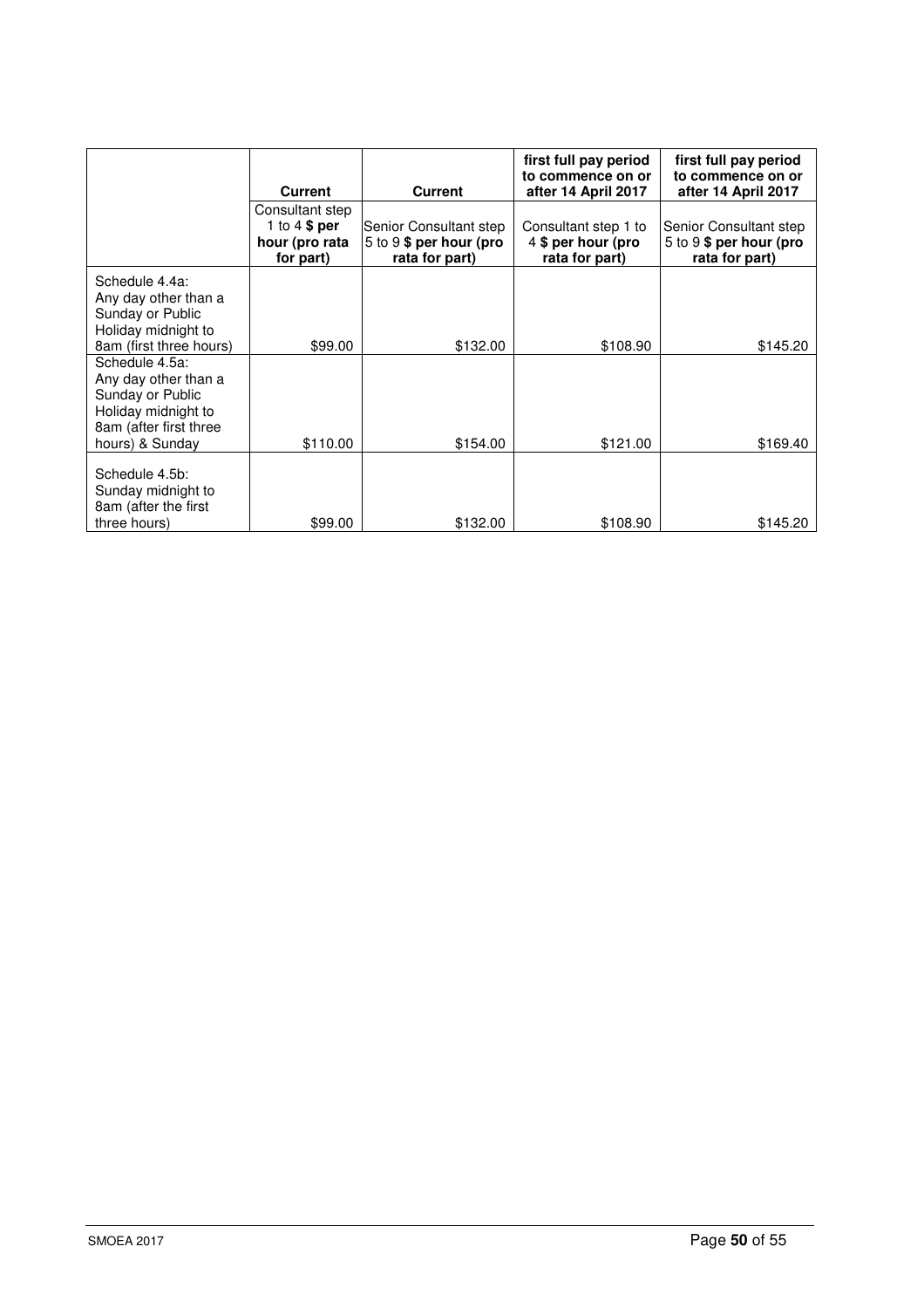# **1. PREAMBLE**

- 1.1 This 'injury and income protection' policy is founded upon the current Police Disability Pension under regulation 38a of the Southern State Superannuation Regulations 2009 that is available to workers who meet specific criteria for eligibility.
- 1.2 The Regulations referred to above were introduced during the operation of the previous Workers Rehabilitation and Compensation Act 1986.
- 1.3 The content of an amended regulation 38a and the principles agreed between the Government and the Police Association of South Australia are set out in this policy.
- 1.4 Under this new 'injury and income protection' policy an eligible worker will receive entitlements as outlined in this policy.

# **2. FUNDING ARRANGEMENTS**

2.1 The funding arrangements for this policy shall be are provided within the budget process of the agency.

# **3. ADMINISTRATION OF THIS POLICY**

- 3.1 The responsibility for administering this policy is vested in the CE SA Health or delegate.
- 3.2 In administering this policy the CE SA Health shall provide procedural fairness when making potentially adverse decisions affecting injured workers.

# **4. DEFINITIONS**

- 4.1 This policy applies to workers who have an accepted claim pursuant the Workers Rehabilitation and Compensation Act 1986 or the Return to Work Act 2014 and meet the eligibility requirements of this policy.
- 4.2 "Employer" means CE, DHA or delegate.
- 4.3 "Benefits" means weekly payments of income maintenance or medical and like expenses.
- 4.4 "Financial support" means the weekly payments of income support made pursuant to this policy.
- 4.5 "Independent Medical Adviser" in this policy means an independent medical adviser as listed on the South Australian Employment Tribunal website (www.saet.sa.gov.au).
- 4.6 "Notional weekly earnings" within this policy means the "Salary as specified for the eligible worker's classification in the applicable Enterprise Agreement".
- 4.7 "Retirement" in this policy has the same meaning as 'retiring age' as defined in section 44 of the Return to Work Act 2014.
- 4.8 "Recovery/return to work plan" includes a recovery/return to work plan established or continuing under this policy.

# **5. MUTUAL OBLIGATIONS**

- 5.1 A worker while in receipt of benefits pursuant to this policy is entitled to expect—
	- (a) The employer to continue to actively manage the worker's injury, to provide services and to participate and cooperate in assisting the workers recovery and return to work; and
	- (b) A worker may reasonably request the employer to review the provision of any service to the worker under this policy or to investigate any circumstance where it appears that the employer is not complying with any requirement of this policy.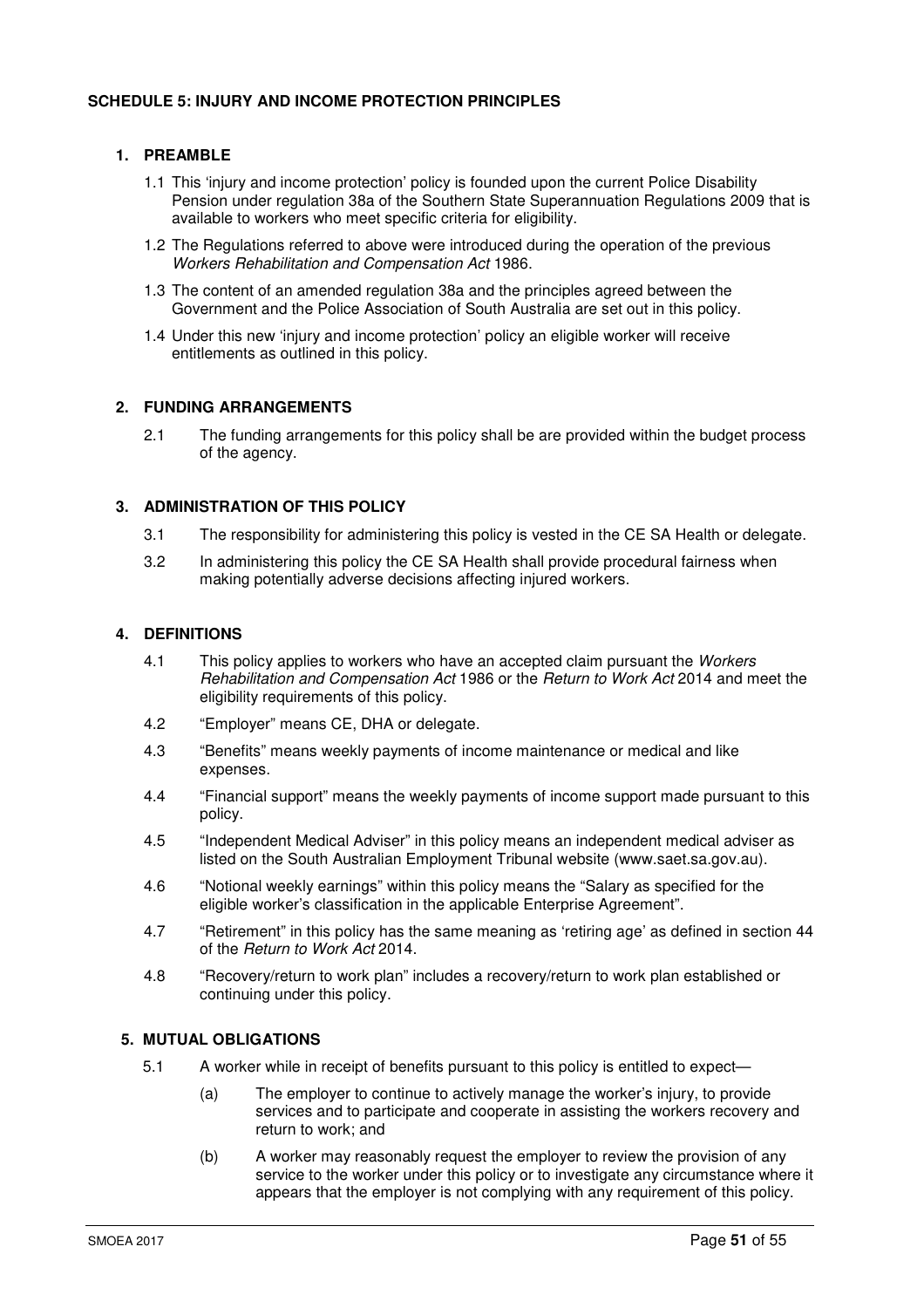- 5.2 A worker while in receipt of benefits pursuant to this policy must—
	- (a) participate in all activities designed to enable the worker to recover and return to work as soon as is reasonably practicable; and
	- (b) without limiting paragraph (a)—
		- (i) participate and cooperate in the establishment of a recovery/return to work plan; and
		- (ii) comply with obligations imposed on the worker by or under a recovery/return to work plan; and
	- (c) ensure that the employer is provided with current medical certificates (in a designated form provided by recognised health practitioners not inconsistent with the Heturn to Work Act 2014) with respect to any incapacity for work for which financial support is being provided under this policy so as to provide evidence to support the continuation of those payments; and
	- (d) return to suitable employment when reasonably able to do so; and
	- (e) take reasonable steps to mitigate any possible loss on account of the work injury.

# 6. **RETURN TO WORK COMMITMENT**

- 6.1 Whereas:
	- (a) the parties agree that a return to work within the meaning of the Return to Work Act 2014 is always the objective in the case of any work injury;
	- (b) the unions and workers covered by this agreement will reasonably support and cooperate in the pursuit of this objective as required by the Return to Work Act 2014 and this agreement.

#### **7 COVERAGE & BENEFITS - INJURIES ON OR AFTER 1 JULY 2015**

- 7.1 Those workers who are injured on or after 1 July 2015 in circumstances where the worker:
	- (a) is temporarily or permanently incapacitated for work as a result of a physical or psychological injury sustained when he or she was on duty or lawfully exercising the duties of a worker in their employment; and
	- (b) the injury
		- i. resulted from conduct directed at the worker that constitutes a criminal offence; or
		- ii. occurred as a direct and immediate result of conduct that constitutes a criminal offence in the course of the workers employment or conduct that appears to be criminal; or
		- iii. occurred as a direct and immediate result of conduct that constitutes a criminal offence; or
		- iv. occurred in other circumstances where the worker is placed in a dangerous situation in the course of, or as a consequence of, acting in, or engaging in, their duties or position excluding psychological injury other than that caused as a consequence of a specific incident or incidents.
	- (c) has an accepted claim pursuant to the Return to Work Act 2014; and
	- (d) has had their individual entitlements exhausted pursuant to the Return to Work Act 2014; and
	- (e) has not been assessed as having a 30% or more Whole Person Impairment (WPI); and
	- (f) has not made a return to work within the meaning of the Return to Work Act 2014;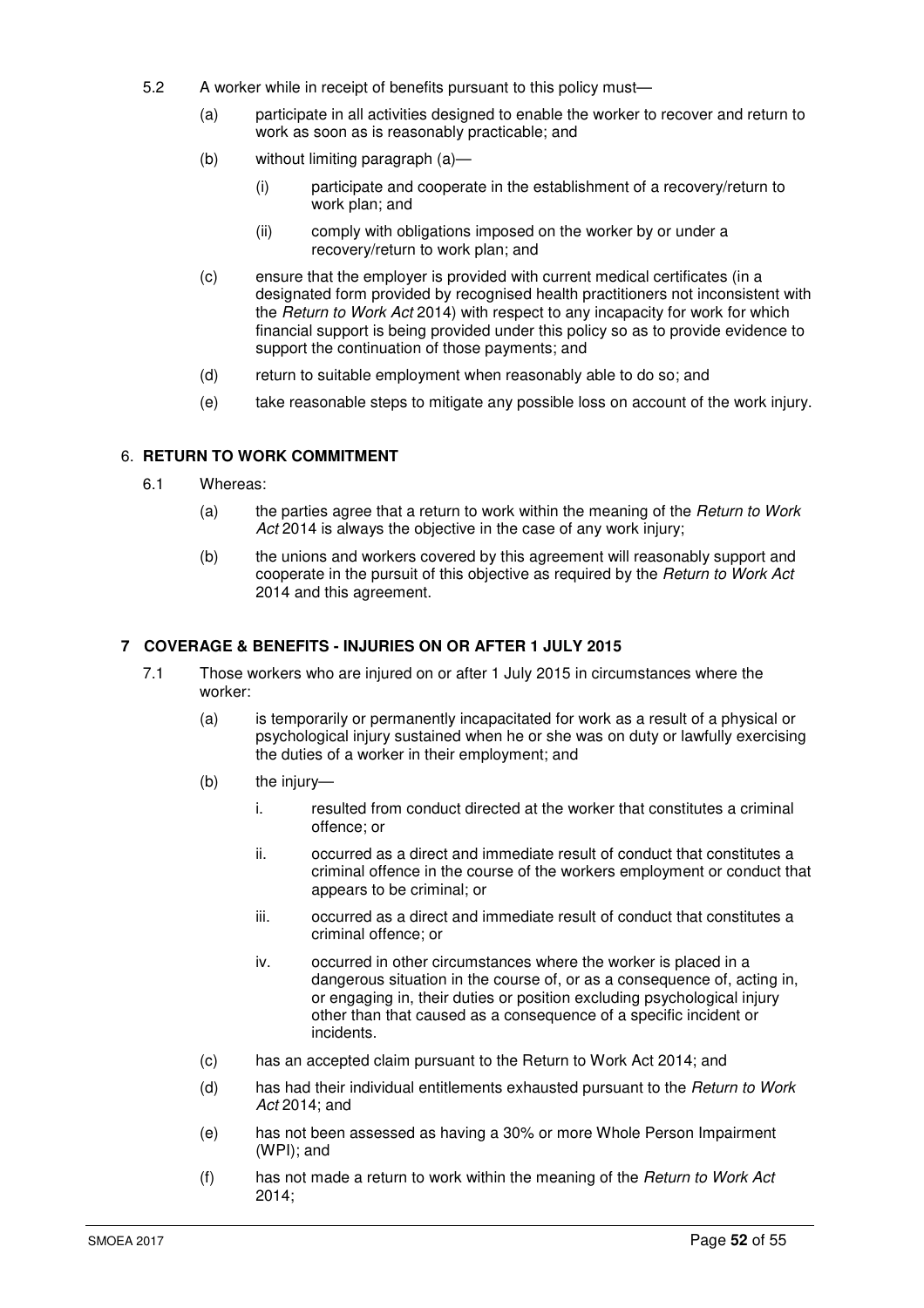will be provided on the following basis:

- 7.2 In the case of medical expenses, ongoing cover for such expenses as are reasonably and necessarily incurred as a direct result of such accepted claim (other than those already covered by the Employer); or
- 7.3 A redemption of medical expenses referred to in 7.2.
- 7.4 In the case of financial support:
	- (a) A top-up payment to achieve 80% notional weekly earnings or 80% of the difference between actual earnings and notional weekly earnings until retirement or return to work, subject to a work capacity review as per the Workers Rehabilitation and Compensation Act 1986 and meeting the mutual obligations set out in this policy; or
	- (b) A redemption of 7.4(a).

# **8. COVERAGE & BENEFITS - INJURIES PRIOR TO 1 JULY 2015**

- 8.1 Those workers who were injured prior to 1 July 2015 in circumstances of 7.1(a) and (b); and
	- (a) have an accepted claim pursuant to the Workers Rehabilitation and Compensation Act 1986/Return to Work Act 2014 and;
	- (b) have had their individual entitlements exhausted pursuant to the Return to Work Act 2014 and;
	- (c) have not been assessed as having a 30% or more Whole Person Impairment (WPI) and;
	- (d) have not made a return to work within the meaning of the *Return to Work Act* 2014;

will be provided on the following basis:

- 8.2 In the case of medical expenses, ongoing cover for such expenses as are reasonably and necessarily incurred as a direct result of such accepted claim (other than those already covered by the Employer) or;
- 8.3 A redemption of medical expenses referred to in 8.2.
- 8.4 In the case of financial support:
	- (a) A top-up payment to achieve 80% notional weekly earnings or 80% of the difference between actual earnings and notional weekly earnings until retirement or return to work, subject to a work capacity review as per the Workers Rehabilitation and Compensation Act 1986 and meeting the obligations set out in this policy, or
	- (b) a redemption of 8.4(a); or
	- (c) payment of an amount equivalent to the payment to which the worker would have been entitled to under section 39 of the Return to Work Act 2014 had their compensable injury occurred after 1 July 2015.
- 8.5 Any financial support provided for in this policy shall be discounted to the extent of any payment made pursuant to Part 4, Division 6 of the Return to Work Act 2014.

# **9. WORK CAPACITY REVIEW PROVISION - as referred to in 7.4(a) and 8.4(a)**

- 9.1 In regard to 7.4(a) and 8.4(a), a worker's entitlement to financial support pursuant to this policy does not commence, or if having commenced, ceases, unless the worker is assessed by the employer as:
	- (a) having no current work capacity; and
	- (b) likely to continue indefinitely to have no current work capacity; or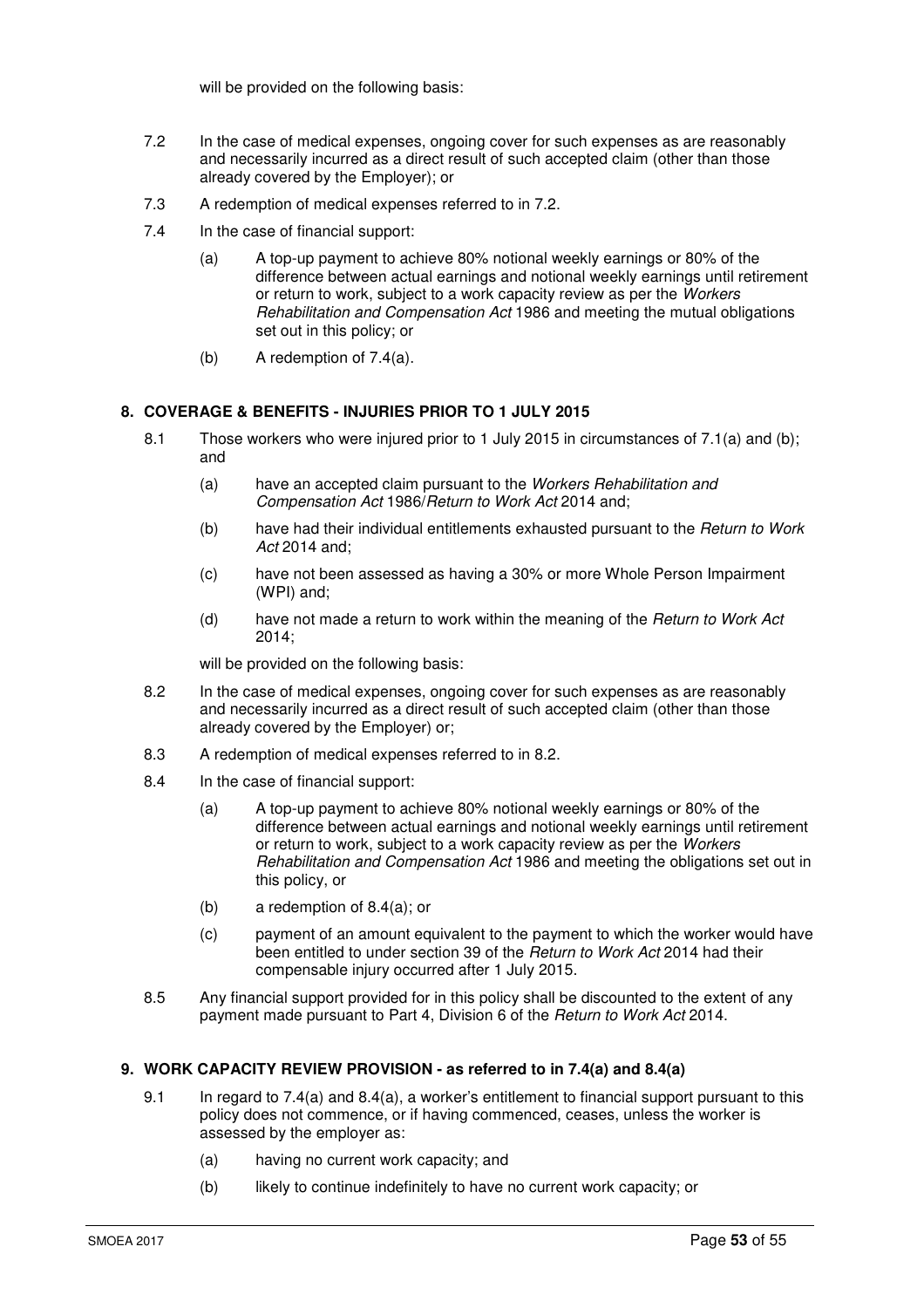- (c) being in employment, and that because of the compensable injury the worker is, and is likely to continue indefinitely to be, incapable of undertaking further or additional employment or work which would increase the worker's current weekly earnings.
- 9.2 A review of the assessment of a worker under 9.1 may be conducted by the employer at any time and must be conducted as often as may be reasonably necessary, being at least once in every 2 years.
- 9.3 An assessment under 9.1 may be conducted before or after the period of financial support provided pursuant to the Return to Work Act 2014 has been exhausted.
- 9.4 A worker receiving financial support under this policy shall continue to receive such financial support unless or until the employer has assessed whether the worker as:
	- (a) having no current work capacity; and
	- (b) likely to continue indefinitely to have no current work capacity.
- 9.5 The employer must not discontinue the financial support under this policy on the basis of a work capacity assessment until it has given the worker 13 weeks notice in writing of the proposed discontinuance. Such notice must not be given unless and until the assessment referred to herein has been undertaken.
- 9.6 A worker who is, or has been, entitled to financial support under this policy may apply to the employer for a decision that the worker's entitlement to financial support under this policy does not cease.
- 9.7 The employer, upon receipt of an application under 9.6 may decide that the worker's financial support under this policy does not cease as contemplated by 9.1 if the employer is satisfied that the worker is in employment and that because of the work injury, the worker is, and is likely to continue indefinitely to be, incapable of undertaking further or additional employment or work which would increase the worker's current weekly earnings.
- 9.8 The employer:
	- (a) must within 90 days of receiving an application under 9.6, make or refuse to make a decision under 9.7 and advise the worker in writing of its decision (unless the employer requires an extension of time because of the operation of paragraph (b)); and
	- (b) must not refuse to make a decision under 9.7 on the ground that the employer is not satisfied under the requirements of that clause unless
		- i. the employer has referred the medical question whether, because of the injury, the worker is, and is likely to continue indefinitely to be, incapable of undertaking further or additional employment or work, and if not so incapable, what further or additional employment or work the worker is capable of undertaking, for the opinion of an Independent Medical Adviser ('IMA'); and
		- ii. the opinion of the 'IMA' is that the worker is not so incapable and specifies what further or additional employment or work the worker is capable of undertaking.
- 9.9 If the employer makes a decision under 9.7, the worker is entitled to financial support in accordance with clause 7.4 (for injuries occurring on or after 1 July 2015) or 8.4 (for injuries occurring prior to 1 July 2015).
- 9.10 The entitlement to financial support under 9.9 continues until-
	- (a) the employer ceases to be satisfied as to the matters specified in 9.7; or
	- (b) the worker otherwise ceases to be entitled to financial support under this policy.

# **10. CEASING OF BENEFITS**

10.1 In regard to a worker's entitlement to financial support ceasing for any reason other than on the basis of a work capacity assessment, 28 days notice outlining the reasons for discontinuance is to be provided before the discontinuance of financial support.